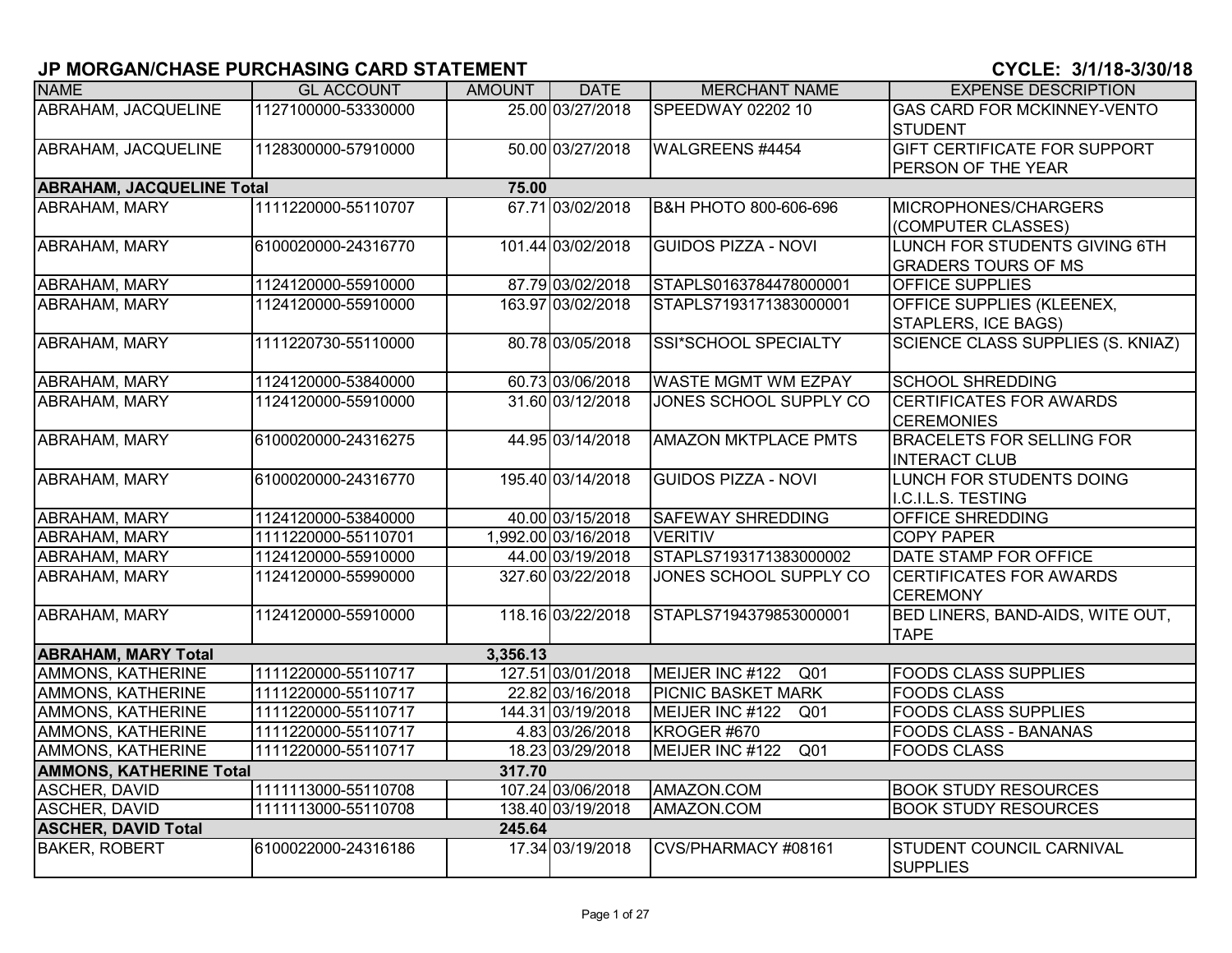| <b>NAME</b>                     | <b>GL ACCOUNT</b>   | <b>AMOUNT</b> | <b>DATE</b>         | <b>MERCHANT NAME</b>          | <b>EXPENSE DESCRIPTION</b>           |
|---------------------------------|---------------------|---------------|---------------------|-------------------------------|--------------------------------------|
| <b>BAKER, ROBERT</b>            | 6100022000-24316186 |               | 2.00 03/19/2018     | <b>NOVI LIQUOR &amp; WINE</b> | STUDENT COUNCIL CARNIVAL - WHIP      |
|                                 |                     |               |                     |                               | <b>CREAM FOR TEACHER PIE IN THE</b>  |
|                                 |                     |               |                     |                               | <b>FACE DAY</b>                      |
| <b>BAKER, ROBERT</b>            | 6100022000-24316186 |               | 8.37 03/19/2018     | WALGREENS #4454               | <b>STUDENT COUNCIL CARNIVAL</b>      |
|                                 |                     |               |                     |                               | <b>SUPPLIES</b>                      |
| <b>BAKER, ROBERT</b>            | 6100022000-24316186 |               | 69.80 03/22/2018    | DOMINO'S 1010                 | FOOD FOR STUDENT COUNCIL AT          |
|                                 |                     |               |                     |                               | <b>STATES</b>                        |
| <b>BAKER, ROBERT</b>            | 6100022000-24316186 |               | 2,413.26 03/23/2018 | <b>COURTYARD BY MARRIOTT</b>  | <b>HOTEL PAYMENTS FOR STUDENT</b>    |
|                                 |                     |               |                     |                               | <b>COUNCIL STATES</b>                |
| <b>BAKER, ROBERT</b>            | 6100022000-24316186 |               | 103.85 03/26/2018   | DOMINO'S 1261                 | <b>FOOD FOR STUDENT COUNCIL</b>      |
|                                 |                     |               |                     |                               | <b>STATES</b>                        |
| <b>BAKER, ROBERT Total</b>      |                     | 2,614.62      |                     |                               |                                      |
| <b>BEDFORD, JULIE</b>           | 1124115000-55990000 |               | 17.99 03/05/2018    | MICHAELS STORES 5054          | <b>FRAME FOR OFFICE</b>              |
| <b>BEDFORD, JULIE</b>           | 1124115000-55990000 |               | 96.84 03/06/2018    | <b>TARGET</b><br>00009225     | <b>PICTURE FRAMES FOR OFFICE</b>     |
|                                 |                     |               |                     |                               | (RECEIPT LOST)                       |
| <b>BEDFORD, JULIE</b>           | 6100015000-24316275 |               | 45.55 03/06/2018    | <b>TARGET</b><br>00014654     | <b>TREATS FOR STAFF</b>              |
| <b>BEDFORD, JULIE</b>           | 1124115000-55990000 |               | 93.33 03/06/2018    | 00014654<br><b>TARGET</b>     | MOUNTINGS AND PICTURE FRAMES         |
|                                 |                     |               |                     |                               | <b>FOR OFFICE</b>                    |
| <b>BEDFORD, JULIE</b>           | 6100015000-24316275 |               | 50.14 03/22/2018    | <b>TARGET</b><br>00014654     | <b>TREATS FOR STAFF</b>              |
| <b>BEDFORD, JULIE</b>           | 1111115000-53450000 |               | 18.00 03/27/2018    | <b>WEEBLY PRO SITE</b>        | <b>SOFTWARE MONTHLY RENEWAL FEE</b>  |
| <b>BEDFORD, JULIE</b>           | 1124115000-55990000 |               | 37.92 03/29/2018    | 00014654<br><b>TARGET</b>     | MOUNTS AND FRAMES FOR THE            |
|                                 |                     |               |                     |                               | <b>OFFICE</b>                        |
| <b>BEDFORD, JULIE Total</b>     |                     | 359.77        |                     |                               |                                      |
| <b>BELANGER, KIMBERLY</b>       | 1311800000-55110551 |               | 24.85 03/26/2018    | <b>TARGET</b><br>00002816     | <b>TEACHING SUPPLIES</b>             |
| <b>BELANGER, KIMBERLY Total</b> |                     | 24.85         |                     |                               |                                      |
| <b>BENGLE, HOLLY</b>            | 1335100000-55110553 |               | 5.99 03/19/2018     | GFS STORE #1985               | POPCORN FOR KIDS ON MOVIE DAY        |
| <b>BENGLE, HOLLY Total</b>      |                     | 5.99          |                     |                               |                                      |
| <b>BLESSED, KATE</b>            | 1335100000-55110553 |               | 75.41 03/26/2018    | OTC BRANDS, INC.              | <b>CRAFT SUPPLIES</b>                |
| <b>BLESSED, KATE Total</b>      |                     | 75.41         |                     |                               |                                      |
| <b>BOEDEKER, ERIN</b>           | 6100022000-24316175 |               | 165.03 03/28/2018   | <b>STAPLES</b><br>00115659    | <b>PROGRAMS FOR LOCAL</b>            |
|                                 |                     |               |                     |                               | SCHOLARSHIP BREAKFAST                |
| <b>BOEDEKER, ERIN</b>           | 6100022000-24316175 |               | 144.70 03/28/2018   | TRADER JOE'S #667 QPS         | <b>FLOWERS FOR LOCAL SCHOLARSHIP</b> |
|                                 |                     |               |                     |                               | <b>BREAKFAST</b>                     |
| <b>BOEDEKER, ERIN</b>           | 6100022000-24316175 |               | 19.98 03/28/2018    | TRADER JOE'S #667 QPS         | <b>FLOWERS FOR LOCAL SCHOLARSHIP</b> |
|                                 |                     |               |                     |                               | <b>BREAKFAST</b>                     |
| <b>BOEDEKER, ERIN</b>           | 6100022000-24316175 |               | 31.77 03/29/2018    | PARTY CITY 924                | <b>DRINK WARE FOR LOCAL</b>          |
|                                 |                     |               |                     |                               | SCHOLARSHIP BREAKFAST                |
| <b>BOEDEKER, ERIN Total</b>     |                     | 361.48        |                     |                               |                                      |
| <b>BOURGEAU, BENJAMIN</b>       | 1126160000-55992000 |               | 16.17 03/01/2018    | TRANE SUPPLY-113415           | <b>PV CAFETERIA RTU BELT</b>         |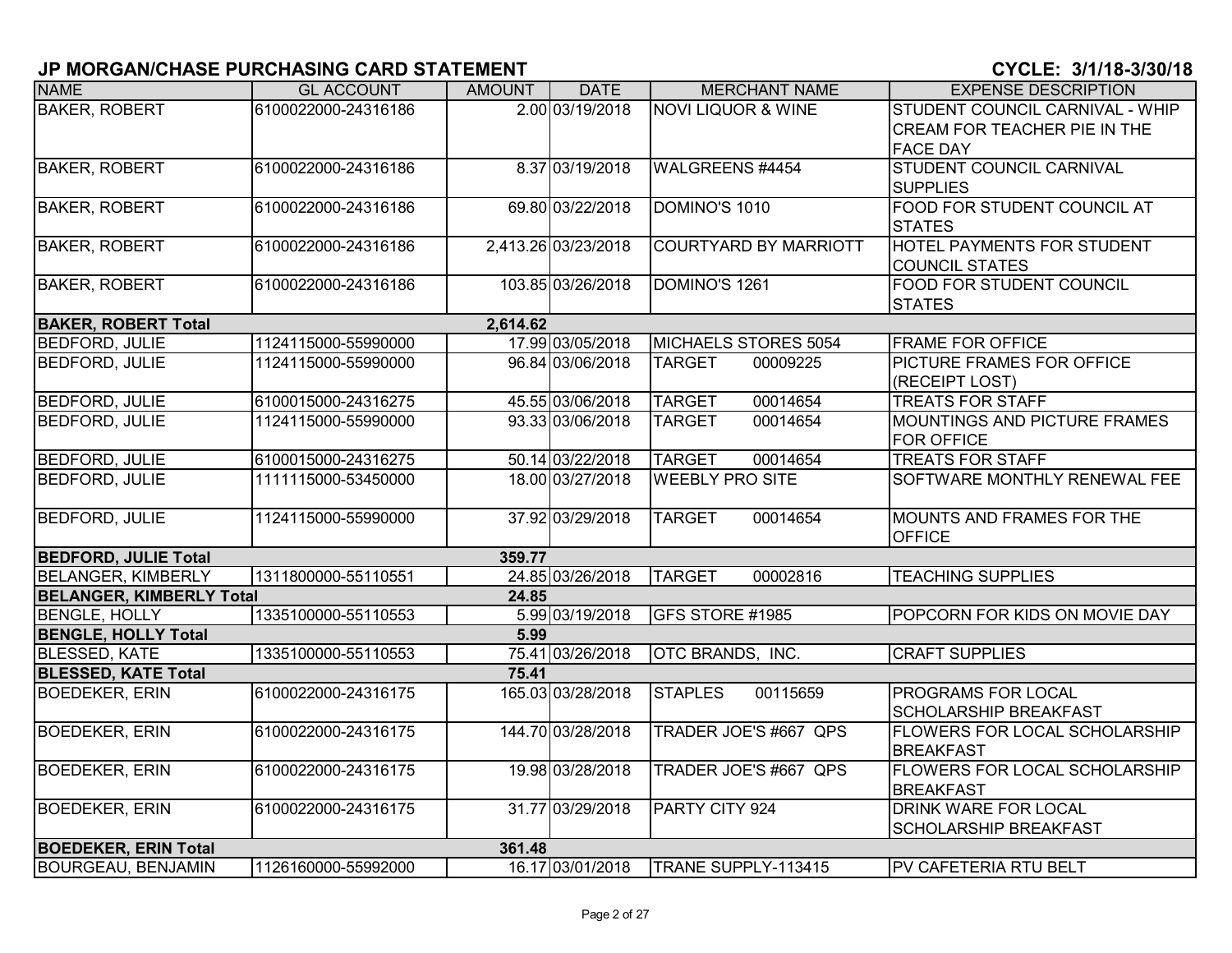| <b>NAME</b>                     | <b>GL ACCOUNT</b>   | AMOUNT   | <b>DATE</b>       | <b>MERCHANT NAME</b>          | <b>EXPENSE DESCRIPTION</b>                         |
|---------------------------------|---------------------|----------|-------------------|-------------------------------|----------------------------------------------------|
| <b>BOURGEAU, BENJAMIN</b>       | 1126160000-55992000 |          | 754.87 03/02/2018 | TRANE SUPPLY-113415           | <b>ITC RTU-1 REPAIRS</b>                           |
| <b>BOURGEAU, BENJAMIN</b>       | 1126160000-55992000 |          | 421.86 03/02/2018 | <b>WW GRAINGER</b>            | <b>ESB CIRC PUMP</b>                               |
| <b>BOURGEAU, BENJAMIN</b>       | 1126160000-55992000 |          | 181.11 03/06/2018 | <b>MADISON ELECTRIC COMPA</b> | PV GYM AHU POWER OUTAGE                            |
|                                 |                     |          |                   |                               | <b>REPAIRS</b>                                     |
| <b>BOURGEAU, BENJAMIN</b>       | 1126160000-55992000 |          | 48.89 03/06/2018  | <b>WW GRAINGER</b>            | <b>ESB HOT WATER PUMP REPAIRS</b>                  |
| <b>BOURGEAU, BENJAMIN</b>       | 1126160000-55992000 |          | 200.81 03/13/2018 | <b>WW GRAINGER</b>            | <b>HS PIT SUMP PUMP</b>                            |
| <b>BOURGEAU, BENJAMIN</b>       | 1126160000-55992000 |          | 179.30 03/13/2018 | <b>WW GRAINGER</b>            | PV GYM AHU POWER OUTAGE REPAIR                     |
| <b>BOURGEAU, BENJAMIN</b>       | 4126114951-54110000 |          | 273.00 03/22/2018 | INT*IN *VERONA INDUSTR        | PV EAST MEDIA MAU MOTOR<br><b>REPLACEMENT</b>      |
| <b>BOURGEAU, BENJAMIN</b>       | 1126160000-55992000 |          | 959.70 03/26/2018 | <b>WW GRAINGER</b>            | HS K1, K2 CF2                                      |
| <b>BOURGEAU, BENJAMIN</b>       | 1126160000-55992000 |          | 76.41 03/26/2018  | <b>WW GRAINGER</b>            | HS COMPRESSOR REPAIRS                              |
| <b>BOURGEAU, BENJAMIN</b>       | 1126160000-55992000 |          | 368.65 03/28/2018 | <b>BEHLER YOUNG COMPANY N</b> | <b>MTCE FURNACE REPAIRS</b>                        |
| <b>BOURGEAU, BENJAMIN</b>       | 1126160000-55992000 |          | 60.96 03/28/2018  | <b>WW GRAINGER</b>            | <b>MTCE FILTERS</b>                                |
| <b>BOURGEAU, BENJAMIN</b>       | 1126160000-55992000 |          | 317.64 03/29/2018 | <b>WW GRAINGER</b>            | HS, MS COMPRESSOR MAINTENANCE                      |
| <b>BOURGEAU, BENJAMIN Total</b> |                     | 3,859.37 |                   |                               |                                                    |
| <b>BRASIL, SANDRA</b>           | 1122222000-53220000 |          | 50.00 03/02/2018  | OAKLAND SCHOOLS-RC INT        | OAKLAND SCHOOLS LGBTQ<br><b>CONFERENCE</b>         |
| <b>BRASIL, SANDRA</b>           | 6100022000-24316108 |          | 44.48 03/07/2018  | DOMINO'S 1010                 | <b>COUNSELOR APPRECIATION WEEK</b>                 |
| <b>BRASIL, SANDRA</b>           | 1111322000-55610000 |          | 95.05 03/13/2018  | DOMINO'S 1010                 | <b>STUDENT FOCUS GROUP WORKING</b><br>LUNCH        |
| <b>BRASIL, SANDRA</b>           | 6100022000-24316108 |          | 62.73 03/16/2018  | <b>BENITOS PIZZA-NOVI</b>     | <b>STAFF AFTER SCHOOL DINNER</b><br>(DINKELMANN)   |
| <b>BRASIL, SANDRA</b>           | 1111322000-55610000 |          | 68.45 03/19/2018  | DOMINO'S 1010                 | <b>STUDENT FOCUS WORKING LUNCH</b><br><b>GROUP</b> |
| <b>BRASIL, SANDRA</b>           | 1111322000-55610000 |          | 62.50 03/27/2018  | DOMINO'S 1010                 | <b>STUDENT FOCUS WORKING LUNCH</b><br><b>GROUP</b> |
| <b>BRASIL, SANDRA Total</b>     |                     | 383.21   |                   |                               |                                                    |
| <b>BRATNEY, BETHANY</b>         | 1122222000-55410000 |          | 16.26 03/02/2018  | <b>GAN*OBS + ECCENTRIC</b>    | <b>NOVI NEWS</b>                                   |
| <b>BRATNEY, BETHANY</b>         | 1122222000-55310000 |          | 15.19 03/05/2018  | <b>BOOKSAMILLION.COM</b>      | NEW RELEASE MATERIALS FOR LMC                      |
| <b>BRATNEY, BETHANY</b>         | 1122222000-55310000 |          | 14.80 03/05/2018  | <b>BOOKSAMILLION.COM</b>      | NEW RELEASE MATERIALS FOR LMC                      |
| <b>BRATNEY, BETHANY</b>         | 1122222000-55990000 |          | 104.84 03/09/2018 | STAPLS7193584834000001        | <b>SUPPLIES FOR LMC</b>                            |
| <b>BRATNEY, BETHANY</b>         | 1122222000-55990000 |          | 112.19 03/12/2018 | <b>DEMCO INC</b>              | <b>SUPPLIES FOR LMC</b>                            |
| <b>BRATNEY, BETHANY</b>         | 1122222000-55310000 |          | 19.38 03/14/2018  | <b>BOOKSAMILLION.COM</b>      | NEW RELEASE MATERIALS FOR LMC                      |
| <b>BRATNEY, BETHANY</b>         | 1122222000-55310000 |          | 271.06 03/14/2018 | FOLLETT SCHOOL SOLUTIO        | NEW MATERIALS FOR LMC                              |
| <b>BRATNEY, BETHANY</b>         | 1122222000-55310000 |          | 67.02 03/26/2018  | <b>BOOKSAMILLION.COM</b>      | <b>NEW RELEASE MATERIALS FOR LMC</b>               |
| <b>BRATNEY, BETHANY</b>         | 1122222000-55310000 |          | 18.66 03/29/2018  | <b>BOOKSAMILLION.COM</b>      | NEW RELEASE MATERIALS FOR LMC                      |
| <b>BRATNEY, BETHANY</b>         | 1122222000-55310000 |          | 36.68 03/30/2018  | <b>BOOKSAMILLION.COM</b>      | <b>NEW RELEASE MATERIALS FOR LMC</b>               |
| <b>BRATNEY, BETHANY Total</b>   |                     | 676.08   |                   |                               |                                                    |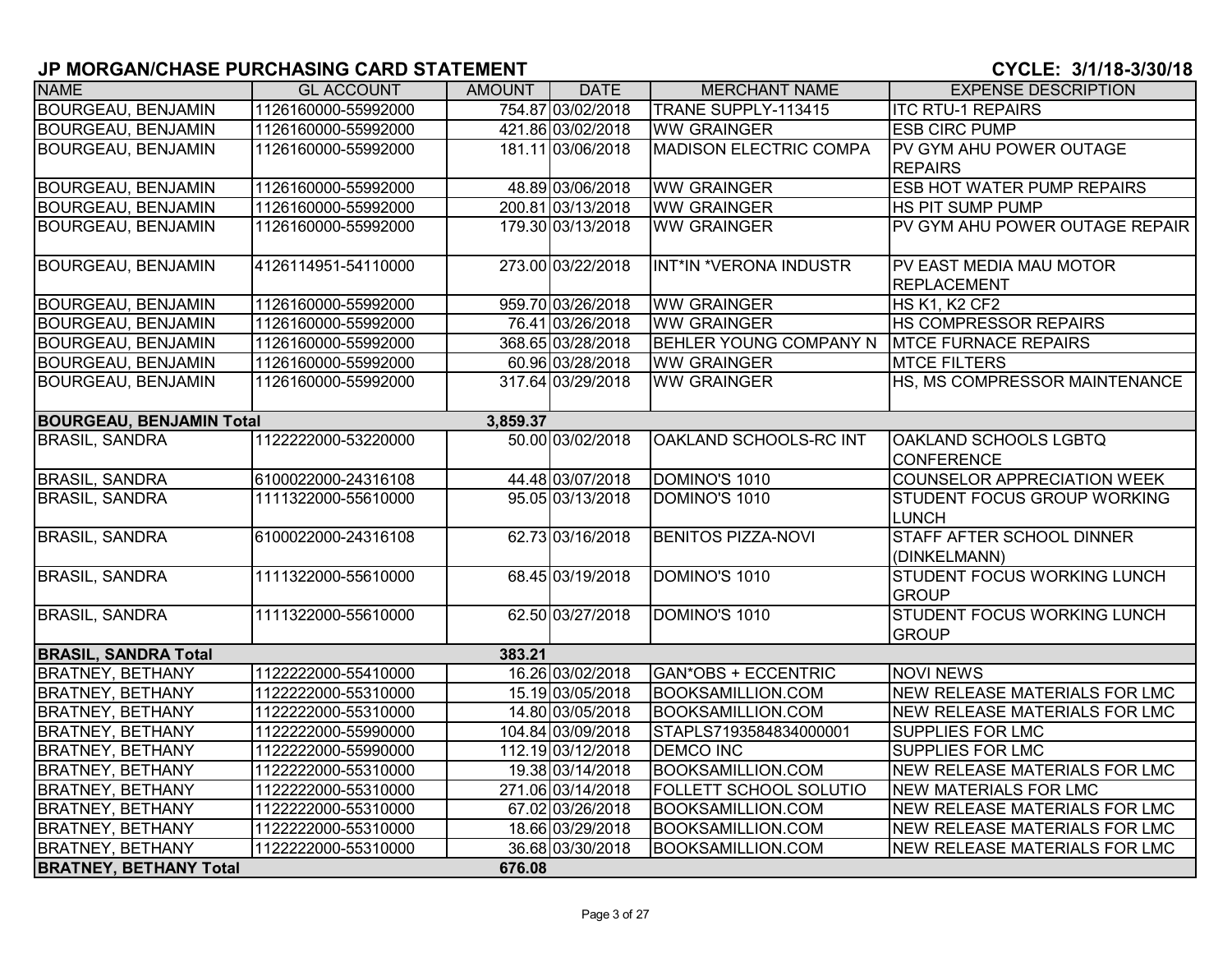| <b>NAME</b>                     | <b>GL ACCOUNT</b>   | <b>AMOUNT</b> | <b>DATE</b>       | <b>MERCHANT NAME</b>                          | <b>EXPENSE DESCRIPTION</b>            |
|---------------------------------|---------------------|---------------|-------------------|-----------------------------------------------|---------------------------------------|
| <b>BRAUN, LISA</b>              | 1111220730-55110000 |               | 24.00 03/26/2018  | NAT*NATIONAL GEOGRAPHI                        | <b>AUTO RENEWAL OF CANCELED</b>       |
|                                 |                     |               |                   |                                               | SUBSCRIPTION, CREDIT PENDING          |
| <b>BRAUN, LISA Total</b>        |                     | 24.00         |                   |                                               |                                       |
| <b>BROWN, ALAINA</b>            | 1722100000-53220614 |               | 335.61 03/06/2018 | <b>HYATT HOTELS</b>                           | <b>IB CONFERENCE LODGING</b>          |
| <b>BROWN, ALAINA</b>            | 1722100000-53220614 |               | 150.00 03/06/2018 | SQ *SQ *IB SCHOOLS OF                         | <b>IB TRAINING FOR EXTENDED ESSAY</b> |
| <b>BROWN, ALAINA</b>            | 1722100000-53220614 |               | 925.00 03/27/2018 | FLORIDA LEAGUE OF IB S                        | <b>IB CONFERENCE CAT 2</b>            |
|                                 |                     |               |                   |                                               | <b>COORDINATION FOR ALAINA</b>        |
| <b>BROWN, ALAINA</b>            | 1722100000-53220614 |               | 925.00 03/28/2018 | <b>FLORIDA LEAGUE OF IB S</b>                 | <b>IB CAT 2 ADMIN - BAKER</b>         |
| <b>BROWN, ALAINA Total</b>      |                     | 2,335.61      |                   |                                               |                                       |
| <b>BUNKER, JEFFREY</b>          | 1126160000-55993000 |               | 221.34 03/01/2018 | <b>BADER AND SONS CO.</b>                     | <b>HS GATOR REPAIR PARTS</b>          |
| <b>BUNKER, JEFFREY</b>          | 1126160000-55992000 |               | 12.14 03/01/2018  | <b>FASTENAL COMPANY01</b>                     | MS LONG JUMP BOARD REPAIRS            |
| <b>BUNKER, JEFFREY</b>          | 1126160000-55980000 |               | 180.97 03/01/2018 | FASTENAL COMPANY01                            | <b>MTCE TOOLS</b>                     |
| <b>BUNKER, JEFFREY</b>          | 1126160000-54120000 |               | 171.15 03/02/2018 | <b>AMSOIL</b>                                 | <b>GRNDS SUMMER EQUIPMENT</b>         |
|                                 |                     |               |                   |                                               | <b>MAINTENANCE</b>                    |
| <b>BUNKER, JEFFREY</b>          | 1126160000-55993000 |               | 13.28 03/02/2018  | THE HOME DEPOT #2737                          | <b>GRNDS IRRIGATION HOSE REPAIRS</b>  |
| <b>BUNKER, JEFFREY</b>          | 1126160000-55980000 |               | 13.27 03/02/2018  | THE HOME DEPOT #2737                          | <b>MTCE BOSCO TOOLS</b>               |
| <b>BUNKER, JEFFREY</b>          | 1126160000-55993000 |               | 14.39 03/14/2018  | <b>J THOMAS DISTRIBUTORS</b>                  | <b>GRNDS SUMMER EQUIPMENT</b>         |
|                                 |                     |               |                   |                                               | <b>MAINTENANCE PARTS</b>              |
| <b>BUNKER, JEFFREY</b>          | 1126160000-55993000 |               | 20.80 03/15/2018  | <b>J THOMAS DISTRIBUTORS</b>                  | <b>GRNDS SUMMER EQUIPMENT</b>         |
|                                 |                     |               |                   |                                               | <b>MAINTENANCE PARTS</b>              |
| <b>BUNKER, JEFFREY</b>          | 1126160000-55992000 |               | 75.91 03/16/2018  | THE HOME DEPOT #2737                          | <b>BOSCO EQUIPMENT BATTERY</b>        |
|                                 |                     |               |                   |                                               | <b>CHARGERS, BROOM</b>                |
| <b>BUNKER, JEFFREY</b>          | 1126160000-55993000 |               | 29.44 03/19/2018  | MARKS OUTDOOR POWER EQ GRNDS SUMMER EQUIPMENT |                                       |
|                                 |                     |               |                   |                                               | <b>MAINTENANCE PARTS</b>              |
| <b>BUNKER, JEFFREY</b>          | 1126160000-55992000 |               | 14.85 03/19/2018  | THE HOME DEPOT #2737                          | <b>HS CONCESSIONS FAUCET AERATOR</b>  |
|                                 |                     |               |                   |                                               |                                       |
| <b>BUNKER, JEFFREY</b>          | 1126160000-55993000 |               | 145.15 03/21/2018 | <b>FASTENAL COMPANY01</b>                     | <b>HS TENNIS SCREENS</b>              |
| <b>BUNKER, JEFFREY</b>          | 1126160000-55993000 |               | 29.76 03/26/2018  | THE HOME DEPOT #2737                          | MS & NM SOCCER NET STAKES             |
| <b>BUNKER, JEFFREY Total</b>    |                     | 942.45        |                   |                                               |                                       |
| CALHOUN, STEPHANIE              | 1335100000-55110553 |               | 41.88 03/20/2018  | WM SUPERCENTER #5893                          | <b>CLASSROOM SUPPIES</b>              |
| CALHOUN, STEPHANIE              | 1335100000-55110553 |               | 23.94 03/29/2018  | HOBBY-LOBBY #645                              | <b>CLASSROOM SUPPLIES</b>             |
| <b>CALHOUN, STEPHANIE Total</b> |                     | 65.82         |                   |                                               |                                       |
| <b>CANALES, BETH</b>            | 1111322000-55110718 |               | 28.00 03/01/2018  | <b>DOLLAR TREE</b>                            | KITCHEN SUPPLIES AND MUGS FOR         |
|                                 |                     |               |                   |                                               | <b>LABS</b>                           |
| <b>CANALES, BETH</b>            | 1111322000-55110718 |               | 48.91 03/14/2018  | MEIJER INC #109<br>Q <sub>01</sub>            | <b>REPLACEMENT KITCHEN EQUIPMENT</b>  |
| <b>CANALES, BETH</b>            | 1111322000-55110718 |               | 9.68 03/16/2018   | <b>BUSCH'S #1205</b>                          | MAC & CHEESE LAB/ BREAKFAST LAB       |
|                                 |                     |               |                   |                                               |                                       |
| <b>CANALES, BETH</b>            | 1111322000-55110718 |               | 69.43 03/16/2018  | GFS STORE #1985                               | <b>PROTEIN/FATS LAB</b>               |
| CANALES, BETH                   | 1111322000-55110718 |               | 15.57 03/21/2018  | MEIJER INC #054 Q01                           | <b>CHEESE</b>                         |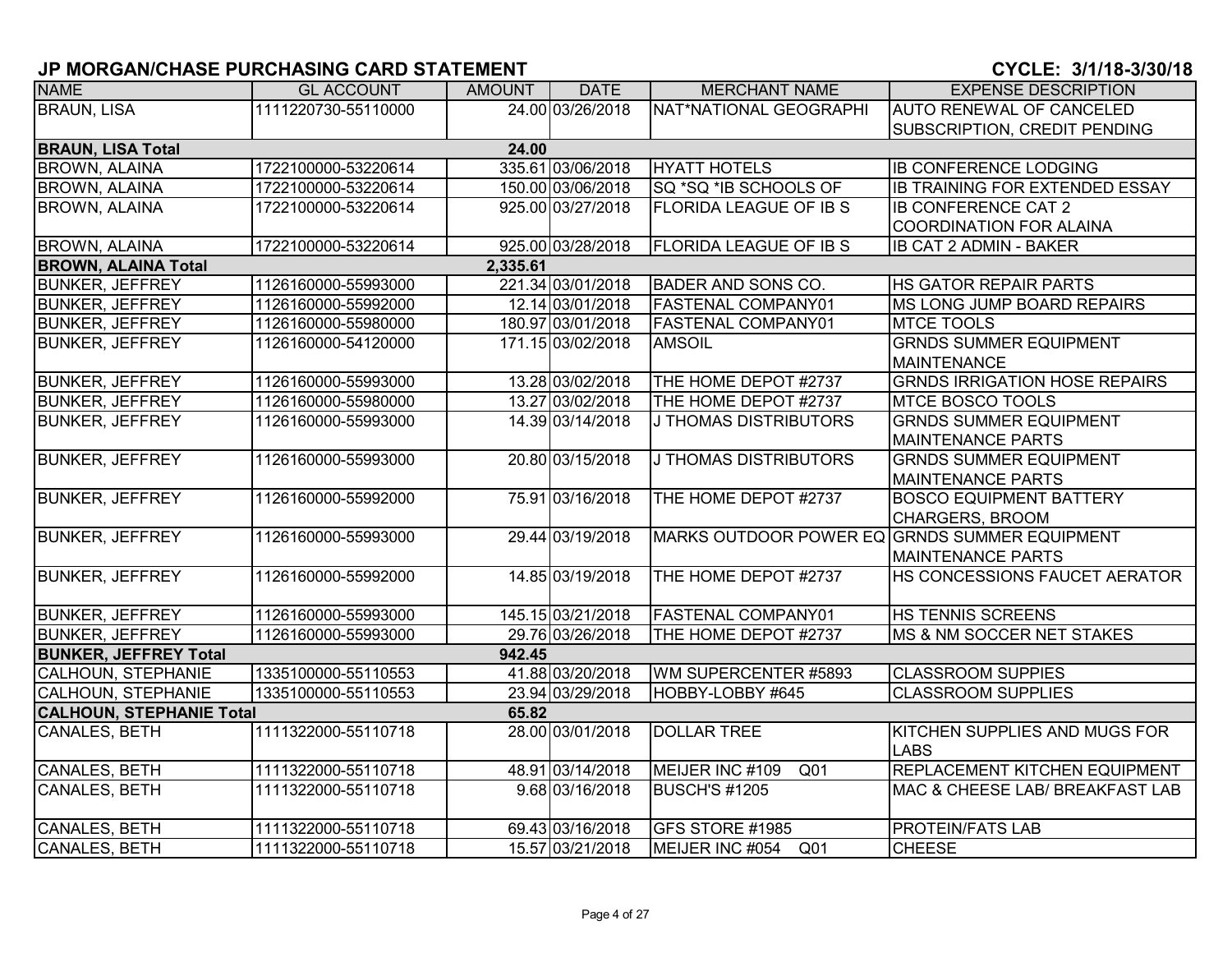| <b>NAME</b>                               | <b>GL ACCOUNT</b>   | <b>AMOUNT</b> | <b>DATE</b>       | <b>MERCHANT NAME</b>               | <b>EXPENSE DESCRIPTION</b>            |
|-------------------------------------------|---------------------|---------------|-------------------|------------------------------------|---------------------------------------|
| CANALES, BETH                             | 1111322000-55110718 |               | 45.91 03/21/2018  | MEIJER INC #054<br>Q01             | <b>COMPARISONS LABS (WHOLE GRAIN)</b> |
|                                           |                     |               |                   |                                    | (DAIRY)                               |
| <b>CANALES, BETH</b>                      | 1111322000-55110718 |               | 77.94 03/28/2018  | MEIJER INC #054<br>Q <sub>01</sub> | <b>REDUCED SUGAR LAB</b>              |
| <b>CANALES, BETH Total</b>                |                     | 295.44        |                   |                                    |                                       |
| CHRISTOPOULOS, COURTN 1311800000-55110551 |                     |               | 16.96 03/22/2018  | <b>DOLLARTREE</b>                  | <b>END OF THE YEAR GIFTS FOR</b>      |
|                                           |                     |               |                   |                                    | <b>CHILDREN</b>                       |
| CHRISTOPOULOS, COURTN 1311800000-55110551 |                     |               | 63.93 03/22/2018  | OTC BRANDS, INC.                   | <b>END OF YEAR, MOTHERS DAY GIFTS</b> |
| <b>CHRISTOPOULOS, COURTNEY Total</b>      |                     | 80.89         |                   |                                    |                                       |
| CIANCIO, WANDA                            | 1122500000-55990000 |               | 52.75 03/01/2018  | <b>AMAZON MKTPLACE PMTS</b>        | R36YR - DELL CHROMEBOOK 11 3120       |
|                                           |                     |               |                   |                                    | <b>KEYBOARD PALMREST ASSEMBLY</b>     |
| CIANCIO, WANDA                            | 1122500000-55990000 |               | 15.78 03/05/2018  | <b>AMAZON MKTPLACE PMTS</b>        | <b>MINI CABLES</b>                    |
| CIANCIO, WANDA                            | 1122500000-54120000 |               | 62.25 03/05/2018  | ROBERT BOSCH TOOL CORP             | 3D PRINTER REPAIR FOR HIGH            |
|                                           |                     |               |                   |                                    | SCHOOL- SCAVO'S CLASS                 |
| CIANCIO, WANDA                            | 1122500000-55990000 |               | 49.95 03/07/2018  | <b>AMAZON MKTPLACE PMTS</b>        | DELL CHROMEBOOK 11 (GEN 1)            |
|                                           |                     |               |                   |                                    | <b>KEYBOARD PALMREST ASSEMBLY-</b>    |
|                                           |                     |               |                   |                                    | DELL PART # WR67C                     |
| CIANCIO, WANDA                            | 1122500000-55990000 |               | 85.49 03/08/2018  | AMAZON.COM                         | DYMO LABELWRITER 450 TURBO            |
|                                           |                     |               |                   |                                    | THERMAL LABEL PRINTER (1752265)       |
| CIANCIO, WANDA                            | 1122500000-55990000 |               | 52.27 03/13/2018  | <b>AMAZON MKTPLACE PMTS</b>        | 4 OF: MERGE CUBE - (2-PACK) HOLD      |
|                                           |                     |               |                   |                                    | HOLOGRAMS IN YOUR HAND IOS OR         |
|                                           |                     |               |                   |                                    | <b>ANDROID PHONE OR TABLET BRINGS</b> |
|                                           |                     |               |                   |                                    | THE CUBE TO LIFE,                     |
| CIANCIO, WANDA                            | 1122500000-55990000 |               | 32.27 03/14/2018  | <b>AMAZON MKTPLACE PMTS</b>        | DELL CHROMEBOOK 11 CB1C13 LCD         |
|                                           |                     |               |                   |                                    | LED 11.6" SCREEN DISPLAY PANEL        |
|                                           |                     |               |                   |                                    | <b>WXGA HD</b>                        |
| CIANCIO, WANDA                            | 1122500000-55990000 |               | 119.42 03/15/2018 | AMAZON.COM                         | 2 OF: CANON OFFICE PRODUCTS           |
|                                           |                     |               |                   |                                    | LIDE120 COLOR IMAGE SCANNER           |
| CIANCIO, WANDA                            | 1122500000-55990000 |               | 103.96 03/19/2018 | <b>AMAZON MKTPLACE PMTS</b>        | <b>EXTERNAL CD DRIVES</b>             |
| CIANCIO, WANDA                            | 1126118000-54120824 |               | 25.00 03/19/2018  | <b>SECURITY DESIGNS</b>            | TECHNICAL SUPPORT ON THE              |
|                                           |                     |               |                   |                                    | <b>CUSTOMER DATABASE NOVI</b>         |
|                                           |                     |               |                   |                                    | <b>MEADOWS</b>                        |
| CIANCIO, WANDA                            | 1126122000-54120824 |               | 190.00 03/19/2018 | <b>SECURITY DESIGNS</b>            | DOOR 34 AT HIGH SCHOOL TIMING         |
|                                           |                     |               |                   |                                    | NOT WORKING CORRECTLY SERVICE         |
|                                           |                     |               |                   |                                    | CALL                                  |
| CIANCIO, WANDA                            | 4445622000-56423958 |               | 900.00 03/20/2018 | SQ *SQ *DIGITAL AGE TE             | 4 CAT6 CABLING FOR TV AND CAMERA      |
|                                           |                     |               |                   |                                    | LOCATIONS. IDF14, IDF4, AND MDF       |
|                                           |                     |               |                   |                                    |                                       |
| CIANCIO, WANDA                            | 4445601000-56423958 |               | 750.00 03/20/2018 | SQ *SQ *DIGITAL AGE TE             | CAT6 INSTALLS AT ESB FOR TWO NEW      |
|                                           |                     |               |                   |                                    | <b>SECRETARIES</b>                    |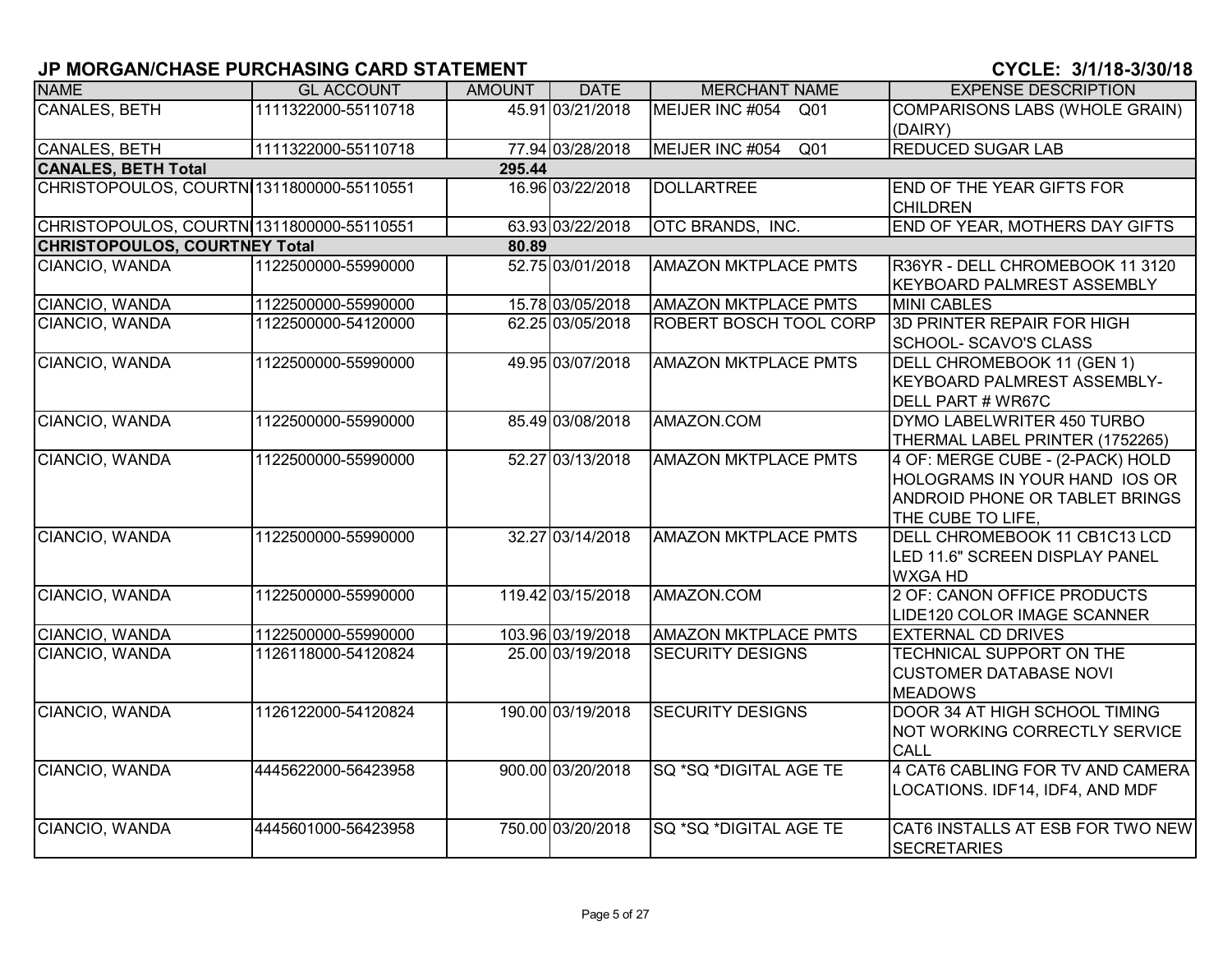| <b>NAME</b>                 | <b>GL ACCOUNT</b>   | <b>AMOUNT</b> | <b>DATE</b>       | <b>MERCHANT NAME</b>             | <b>EXPENSE DESCRIPTION</b>            |
|-----------------------------|---------------------|---------------|-------------------|----------------------------------|---------------------------------------|
| CIANCIO, WANDA              | 4445618000-56423958 |               | 440.00 03/23/2018 | <b>SUNTEL SERVICES</b>           | CAMERA MOUNT, INSTALLATION OF         |
|                             |                     |               |                   |                                  | CAMERA, ADD TO VMS, AIM AND           |
|                             |                     |               |                   |                                  | <b>FOCUS NOVI MEADOWS MAIN</b>        |
| CIANCIO, WANDA              | 1122500000-55990000 |               | 145.00 03/26/2018 | AMAZON.COM                       | 5 OF: APPLE MINI DISPLAYPORT TO       |
|                             |                     |               |                   |                                  | DVI ADAPTER (MB570LL/B)               |
| CIANCIO, WANDA              | 1122500000-55910000 |               | 61.81 03/27/2018  | <b>AMAZON MKTPLACE PMTS</b>      | PENS, BATTERIES, COPPER TAPE          |
| CIANCIO, WANDA              | 1122500000-55910000 |               | 11.55 03/27/2018  | <b>AMAZON MKTPLACE PMTS</b>      | <b>PACK BADGE HOLDERS</b>             |
| CIANCIO, WANDA              | 1122500000-55990000 |               | 23.97 03/27/2018  | <b>AMAZON MKTPLACE PMTS</b>      | 3 OF: VICTSING GOLD-PLATED HDMI       |
|                             |                     |               |                   |                                  | TO VGA CONVERTER ADAPTER FOR          |
|                             |                     |               |                   |                                  | PC, LAPTOP, DVD, DESKTOP AND          |
|                             |                     |               |                   |                                  | OTHER HDMI INPUT DEVICES - BLACK      |
|                             |                     |               |                   |                                  | (VS1-VC38BVT-VD)                      |
| CIANCIO, WANDA              | 1122500000-55990000 |               | 17.00 03/27/2018  | <b>B&amp;H PHOTO 800-606-696</b> | FILTER FOR CAMERA FOR ID              |
|                             |                     |               |                   |                                  | <b>PICTURES</b>                       |
| CIANCIO, WANDA              | 1122500000-54120000 |               | 227.00 03/27/2018 | SQ *SQ *POD DROP REPAI           | <b>REPAIR TO 5 IPADS</b>              |
| CIANCIO, WANDA              | 1122500000-55910000 |               | 7.70 03/28/2018   | <b>AMAZON MKTPLACE PMTS</b>      | PENS FOR OFFICE USE                   |
| CIANCIO, WANDA              | 4445622000-56423958 |               | 391.88 03/29/2018 | <b>CHAMPION ONE</b>              | SFP+10GBASE-LR 10KM CISCO             |
|                             |                     |               |                   |                                  | <b>SYSTEMS - ITEMS NEEDED FOR</b>     |
|                             |                     |               |                   |                                  | <b>PRESS BOX INSTALL</b>              |
| CIANCIO, WANDA              | 1122500000-55990000 |               | 17.00 03/29/2018  | THE PADCASTER LLC                | PADCASTER REPLACEMENT PART            |
|                             |                     |               |                   |                                  | <b>FOR VO</b>                         |
| CIANCIO, WANDA              | 1122500000-55990000 |               | 148.78 03/30/2018 | <b>AMAZON MKTPLACE PMTS</b>      | 2 OF HITACHI CP-X385 PROJECTOR        |
|                             |                     |               |                   |                                  | <b>LAMP REPLACEMENT BULB WITH</b>     |
|                             |                     |               |                   |                                  | <b>HOUSING - HIGH QUALITY</b>         |
|                             |                     |               |                   |                                  | <b>REPLACEMENT LAMP - NW</b>          |
| CIANCIO, WANDA              | 1122500000-55910000 |               | 190.52 03/30/2018 | <b>BARE CONDUCTIVE</b>           | <b>CONDUCTIVE PAINT CIRCUITRY KIT</b> |
| <b>CIANCIO, WANDA Total</b> |                     | 4,121.35      |                   |                                  |                                       |
| <b>CIANFERRA, LINDA</b>     | 6100025000-24316301 |               | 6.35 03/09/2018   | NOTHING BUNDT CAKES 23           | <b>STUDENT INCENTIVE</b>              |
| CIANFERRA, LINDA            | 6100025000-24316301 |               | 150.00 03/19/2018 | <b>COABC</b>                     | COABE AMBASSADOR TRAINING             |
|                             |                     |               |                   |                                  | <b>CLASS</b>                          |
| CIANFERRA, LINDA            | 6100025000-24316301 |               | 17.16 03/19/2018  | <b>WENDY'S 785</b>               | STUDENT AMBASSADOR LUNCH              |
|                             |                     |               |                   |                                  | <b>MEETING</b>                        |
| CIANFERRA, LINDA            | 6100025000-24316301 |               | 22.00 03/26/2018  | <b>APACHE TAXI</b>               | TAXI TO HOTEL IN PHOENIX              |
| CIANFERRA, LINDA            | 6100025000-24316301 |               | 38.21 03/26/2018  | <b>BREAKFAST CLUB-CITYSCA</b>    | FOOD FOR STUDENTS AMBASSADORS         |
|                             |                     |               |                   |                                  | <b>IN PHOENIX</b>                     |
| <b>CIANFERRA, LINDA</b>     | 6100025000-24316301 |               | 41.73 03/26/2018  | <b>STEVES GRILL</b>              | FOOD FOR STUDENTS AMBASSADORS         |
|                             |                     |               |                   |                                  | <b>IN PHOENIX</b>                     |
| CIANFERRA, LINDA            | 6100025000-24316301 |               | 5.20 03/27/2018   | HYATT REG PHOENIX F&B            | COFFEE AT AMBASSADOR TRAINING         |
| CIANFERRA, LINDA            | 6100025000-24316301 |               | 7.87 03/27/2018   | <b>SHERATON GRAND PHOENIX</b>    | FOOD AT CONFERENCE IN PHOENIX         |
| CIANFERRA, LINDA            | 6100025000-24316301 |               | 18.29 03/28/2018  | <b>BREAKFAST CLUB-CITYSCA</b>    | <b>FOOD AT CONFERENCE</b>             |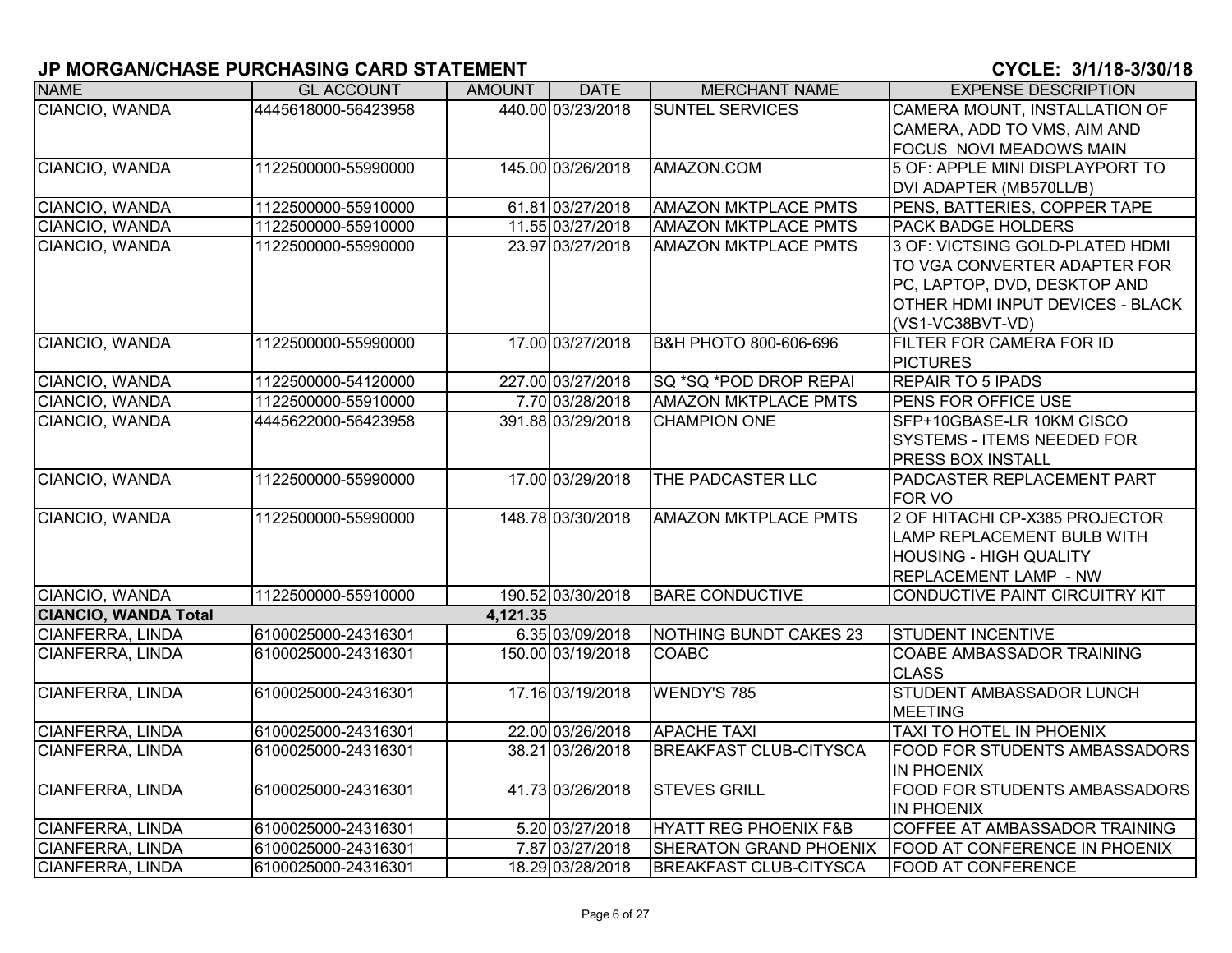| <b>NAME</b>                   | <b>GL ACCOUNT</b>   | AMOUNT   | <b>DATE</b>         | <b>MERCHANT NAME</b>             | <b>EXPENSE DESCRIPTION</b>             |
|-------------------------------|---------------------|----------|---------------------|----------------------------------|----------------------------------------|
| CIANFERRA, LINDA              | 6100025000-24316301 |          | 50.00 03/28/2018    | <b>SQ *SQ *COALITION ON A</b>    | <b>COABE - AZTEC DINNER</b>            |
| <b>CIANFERRA, LINDA</b>       | 6100025000-24316301 |          | 13.17 03/28/2018    | <b>STEVES GRILL</b>              | <b>FOOD AT CONFERENCE</b>              |
| CIANFERRA, LINDA              | 6100025000-24316301 |          | 20.50 03/29/2018    | AAA CAB SERVICE INC              | <b>TAXI TO AIRPORT</b>                 |
| <b>CIANFERRA, LINDA</b>       | 6100025000-24316301 |          | 8.45 03/29/2018     | <b>HYATT REG PHOENIX F&amp;B</b> | <b>SNACK AT CONFERENCE</b>             |
| CIANFERRA, LINDA              | 6100025000-24316301 |          | 45.01 03/29/2018    | MANCUSO'S RESTAURANT             | <b>DINNER AT CONFERENCE</b>            |
| CIANFERRA, LINDA              | 6100025000-24316301 |          | -206.00 03/29/2018  | <b>SHERATON</b>                  | <b>ROOM CANCELLATION FOR COABE</b>     |
|                               |                     |          |                     |                                  | <b>CONFERENCE</b>                      |
| CIANFERRA, LINDA              | 6100025000-24316301 |          | 11.77 03/29/2018    | SHERATON GRAND PHOENIX           | <b>FOOD AT CONFERENCE</b>              |
| CIANFERRA, LINDA              | 1622100361-53220000 |          | 725.00 03/30/2018   | <b>CASAS</b>                     | <b>REGISTRATION FOR TEACHER EMILY</b>  |
|                               |                     |          |                     |                                  | <b>WAGG PLUS LABS FOR CASAS</b>        |
|                               |                     |          |                     |                                  | <b>CONFERENCE</b>                      |
| <b>CIANFERRA, LINDA</b>       | 1622100361-53220000 |          | 625.00 03/30/2018   | <b>CASAS</b>                     | <b>CASAS CONFERENCE REGISTRATION</b>   |
| CIANFERRA, LINDA              | 6100025000-24316301 |          | 1,211.28 03/30/2018 | <b>HYATT HOTELS</b>              | <b>HOTEL</b>                           |
| CIANFERRA, LINDA              | 6100025000-24316301 |          | 19.38 03/30/2018    | HYATT REG PHOENIX F&B            | <b>FOOD AT HOTEL</b>                   |
| CIANFERRA, LINDA              | 6100025000-24316301 |          | 6.03 03/30/2018     | <b>RENAISSANCE HOTELS</b>        | <b>HOTEL</b>                           |
| <b>CIANFERRA, LINDA Total</b> |                     | 2,836.40 |                     |                                  |                                        |
| CLARK, KIM                    | 1122218000-55990000 |          | 139.78 03/05/2018   | <b>AMAZON MKTPLACE PMTS</b>      | INKJET PAPER FOR POSTER MAKER          |
| CLARK, KIM                    | 1122218000-55310000 |          | 22.28 03/05/2018    | AMAZON.COM                       | <b>LIBRARY BOOKS</b>                   |
| <b>CLARK, KIM</b>             | 1122218000-55990000 |          | 11.94 03/07/2018    | <b>AMAZON MKTPLACE PMTS</b>      | <b>LOCKS FOR BREAKOUT BOXES</b>        |
| CLARK, KIM                    | 1122218000-55310000 |          | 23.50 03/12/2018    | AMAZON.COM                       | <b>LIBRARY BOOKS</b>                   |
| CLARK, KIM                    | 1122218000-55990000 |          | 23.92 03/12/2018    | AMAZON.COM                       | <b>RUBBER BANDS</b>                    |
| CLARK, KIM                    | 1122218000-55310000 |          | 19.96 03/12/2018    | AMAZON.COM                       | <b>LIBRARY BOOKS</b>                   |
| CLARK, KIM                    | 1122218000-55310000 |          | 38.00 03/12/2018    | AMAZON.COM                       | LIBRARY BOOKS                          |
| <b>CLARK, KIM</b>             | 1122218000-55990000 |          | 19.49 03/12/2018    | ROBOTSHOP.COM                    | <b>REPLACEMENT BATTERY HOLDERS</b>     |
|                               |                     |          |                     |                                  | FOR SNAP CIRCUITS (IN                  |
|                               |                     |          |                     |                                  | MAKERSPACE)                            |
| CLARK, KIM                    | 6100018000-24316217 |          | 19.41 03/12/2018    | SPEEDWAY 08705 ANN               | <b>TO BE REIMBURSED</b>                |
| <b>CLARK, KIM</b>             | 1122218000-55310000 |          | 18.95 03/13/2018    | AMAZON.COM                       | <b>LIBRARY BOOK</b>                    |
| CLARK, KIM                    | 1122218000-55310000 |          | 11.33 03/13/2018    | AMAZON.COM                       | <b>LIBRARY BOOK</b>                    |
| CLARK, KIM                    | 1122218000-55310000 |          | 5.99 03/14/2018     | <b>AMAZON MKTPLACE PMTS</b>      | LIBRARY BOOK                           |
| <b>CLARK, KIM</b>             | 1122218000-55990000 |          | 55.08 03/14/2018    | AMAZON.COM                       | <b>BLUE BUILD TAPE FOR 3D PRINTERS</b> |
|                               |                     |          |                     |                                  | IN THE MAKERSPACE                      |
| CLARK, KIM                    | 6100018000-24316217 |          | 20.11 03/14/2018    | PANERA BREAD #600667             | <b>BAGELS FOR BOOKS &amp; BAGELS</b>   |
| CLARK, KIM                    | 1122218000-55310000 |          | 47.62 03/15/2018    | AMAZON.COM                       | <b>LIBRARY BOOKS</b>                   |
| CLARK, KIM                    | 1122218000-55990000 |          | 13.99 03/19/2018    | <b>AMAZON MKTPLACE PMTS</b>      | ORIGAMI PAPER FOR MAKERSPACE           |
| CLARK, KIM                    | 1122218000-55310000 |          | 18.36 03/19/2018    | AMAZON.COM                       | LIBRARY BOOKS                          |
| <b>CLARK, KIM</b>             | 1122218000-55310000 |          | 12.96 03/19/2018    | AMAZON.COM                       | <b>LIBRARY BOOKS</b>                   |
| CLARK, KIM                    | 1122218000-55310000 |          | 24.44 03/19/2018    | AMAZON.COM                       | <b>LIBRARY BOOKS</b>                   |
| <b>CLARK, KIM</b>             | 6100018000-24316217 |          | 20.11 03/21/2018    | PANERA BREAD #600667             | <b>BAGELS AND CREAM CHEESE FOR</b>     |
|                               |                     |          |                     |                                  | <b>BOOKS &amp; BAGELS</b>              |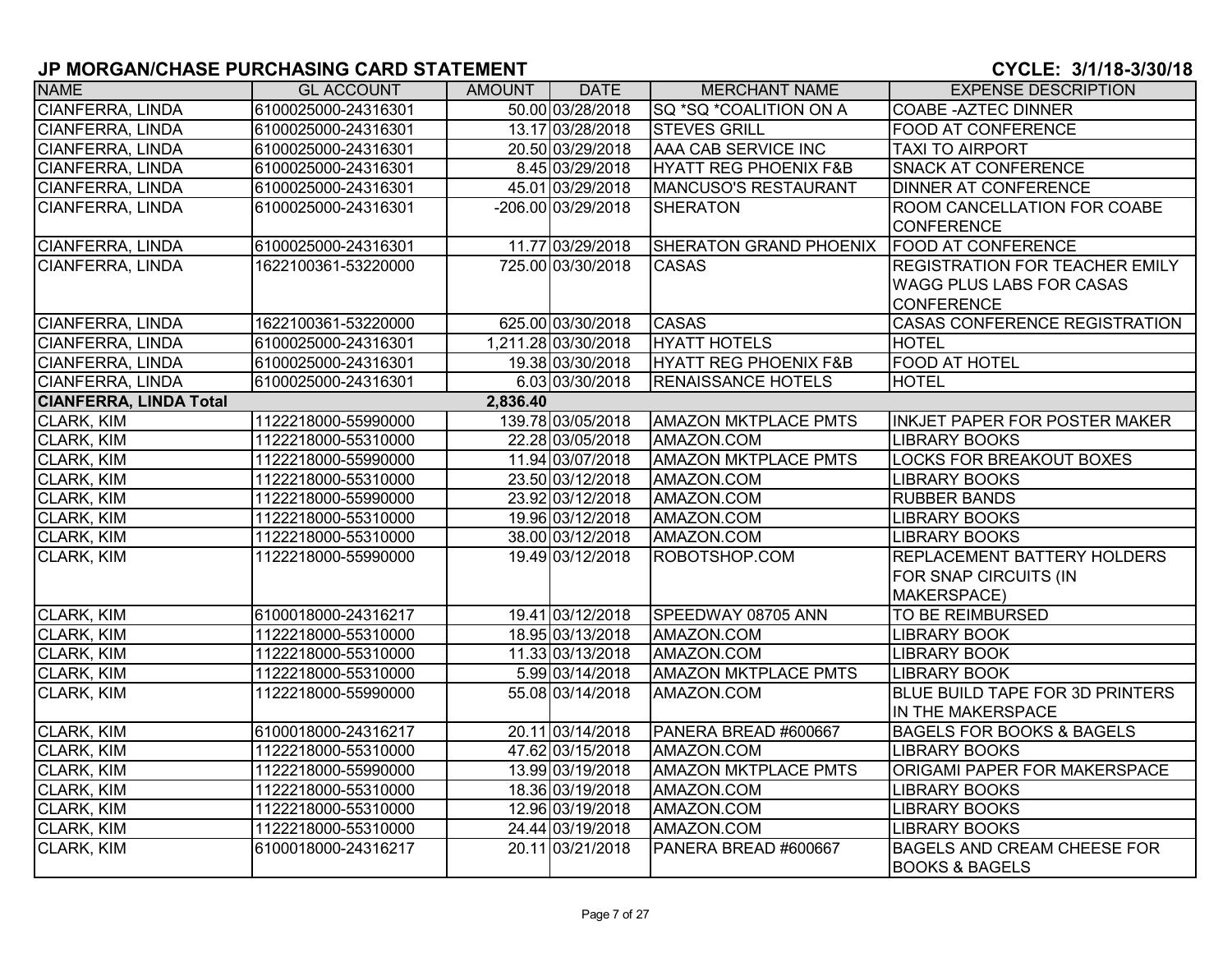| <b>NAME</b>                      | <b>GL ACCOUNT</b>   | AMOUNT    | <b>DATE</b>          | <b>MERCHANT NAME</b>          | <b>EXPENSE DESCRIPTION</b>                     |
|----------------------------------|---------------------|-----------|----------------------|-------------------------------|------------------------------------------------|
| CLARK, KIM                       | 1122218000-55310000 |           | 100.00 03/26/2018    | <b>AMAZON MKTPLACE PMTS</b>   | LIBRARY BOOKS AND BREAKOUT BOX                 |
|                                  |                     |           |                      |                               | <b>SUPPLIES</b>                                |
| CLARK, KIM                       | 1122218000-55990000 |           | 54.23 03/26/2018     | <b>AMAZON MKTPLACE PMTS</b>   | LIBRARY BOOKS AND BREAKOUT BOX                 |
|                                  |                     |           |                      |                               | <b>SUPPLIES</b>                                |
| CLARK, KIM                       | 1122218000-55310000 |           | 35.96 03/26/2018     | <b>AMAZON MKTPLACE PMTS</b>   | <b>LIBRARY BOOKS</b>                           |
| <b>CLARK, KIM Total</b>          |                     | 757.41    |                      |                               |                                                |
| <b>COOLMAN, ROBERT</b>           | 1126160000-55992000 |           | 50.00 03/01/2018     | CONSERVA ELECTRIC SUPP        | <b>MS BOILER ROOM LIGHT LENS</b>               |
| <b>COOLMAN, ROBERT</b>           | 1126160000-55992000 |           | 66.22 03/07/2018     | <b>COMPLETE BATTERY SOURC</b> | <b>OH FIRE PANEL BATTERIES</b>                 |
| <b>COOLMAN, ROBERT</b>           | 1126160000-55992000 |           | 89.70 03/13/2018     | CONSERVA ELECTRIC SUPP        | <b>MS LAMPS</b>                                |
| <b>COOLMAN, ROBERT Total</b>     |                     | 205.92    |                      |                               |                                                |
| <b>DIATIKAR, CHRISTINE</b>       | 6100022000-24316099 |           | 2,585.44 03/02/2018  | <b>HAMPTON INN HOTELS</b>     | SOUTH BEND, IN - LODGING/ROBOTICS              |
|                                  |                     |           |                      |                               | <b>COMPETITION</b>                             |
| <b>DIATIKAR, CHRISTINE</b>       | 1125200000-55910000 |           | 38.45 03/05/2018     | STAPLS7193283244000001        | <b>OFFICE SUPPLIES</b>                         |
| <b>DIATIKAR, CHRISTINE</b>       | 6100020000-24316243 |           | 13,630.32 03/07/2018 | <b>EPN TRAVEL</b>             | <b>CEDAR POINT TRIP</b>                        |
| <b>DIATIKAR, CHRISTINE</b>       | 1429300000-54910000 |           | 6,109.10 03/09/2018  | PLYMOUTH PT NOVI 0155         | DECEMBER 2017 & JANUARY 2018                   |
|                                  |                     |           |                      |                               | <b>TRAINER</b>                                 |
| <b>DIATIKAR, CHRISTINE</b>       | 6100061000-24316165 |           | 1,100.00 03/09/2018  |                               | WWW.KROSSOVER.COM KROSSEASON BREAKDOWN PACKAGE |
| <b>DIATIKAR, CHRISTINE</b>       | 1429300000-55990000 |           | 990.00 03/12/2018    | <b>TEAM SPORTS</b>            | <b>TIMER FOR WRESTLING</b>                     |
| <b>DIATIKAR, CHRISTINE</b>       | 6100022000-24316190 |           | 950.55 03/15/2018    | <b>COURTYARD BY MARRIOTT</b>  | <b>HOSA, GRAND RAPIDS LODGING</b>              |
| <b>DIATIKAR, CHRISTINE</b>       | 6100022000-24316190 |           | 30,000.00 03/15/2018 | <b>COURTYARD BY MARRIOTT</b>  | HOSA, GRAND RAPIDS LODGING                     |
| <b>DIATIKAR, CHRISTINE</b>       | 1429300000-54910000 |           | 3,054.55 03/26/2018  | PLYMOUTH PT NOVI 0155         | <b>FEBRUARY TRAINER</b>                        |
| <b>DIATIKAR, CHRISTINE</b>       | 6100061000-24316172 |           | 220.00 03/28/2018    | <b>TEAM SPORTS</b>            | <b>INV 303589/1-HOODIES</b>                    |
| <b>DIATIKAR, CHRISTINE</b>       | 6100061000-24316172 |           | 2,508.00 03/28/2018  | <b>TEAM SPORTS</b>            | INV 357876/1-SHIRTS                            |
| <b>DIATIKAR, CHRISTINE</b>       | 6100061000-24316114 |           | 1,400.00 03/28/2018  | <b>TEAM SPORTS</b>            | INV 358811/1-TEAM SHOES                        |
| <b>DIATIKAR, CHRISTINE</b>       | 6100061000-24316178 |           | 1,264.00 03/28/2018  | <b>TEAM SPORTS</b>            | INV 359743/1-MS POM SPIRITWEAR                 |
| <b>DIATIKAR, CHRISTINE</b>       | 6100061000-24316114 |           | 1,286.00 03/28/2018  | <b>TEAM SPORTS</b>            | INV 362930/1-CLOTHING                          |
| <b>DIATIKAR, CHRISTINE</b>       | 6100061000-24316113 |           | 13.80 03/28/2018     | <b>TEAM SPORTS</b>            | INV 364151/1-YOUTH SHIRT                       |
| <b>DIATIKAR, CHRISTINE</b>       | 6100061000-24316149 |           | 13.80 03/28/2018     | <b>TEAM SPORTS</b>            | INV 364151/1-YOUTH SHIRT                       |
| <b>DIATIKAR, CHRISTINE</b>       | 6100061000-24316114 |           | 122.00 03/28/2018    | <b>TEAM SPORTS</b>            | INV 368760/1-BASKETBALL SHOES                  |
| <b>DIATIKAR, CHRISTINE</b>       | 6100022000-24316190 |           | 545.00 03/29/2018    | <b>COURTYARD BY MARRIOTT</b>  | HOSA, GRAND RAPIDS LODGING                     |
| <b>DIATIKAR, CHRISTINE Total</b> |                     | 65,831.01 |                      |                               |                                                |
| <b>DINKELMANN, KATY</b>          | 6100022000-24316108 |           | 45.35 03/15/2018     | <b>BENITOS PIZZA-NOVI</b>     | MENTAL HEALTH - FIRST AID TRAINING             |
| <b>DINKELMANN, KATY Total</b>    |                     | 45.35     |                      |                               |                                                |
| DRAGOO, MICHAEL                  | 1126160000-55992000 |           | 242.39 03/12/2018    | <b>FOUNDATION BLDG 058</b>    | MS CEILING TILES                               |
| DRAGOO, MICHAEL                  | 1126160000-54120000 |           | 88.00 03/23/2018     | <b>BASS</b>                   | <b>VO RESET FAN PROGRAM</b>                    |
| <b>DRAGOO, MICHAEL Total</b>     |                     | 330.39    |                      |                               |                                                |
| <b>DUQUETTE, EDWARD</b>          | 4126160951-54110000 |           | 1,024.80 03/28/2018  | <b>REDFORD LOCK COMPANY I</b> | HS, DF DOOR CLOSURE ARMS                       |
| <b>DUQUETTE, EDWARD</b>          | 1126160000-55992000 |           | 144.23 03/30/2018    | THE HOME DEPOT #2737          | <b>ECEC BATTERIES</b>                          |
| <b>DUQUETTE, EDWARD Total</b>    |                     | 1,169.03  |                      |                               |                                                |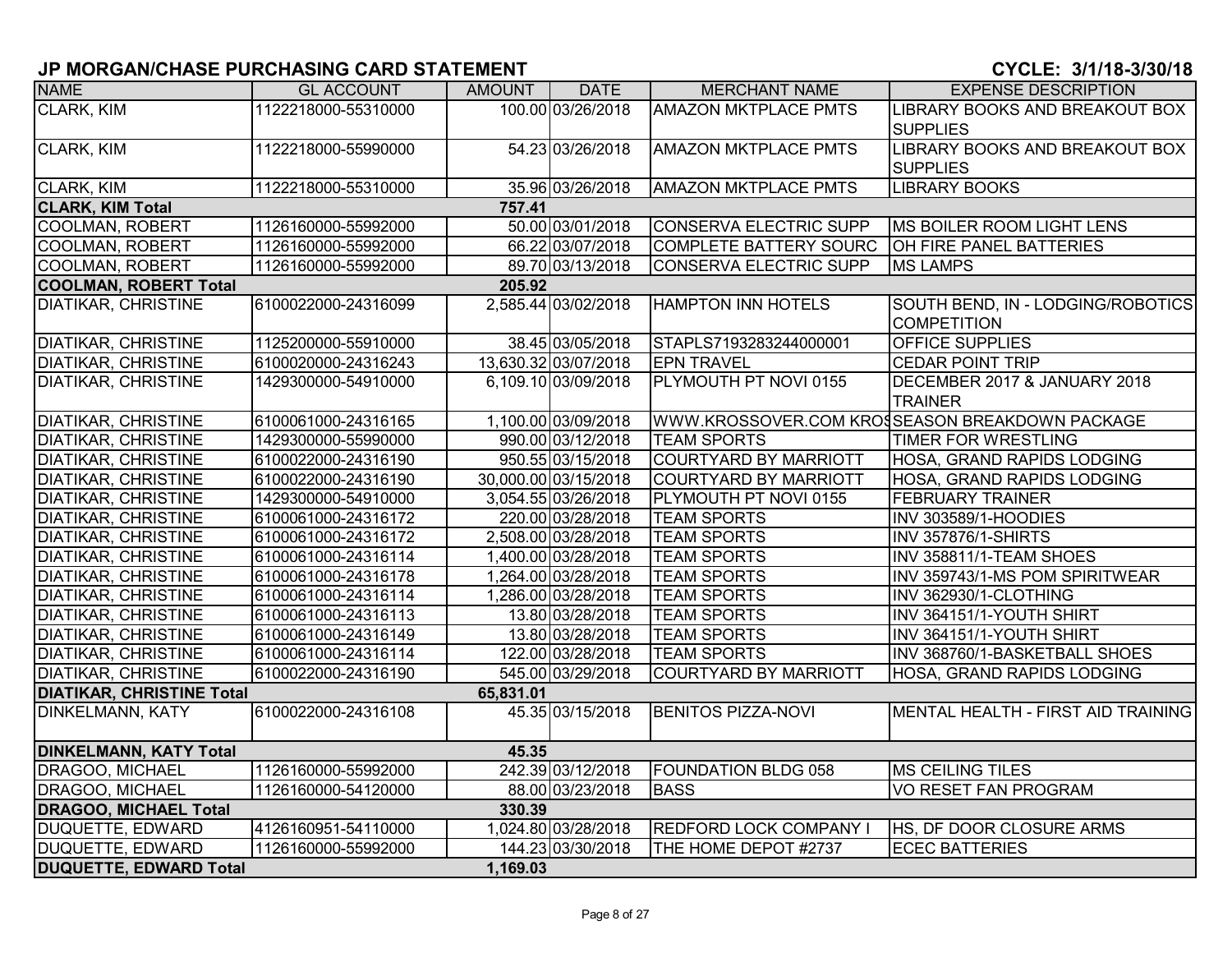| <b>NAME</b>                     | <b>GL ACCOUNT</b>                   | <b>AMOUNT</b> | <b>DATE</b>         | <b>MERCHANT NAME</b>              | <b>EXPENSE DESCRIPTION</b>                         |  |  |  |  |
|---------------------------------|-------------------------------------|---------------|---------------------|-----------------------------------|----------------------------------------------------|--|--|--|--|
| <b>FULAR, JAMES</b>             | 1126160000-55993000                 |               | -4.35 03/01/2018    | <b>NORTHVILLE LUMBER</b>          | <b>REFUND OF SALES TAX</b>                         |  |  |  |  |
| <b>FULAR, JAMES</b>             | 1126160000-55993000                 |               | 91.78 03/01/2018    | <b>NORTHVILLE LUMBER COMP</b>     | MS LONG JUMP COVERING                              |  |  |  |  |
| <b>FULAR, JAMES</b>             | 1126160000-55993000                 |               | 112.02 03/06/2018   | <b>NAPA PARTS M-2</b>             | HS GATOR FIX-A-FLAT, Z-MOWERS                      |  |  |  |  |
|                                 |                                     |               |                     |                                   | <b>BATTERIES</b>                                   |  |  |  |  |
| FULAR, JAMES                    | 1126160000-55992000                 |               | 5.93 03/06/2018     | <b>NAPA PARTS M-2</b>             | <b>MTCE SUPPLIES</b>                               |  |  |  |  |
| <b>FULAR, JAMES</b>             | 2326160000-55993000                 |               | 432.00 03/12/2018   |                                   | MARKS OUTDOOR POWER EQ GRNDS NEW TIRES FOR A1 & A2 |  |  |  |  |
|                                 |                                     |               |                     |                                   | <b>MOWERS</b>                                      |  |  |  |  |
| <b>FULAR, JAMES</b>             | 1126160000-55993000                 |               | 18.28 03/14/2018    | <b>NAPA PARTS M-2</b>             | <b>GRNDS #3 Z-MOWER DRAIN HOSE</b>                 |  |  |  |  |
| <b>FULAR, JAMES</b>             | 1126160000-55993000                 |               | 112.03 03/22/2018   | <b>GEMPLER'S</b>                  | <b>GRNDS SUPPLIES</b>                              |  |  |  |  |
| <b>FULAR, JAMES</b>             | 1126160000-55993000                 |               | 150.79 03/29/2018   | <b>COUGAR SALES &amp; REN</b>     | <b>HS POTHOLE REPAIR</b>                           |  |  |  |  |
| <b>FULAR, JAMES</b>             | 1126161000-53840000                 |               | 25.00 03/29/2018    | <b>MID-MICHIGAN RECYCLING</b>     | <b>DISTRICT PALLET DISPOSAL</b>                    |  |  |  |  |
| <b>FULAR, JAMES Total</b>       |                                     | 943.48        |                     |                                   |                                                    |  |  |  |  |
| FURLOW, SETH                    | 1711322000-55110614                 |               | -47.26 03/01/2018   | FLINN SCIENTIFIC, I               | <b>CREDIT FOR BAD PRODUCTS</b>                     |  |  |  |  |
| FURLOW, SETH                    | 1711322000-55110614                 |               | 166.30 03/07/2018   | <b>CAROLINA BIOLOGIC SUPP</b>     | <b>IB BIOLOGY ANATOMY AND</b>                      |  |  |  |  |
|                                 |                                     |               |                     |                                   | PHYSIOLOGY UNIT, SHEEP                             |  |  |  |  |
|                                 |                                     |               |                     |                                   | <b>HEART/LUNGS</b>                                 |  |  |  |  |
| <b>FURLOW, SETH</b>             | 1711322000-55110614                 |               | 15.00 03/13/2018    | CSHL-PRESS-HIGHWARE               | JOURNAL ARTICLE ON REQUIRED                        |  |  |  |  |
|                                 |                                     |               |                     |                                   | TOPIC FOR IB BIOLOGY                               |  |  |  |  |
| <b>FURLOW, SETH</b>             | 1111322730-55110000                 |               | 24.00 03/19/2018    | <b>SCREENCASTIFY PREMIUM</b>      | <b>SCREEN CAPTURE GOOGLE APP</b>                   |  |  |  |  |
|                                 | <b>FURLOW, SETH Total</b><br>158.04 |               |                     |                                   |                                                    |  |  |  |  |
| <b>GILCHRIST, BETHANY</b>       | 1335100000-55990553                 |               | 20.36 03/02/2018    | JOANN STORES #1933                | CRAFT SUPPLIES FOR CARE. PAINT                     |  |  |  |  |
|                                 |                                     |               |                     |                                   | <b>AND CHALK</b>                                   |  |  |  |  |
| <b>GILCHRIST, BETHANY Total</b> |                                     | 20.36         |                     |                                   |                                                    |  |  |  |  |
| <b>GORDON, BRIAN</b>            | 6100061000-24316104                 |               | 75.00 03/01/2018    | <b>BASS PRO ONLINE - US</b>       | <b>GIFT CARD FOR JOHN (RETIRING</b>                |  |  |  |  |
|                                 |                                     |               |                     |                                   | <b>CUSTODIAN)</b>                                  |  |  |  |  |
| <b>GORDON, BRIAN</b>            | 6100061000-24316104                 |               | 154.63 03/02/2018   | <b>THE LIBRARY PUB</b>            | <b>LUNCH FOR CUSTODIANS</b>                        |  |  |  |  |
| <b>GORDON, BRIAN</b>            | 6100061000-24316104                 |               | 70.24 03/09/2018    | <b>CJ'S BREWING COMPANY</b>       | LUNCH FOR SECRETARIES (STATE                       |  |  |  |  |
|                                 |                                     |               |                     |                                   | <b>HOCKEY FINALS)</b>                              |  |  |  |  |
| <b>GORDON, BRIAN</b>            | 6100061000-24316104                 |               | 14.71 03/12/2018    | <b>CJ'S BREWING COMPANY</b>       | LUNCH FOR ANTHEM SINGER (STATE                     |  |  |  |  |
|                                 |                                     |               |                     |                                   | <b>HOCKEY FINALS)</b>                              |  |  |  |  |
| <b>GORDON, BRIAN</b>            | 6100061000-24316104                 |               | 34.94 03/12/2018    | EINSTEIN BROS BAGELS30            | <b>BAGELS FOR STATE HOCKEY FINALS</b>              |  |  |  |  |
| <b>GORDON, BRIAN</b>            | 6100061000-24316104                 |               | 74.20 03/13/2018    | LITTLE CAESARS #0057              | <b>PIZZA FOR MIDDLE SCHOOL</b>                     |  |  |  |  |
|                                 |                                     |               |                     |                                   | <b>BASKETBALL</b>                                  |  |  |  |  |
| <b>GORDON, BRIAN</b>            | 6100061000-24316128                 |               | 13.77 03/14/2018    | AMAZONPRIME MEMBERSHIP            | <b>SKI MEMBERSHIP</b>                              |  |  |  |  |
| <b>GORDON, BRIAN</b>            | 6100061000-24316116                 |               | 2,384.00 03/14/2018 | <b>LAUREL MANOR BANQUET &amp;</b> | <b>CHEER BANQUET</b>                               |  |  |  |  |
| <b>GORDON, BRIAN</b>            | 1429300000-57410000                 |               | 600.00 03/15/2018   | <b>CRANBROOK SCHOOLS</b>          | <b>LACROSSE TOURNAMENT</b>                         |  |  |  |  |
| <b>GORDON, BRIAN</b>            | 1429300000-57410000                 |               | 255.00 03/16/2018   | <b>MICHIAAA</b>                   | <b>MIAAA CONFERENCE AND</b>                        |  |  |  |  |
|                                 |                                     |               |                     |                                   | MEMBERSHIP                                         |  |  |  |  |
| <b>GORDON, BRIAN</b>            | 6100061000-24316104                 |               | 48.28 03/19/2018    | <b>APACHE TROUT GRILL</b>         | <b>DINNER MIAAA CONFERENCE</b>                     |  |  |  |  |
| <b>GORDON, BRIAN</b>            | 6100061000-24316104                 |               | 28.00 03/19/2018    | <b>MISSION TABLEJOLLY PU</b>      | <b>DINNER MIAAA CONFERENCE</b>                     |  |  |  |  |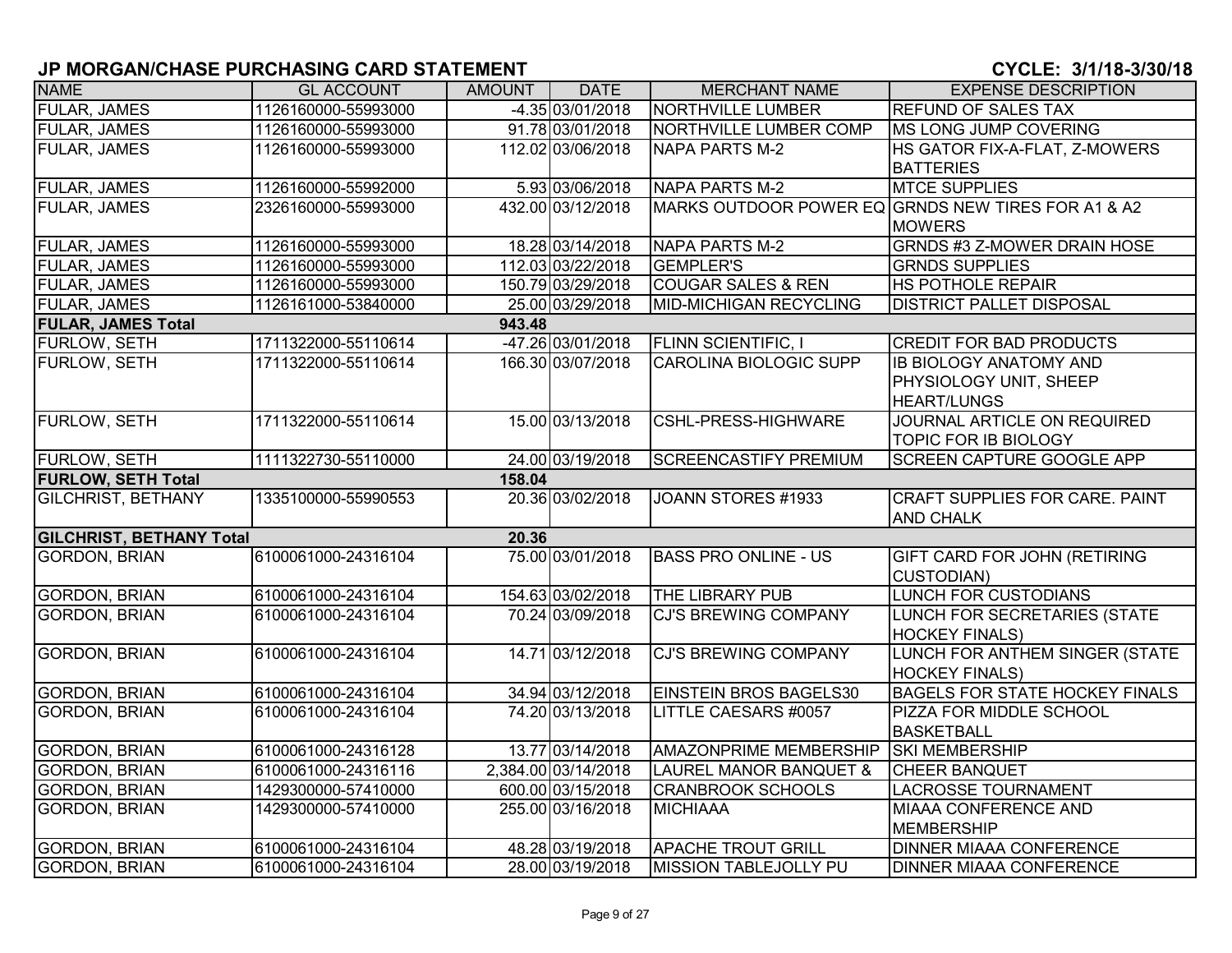| <b>NAME</b>                     | <b>GL ACCOUNT</b>   | AMOUNT    | <b>DATE</b>         | <b>MERCHANT NAME</b>          | <b>EXPENSE DESCRIPTION</b>              |
|---------------------------------|---------------------|-----------|---------------------|-------------------------------|-----------------------------------------|
| <b>GORDON, BRIAN</b>            | 6100061000-24316104 |           | 665.97 03/21/2018   | <b>GRAND TRAV RESORT</b>      | <b>LODGING MIAAA</b>                    |
| <b>GORDON, BRIAN</b>            | 6100061000-24316104 |           | 6,000.00 03/22/2018 | <b>SPARTAN TICKET OFFICE</b>  | <b>TICKETS FOR STATE FINALS</b>         |
|                                 |                     |           |                     |                               | <b>BASKETBALL</b>                       |
| <b>GORDON, BRIAN</b>            | 6100061000-24316104 |           | 51.15 03/23/2018    | EINSTEIN'S #4088              | <b>BAGELS FOR CAPTAINS PRACTICE</b>     |
| <b>GORDON, BRIAN</b>            | 6100061000-24316114 |           | 2,033.00 03/23/2018 | <b>QUALITY INNS</b>           | <b>ROOMS FOR BOYS BASKETBALL</b>        |
| <b>GORDON, BRIAN Total</b>      |                     | 12,502.89 |                     |                               |                                         |
| HANSEN, ANN                     | 1311800000-57410551 |           | 69.00 03/12/2018    | NATIONAL ASSOCIATION F        | <b>NAEYC MEMBERSHIP</b>                 |
| HANSEN, ANN                     | 1311800000-53220551 |           | 20.00 03/13/2018    | <b>APPELBAUM TRAINING INS</b> | <b>PRESCHOOL TEACHER TRAINING</b>       |
| HANSEN, ANN                     | 6100041000-24316350 |           | 132.45 03/15/2018   | TLF*DARLINGS FLORAL AN        | <b>FUNERAL FLOWERS</b>                  |
| HANSEN, ANN                     | 1311800000-53220551 |           | 15.00 03/19/2018    | APPELBAUM TRAINING INS        | <b>PRESCHOOL AIDE TRAINING</b>          |
| HANSEN, ANN                     | 1311800000-53220551 |           | $-3.00 03/21/2018$  | APPELBAUM TRAINING INS        | <b>TRAINING CREDIT</b>                  |
| HANSEN, ANN                     | 1311800000-53220551 |           | 24.00 03/30/2018    | APPELBAUM TRAINING INS        | <b>PRESCHOOL AIDE TRAINING</b>          |
| HANSEN, ANN Total               |                     | 257.45    |                     |                               |                                         |
| HARBAR, ERIN                    | 1111322000-55110708 |           | 194.13 03/08/2018   | <b>DBC*BLICK ART MATERIAL</b> | PAINT, GLAZE, DRAWING TOOLS             |
| HARBAR, ERIN                    | 1111322000-55110708 |           | 187.49 03/12/2018   | <b>JERRY'S ARTARAMA</b>       | <b>PAINT</b>                            |
| HARBAR, ERIN                    | 1711322000-55110614 |           | 42.41 03/13/2018    | THE HOME DEPOT #2737          | <b>GLUE AND PAINT TAPE FOR IB MURAL</b> |
|                                 |                     |           |                     |                               |                                         |
| HARBAR, ERIN                    | 1111322000-55110708 |           | 63.25 03/14/2018    | <b>NAEIR</b>                  | TAPE, JEWELRY SCALE, SHARPIES,          |
|                                 |                     |           |                     |                               | COLORED PENCILS, PAINT                  |
|                                 |                     |           |                     |                               | <b>CONTAINERS</b>                       |
| HARBAR, ERIN                    | 1711322000-55110614 |           | 63.25 03/14/2018    | <b>NAEIR</b>                  | TAPE, SHARPIES, COLORED PENCILS,        |
|                                 |                     |           |                     |                               | <b>PAINT CONTAINERS</b>                 |
| HARBAR, ERIN                    | 1111322000-55110708 |           | 50.78 03/14/2018    | SSI*SCHOOL SPECIALTY          | PAINT AND GLAZE                         |
| HARBAR, ERIN                    | 1111322000-55110708 |           | 49.59 03/15/2018    | <b>DBC*BLICK ART MATERIAL</b> | <b>GLAZE</b>                            |
| HARBAR, ERIN                    | 1111322000-55110708 |           | 86.22 03/16/2018    | ARMSTRONG TOOL & SUPPL        | WIRE, SANDPAPER, GLUE, BUFFING          |
|                                 |                     |           |                     |                               | <b>WHEELS</b>                           |
| <b>HARBAR, ERIN Total</b>       |                     | 737.12    |                     |                               |                                         |
| <b>HARRIS, CHRISTINE</b>        | 6100041000-24316355 |           | 6.41 03/07/2018     | <b>BUSCH'S #1205</b>          | <b>CLASS PROJECT SUPPLIES</b>           |
| <b>HARRIS, CHRISTINE Total</b>  |                     | 6.41      |                     |                               |                                         |
| HAWKINS, STEPHANIE              | 1311800000-55110551 |           | 25.00 03/01/2018    | <b>DOLLAR TREE</b>            | DRY ERASE BOARDS AND DRY ERASE          |
|                                 |                     |           |                     |                               | <b>MARKERS</b>                          |
| <b>HAWKINS, STEPHANIE</b>       | 1311800000-55110551 |           | 14.00 03/20/2018    | <b>DOLLAR TREE</b>            | <b>STRAWS, TABLECLOTHS, NOODLES</b>     |
| <b>HAWKINS, STEPHANIE</b>       | 1311800000-55110551 |           | 15.99 03/26/2018    | <b>AMAZON MKTPLACE PMTS</b>   | <b>FINE MOTOR TOYS</b>                  |
| HAWKINS, STEPHANIE              | 1311800000-55110551 |           | 104.96 03/27/2018   | <b>AMAZON MKTPLACE PMTS</b>   | <b>FINE MOTOR TOYS</b>                  |
| HAWKINS, STEPHANIE              | 1311800000-55110551 |           | 19.99 03/30/2018    | <b>AMAZON MKTPLACE PMTS</b>   | FINE MOTOR TOYS                         |
| <b>HAWKINS, STEPHANIE Total</b> |                     | 179.94    |                     |                               |                                         |
| <b>HAYNES, DEBORAH</b>          | 1335100000-55110553 |           | 60.57 03/15/2018    | <b>DISCOUNT SCHOOL SUPPLY</b> | <b>TEACHING SUPPLIES</b>                |
| <b>HAYNES, DEBORAH Total</b>    |                     | 60.57     |                     |                               |                                         |
| <b>HENDERSON, BETH</b>          | 1125200000-53220000 |           | 255.00 03/02/2018   | <b>MSBO</b>                   | <b>IMSBO WORKSHOPS LANSING CC -</b>     |
|                                 |                     |           |                     |                               | JODY MALBON                             |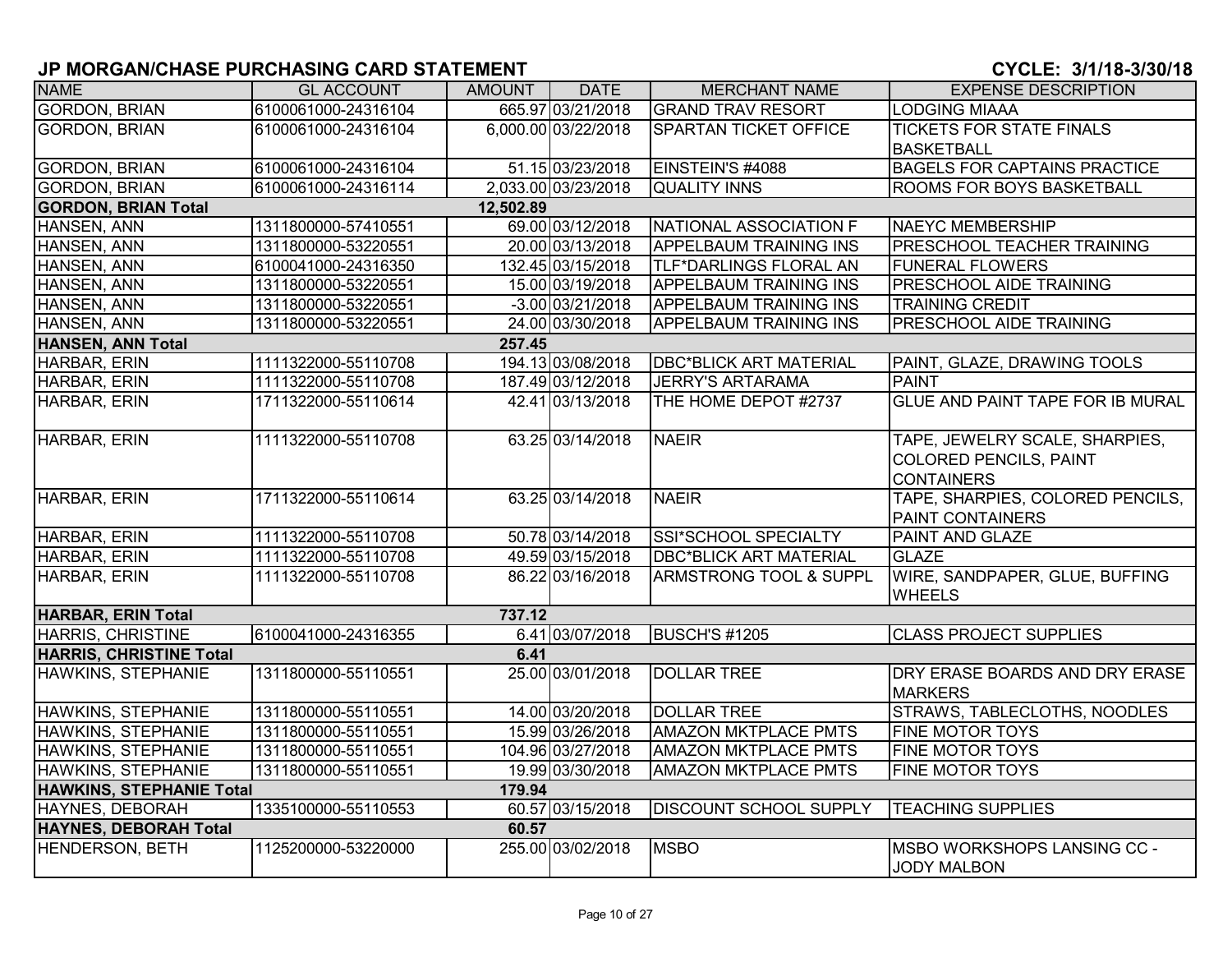| <b>NAME</b>                     | <b>GL ACCOUNT</b>   | AMOUNT    | <b>DATE</b>       | <b>MERCHANT NAME</b>          | <b>EXPENSE DESCRIPTION</b>                                                                                                 |
|---------------------------------|---------------------|-----------|-------------------|-------------------------------|----------------------------------------------------------------------------------------------------------------------------|
| <b>HENDERSON, BETH</b>          | 6100001000-24316770 |           | 37.79 03/02/2018  | STAPLS7192561671000001        | <b>ESB LUNCH ROOM TOASTER OVEN</b>                                                                                         |
| <b>HENDERSON, BETH</b>          | 1125200000-53220000 |           | 434.60 03/08/2018 | IFEBP *MILWAUKEE              | <b>CEBS WORKSHOP/TRAINING - SHEILA</b><br><b>MCDONNELL</b>                                                                 |
| HENDERSON, BETH                 | 1125200000-53220000 |           | 95.00 03/08/2018  | <b>INTERNATL SOCIETY</b>      | <b>CEBS WORKSHOP/TRAINING - SHEILA</b><br>MCDONNELL                                                                        |
| <b>HENDERSON, BETH Total</b>    |                     | 822.39    |                   |                               |                                                                                                                            |
| <b>HICKEY, SAMANTHA</b>         | 1111220725-55110000 |           | 21.30 03/13/2018  | <b>LUCKS MUSIC LIBRARY IN</b> | <b>MUSIC PURCHASE</b>                                                                                                      |
| <b>HICKEY, SAMANTHA</b>         | 1111220725-55110000 |           | 119.99 03/15/2018 | <b>J W PEPPER AND SON INC</b> | <b>MUSIC PURCHASE</b>                                                                                                      |
| HICKEY, SAMANTHA                | 1111220725-55110000 |           | 50.06 03/15/2018  | <b>LUCKS MUSIC LIBRARY IN</b> | <b>MUSIC PURCHASE</b>                                                                                                      |
| <b>HICKEY, SAMANTHA Total</b>   |                     | 191.35    |                   |                               |                                                                                                                            |
| HOLLY, SHEILA                   | 1128200000-53490000 |           | 117.00 03/06/2018 | REV.COM                       | <b>CLOSED CAPTIONING FOR THE</b><br>MARCH 1, 2018 BOARD MEETING                                                            |
| <b>HOLLY, SHEILA</b>            | 1127170000-53220000 |           | 595.00 03/08/2018 | ALICE TRAINING INSTITU        | ALICE TRAINOR OF TRAINER SESSION.<br>JUNE 20-21, 2018, CYNTHIA VALENTINE<br><b>TRANSPORTATION DIRECTOR</b>                 |
| HOLLY, SHEILA                   | 1122500000-53220000 |           | 595.00 03/08/2018 | ALICE TRAINING INSTITU        | ALICE TRAINOR OF TRAINER SESSION,<br>JUNE 20-21, 2018, WANDA CIANCIO<br>TECHNOLOGY COORDINATOR -<br><b>OAKLAND SCHOOLS</b> |
| HOLLY, SHEILA                   | 1123100000-55990000 |           | 64.50 03/15/2018  | CONTEMPORARY INDUSTRIE        | <b>BOARD OF EDUCATION SUPPLIES</b>                                                                                         |
| <b>HOLLY, SHEILA</b>            | 1128200000-53490000 |           | 124.00 03/19/2018 | <b>REV.COM</b>                | <b>CLOSED CAPTIONING FOR THE</b><br>MARCH 15, 2018 BOARD MEETING                                                           |
| <b>HOLLY, SHEILA Total</b>      |                     | 1,495.50  |                   |                               |                                                                                                                            |
| HOPPENSTEDT, DARBY              | 1722100000-53220611 |           | -45.00 03/12/2018 | OAKLAND SCHOOLS-RC INT        | CONFERENCE CREDIT                                                                                                          |
| <b>HOPPENSTEDT, DARBY</b>       | 1722100000-53220611 |           | -90.00 03/12/2018 | OAKLAND SCHOOLS-RC INT        | <b>CONFERENCE CREDIT</b>                                                                                                   |
| <b>HOPPENSTEDT, DARBY Total</b> |                     | $-135.00$ |                   |                               |                                                                                                                            |
| HOSKINS, DIANE                  | 1613100361-55110000 |           | 42.44 03/02/2018  | STAPLS7193144204000001        | <b>TEACHER SUPPLY</b>                                                                                                      |
| HOSKINS, DIANE                  | 1613100361-55110000 |           | 6.40 03/02/2018   | STAPLS7193144204000002        | <b>TEACHER SUPPLY</b>                                                                                                      |
| <b>HOSKINS, DIANE</b>           | 6100025000-24316301 |           | 44.23 03/07/2018  | <b>BENITOS PIZZA-NOVI</b>     | <b>STUDENT DINNER</b>                                                                                                      |
| HOSKINS, DIANE                  | 6100025000-24316301 |           | 99.45 03/07/2018  | PANERA BREAD #608009          | <b>STUDENT DINNER</b>                                                                                                      |
| <b>HOSKINS, DIANE</b>           | 6100025000-24316301 |           | 125.05 03/09/2018 | ZOUP! 120 TWELVE OAKS         | <b>STUDENT DINNER</b>                                                                                                      |
| <b>HOSKINS, DIANE</b>           | 6100025000-24316301 |           | 92.95 03/13/2018  | <b>COTTAGE INN PIZZA - NO</b> | <b>STUDENT DINNER</b>                                                                                                      |
| <b>HOSKINS, DIANE</b>           | 6100025000-24316301 |           | 106.98 03/13/2018 | SAMS CLUB #6657               | <b>MEMBERSHIP &amp; SNACKS FOR</b><br><b>PRESENTATIONS</b>                                                                 |
| <b>HOSKINS, DIANE</b>           | 6100025000-24316301 |           | 94.80 03/14/2018  | <b>RED OLIVE XV</b>           | <b>STUDENT DINNER</b>                                                                                                      |
| <b>HOSKINS, DIANE</b>           | 1613100361-55110000 |           | 188.80 03/14/2018 | STAPLS7193879544000001        | <b>TEACHER SUPPLY</b>                                                                                                      |
| HOSKINS, DIANE                  | 6100025000-24316301 |           | 25.00 03/14/2018  | <b>VENDTEK WHOLESALE E</b>    | <b>VENDING KEY</b>                                                                                                         |
| HOSKINS, DIANE                  | 6100025000-24316301 |           | 60.22 03/21/2018  | <b>BENITOS PIZZA-NOVI</b>     | <b>STUDENT DINNER</b>                                                                                                      |
| <b>HOSKINS, DIANE</b>           | 6100025000-24316301 |           | 106.00 03/21/2018 | <b>RED OLIVE XV</b>           | <b>STUDENT DINNER</b>                                                                                                      |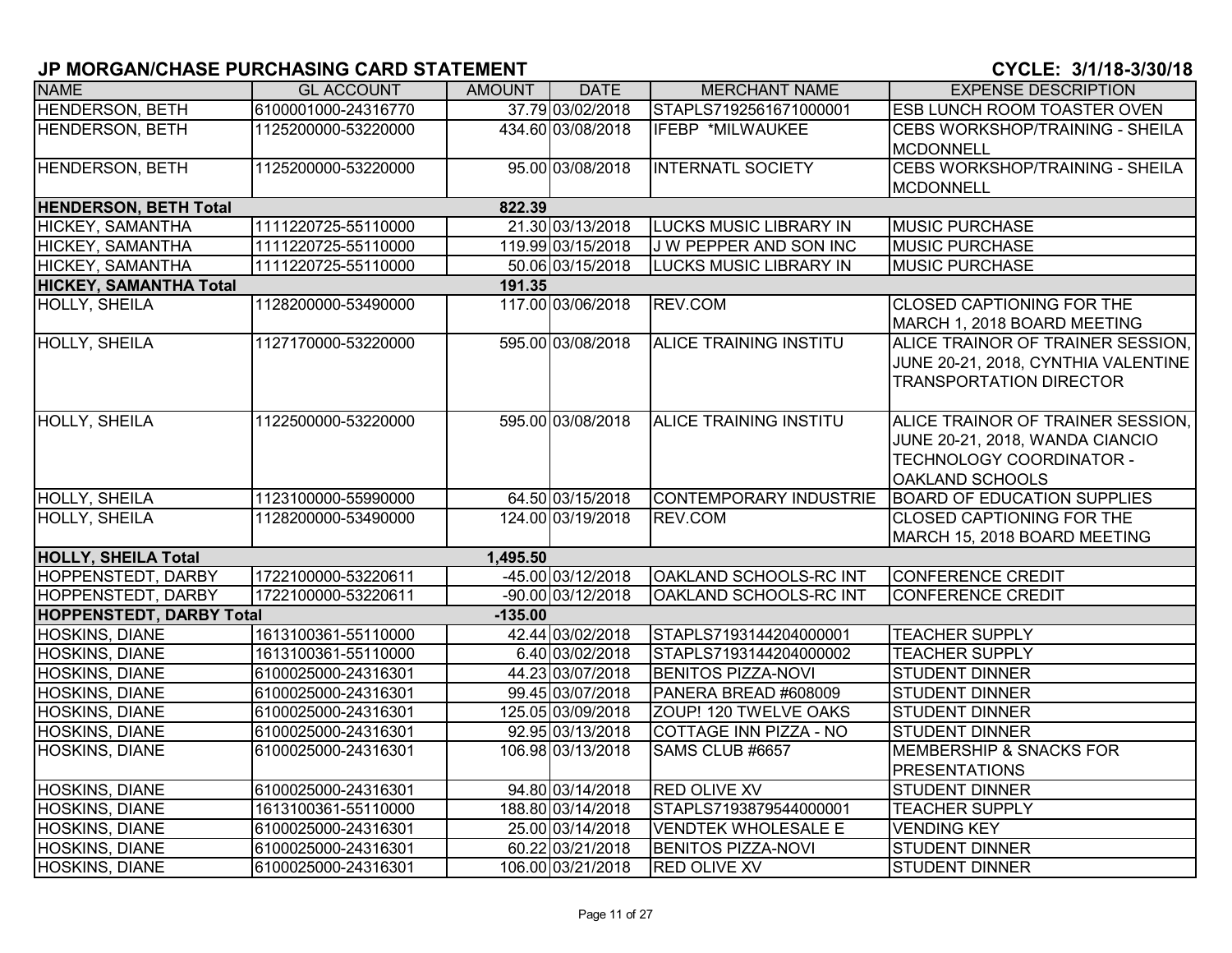| <b>NAME</b>                             | <b>GL ACCOUNT</b>   | AMOUNT | <b>DATE</b>        | <b>MERCHANT NAME</b>              | <b>EXPENSE DESCRIPTION</b>                                     |  |  |  |
|-----------------------------------------|---------------------|--------|--------------------|-----------------------------------|----------------------------------------------------------------|--|--|--|
| <b>HOSKINS, DIANE</b>                   | 6100025000-24316301 |        | 82.16 03/26/2018   | SAMS CLUB #6657                   | <b>ESL PRESENTATION SNACKS</b>                                 |  |  |  |
| HOSKINS, DIANE                          | 6100025000-24316301 |        | 23.90 03/26/2018   | WM SUPERCENTER #5893              | <b>ESL PRESENTATION SNACKS</b>                                 |  |  |  |
| HOSKINS, DIANE                          | 6100025000-24316301 |        | 111.76 03/27/2018  | <b>RED OLIVE XV</b>               | STUDENT DINNER                                                 |  |  |  |
| <b>HOSKINS, DIANE</b>                   | 6100025000-24316301 |        | 100.90 03/28/2018  | <b>PRIMOS PIZZA</b>               | <b>STUDENT DINNER</b>                                          |  |  |  |
| <b>HOSKINS, DIANE Total</b><br>1,311.04 |                     |        |                    |                                   |                                                                |  |  |  |
| <b>HOURIGAN, MARK</b>                   | 1111322000-55110723 |        | 364.99 03/07/2018  | J W PEPPER AND SON INC            | NEW MUSIC PURCHASE FOR COLLAGE<br>CONCERT 2018                 |  |  |  |
| <b>HOURIGAN, MARK</b>                   | 1111322000-55110723 |        | 15.89 03/27/2018   | WALGREENS #4454                   | 50 PACK OF CD-R DISKS FOR<br><b>AUDITION RECORDINGS</b>        |  |  |  |
| <b>HOURIGAN, MARK Total</b>             |                     | 380.88 |                    |                                   |                                                                |  |  |  |
| HOWARD, SARAH                           | 1311800000-55110551 |        | 4.78 03/12/2018    | HOBBY LOBBY #417                  | <b>CRAFT SUPPLIES</b>                                          |  |  |  |
| HOWARD, SARAH                           | 1311800000-55110551 |        | 6.90 03/13/2018    | <b>MICHAELS STORES 4744</b>       | <b>CRAFT SUPPLIES</b>                                          |  |  |  |
| HOWARD, SARAH                           | 1311800000-55110551 |        | 5.00 03/19/2018    | <b>DOLLAR TREE</b>                | <b>CRAFT SUPPLIES</b>                                          |  |  |  |
| HOWARD, SARAH                           | 1311800000-55110551 |        | 2.99 03/19/2018    | MICHAELS STORES 4744              | <b>CRAFT SUPPLIES</b>                                          |  |  |  |
| HOWARD, SARAH                           | 1311800000-55110551 |        | 2.00 03/21/2018    | <b>DOLLAR TREE</b>                | <b>CRAFT SUPPLIES</b>                                          |  |  |  |
| HOWARD, SARAH                           | 1311800000-55110551 |        | 5.00 03/26/2018    | <b>DOLLAR TREE</b>                | SENSORY TABLE SUPPLIES                                         |  |  |  |
| HOWARD, SARAH                           | 1311800000-55110551 |        | 3.99 03/26/2018    | MICHAELS STORES 4744              | <b>CRAFT SUPPLIES</b>                                          |  |  |  |
| HOWARD, SARAH                           | 1311800000-55110551 |        | 11.99 03/26/2018   | T.J. MAXX #1475                   | <b>CRAFT SUPPLIES</b>                                          |  |  |  |
| <b>HOWARD, SARAH Total</b>              |                     | 42.65  |                    |                                   |                                                                |  |  |  |
| HURLBURT, THOMAS                        | 1127170000-55790000 |        | 23.68 03/30/2018   | THE HOME DEPOT #2737              | <b>SILICONE</b>                                                |  |  |  |
| <b>HURLBURT, THOMAS Total</b>           |                     | 23.68  |                    |                                   |                                                                |  |  |  |
| JANTZ, ANGELA                           | 1111115000-55110799 |        | 565.28 03/08/2018  | STAPLS7193508514000001            | ROLLED KRAFT PAPER AND MASKING<br><b>TAPE</b>                  |  |  |  |
| JANTZ, ANGELA                           | 1124115000-55990000 |        | 7.32 03/08/2018    | THE HOME DEPOT #2729              | ZIP TIES TO SECURE TEACHER NAMES<br>TO LUNCH CARTS             |  |  |  |
| <b>JANTZ, ANGELA</b>                    | 6100015000-24316501 |        | -158.36 03/09/2018 | <b>AMAZON MKTPLACE PMTS</b>       | <b>CREDIT FOR LUNCH CARTS THAT</b><br><b>WERE NOT RECEIVED</b> |  |  |  |
| JANTZ, ANGELA                           | 1124115000-55910000 |        | 29.85 03/21/2018   | AMAZON.COM                        | 2018-19 MONTHLY PLANNER-J<br><b>BEDFORD</b>                    |  |  |  |
| JANTZ, ANGELA                           | 1124115000-55910000 |        | 24.78 03/26/2018   | STAPLS7194552970000001            | <b>STENO PADS</b>                                              |  |  |  |
| <b>JANTZ, ANGELA Total</b>              |                     | 468.87 |                    |                                   |                                                                |  |  |  |
| <b>JOB, STACEY</b>                      | 1311800000-53220551 |        | 20.00 03/05/2018   | <b>APPELBAUM TRAINING INS</b>     | <b>PS TRAINING</b>                                             |  |  |  |
| <b>JOB, STACEY</b>                      | 1100000000-11920000 |        | 100.00 03/08/2018  | <b>HOWELL NATURE CENTER</b>       | <b>CARE SUMMER FIELD TRIP</b>                                  |  |  |  |
| JOB, STACEY                             | 1100000000-11920000 |        | 100.00 03/08/2018  | SQ *SQ *SUPE'S EXOTIC             | CARE SUMMER FIELD TRIP                                         |  |  |  |
| <b>JOB, STACEY</b>                      | 1311800000-53220551 |        | 12.00 03/09/2018   | <b>APPELBAUM TRAINING INS</b>     | <b>PS TRAINING</b>                                             |  |  |  |
| <b>JOB, STACEY</b>                      | 1100000000-11920000 |        | 341.00 03/12/2018  | <b>NOVI BOWL &amp; RECREATION</b> | <b>CARE SUMMER FIELD TRIP</b>                                  |  |  |  |
| <b>JOB, STACEY</b>                      | 1100000000-11920000 |        | 300.63 03/16/2018  | <b>PARADISE PARK</b>              | <b>CARE SUMMER FIELD TRIP</b>                                  |  |  |  |
| JOB, STACEY                             | 1100000000-11920000 |        | 240.00 03/19/2018  | <b>SPRING VALLEY TROUT FA</b>     | CARE SUMMER FIELD TRIP                                         |  |  |  |
| JOB, STACEY                             | 1335100000-53220553 |        | 20.00 03/28/2018   | <b>APPELBAUM TRAINING INS</b>     | <b>CARE TRAINING</b>                                           |  |  |  |
| JOB, STACEY                             | 1311800000-53220551 |        | 24.00 03/29/2018   | <b>APPELBAUM TRAINING INS</b>     | <b>PS TRAINING</b>                                             |  |  |  |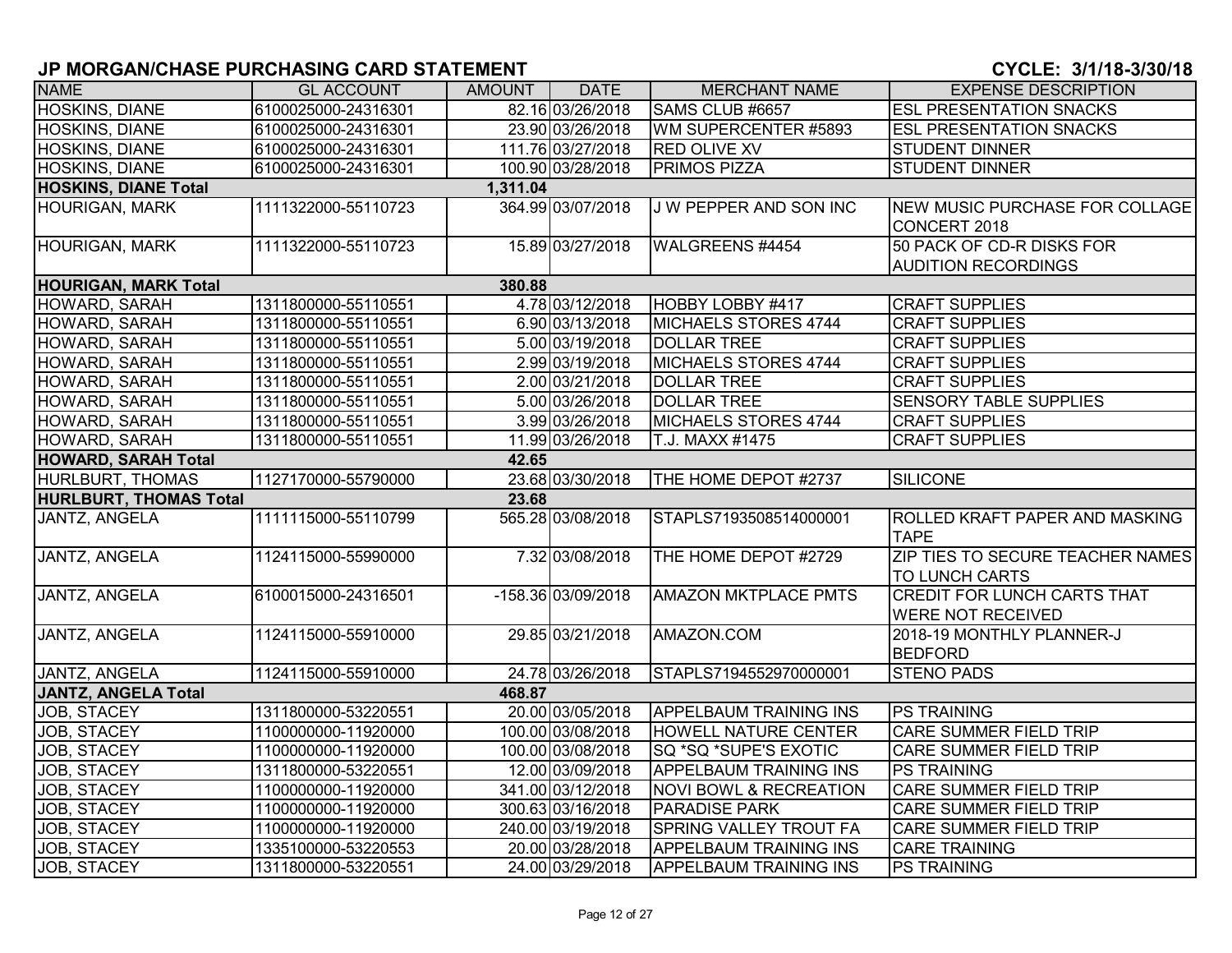| <b>NAME</b>                      | <b>GL ACCOUNT</b>   | AMOUNT   | <b>DATE</b>         | <b>MERCHANT NAME</b>          | <b>EXPENSE DESCRIPTION</b>                                            |
|----------------------------------|---------------------|----------|---------------------|-------------------------------|-----------------------------------------------------------------------|
| <b>JOB, STACEY</b>               | 1311800000-53220551 |          | 31.00 03/30/2018    | <b>APPELBAUM TRAINING INS</b> | <b>PS TRAINING</b>                                                    |
| <b>JOB, STACEY</b>               | 1311800000-53220551 |          | -7.00 03/30/2018    | <b>APPELBAUM TRAINING INS</b> | <b>REFUND PS TRAINING</b>                                             |
| JOB, STACEY                      | 1100000000-11920000 |          | 2,418.60 03/30/2018 | <b>PRINTNOLOGY INC</b>        | <b>SUMMER CARE TEE SHIRTS</b>                                         |
| <b>JOB, STACEY Total</b>         |                     | 3,600.23 |                     |                               |                                                                       |
| KINZER, GARY                     | 1128300265-53220000 |          | 225.00 03/09/2018   | <b>MICHIGAN NEGOTIATORS A</b> | <b>CONFERENCE REG</b>                                                 |
| <b>KINZER, GARY Total</b>        |                     | 225.00   |                     |                               |                                                                       |
| KORTLANDT, PATRICIA              | 1111111000-55110708 |          | 25.32 03/01/2018    | SSI*SCHOOL SPECIALTY          | <b>REPLACEMENT BRUSHES</b>                                            |
| <b>KORTLANDT, PATRICIA</b>       | 1111111000-55110729 |          | 334.79 03/12/2018   | <b>SCHOLASTIC EDUCATION</b>   | <b>BOOKS FOR KINDERGARTEN</b><br><b>VISITATION</b>                    |
| KORTLANDT, PATRICIA              | 1111111000-55110799 |          | 71.85 03/15/2018    | <b>AMAZON MKTPLACE PMTS</b>   | <b>STRAPS TO HOLD FOLDING CHAIRS</b><br><b>ON RACKS</b>               |
| KORTLANDT, PATRICIA              | 1124111000-55990000 |          | 51.93 03/15/2018    | <b>SMILEMAKERS INC</b>        | <b>BIRTHDAY STICKERS FOR DR. OFILI</b>                                |
| KORTLANDT, PATRICIA              | 1111111000-55110729 |          | 175.00 03/19/2018   | <b>BRAINPOP</b>               | <b>BRAINPOP FOR KINDERGARTEN</b>                                      |
| KORTLANDT, PATRICIA              | 1111111000-55110729 |          | 175.00 03/19/2018   | <b>BRAINPOP</b>               | <b>BRAINPOP FOR KINDERGARTEN</b>                                      |
| KORTLANDT, PATRICIA              | 1111111000-55110729 |          | 175.00 03/19/2018   | <b>BRAINPOP</b>               | <b>BRAINPOP FOR KINDERGARTEN</b>                                      |
| KORTLANDT, PATRICIA              | 6100011000-24316275 |          | 175.00 03/20/2018   | WAV*TOM PLUNKARD MAGI         | <b>FOURTH GRADE SURPRISE FOR</b><br>6/14/18                           |
| KORTLANDT, PATRICIA              | 6100011000-24316501 |          | 102.00 03/26/2018   | <b>ROLLERBLADE USA</b>        | <b>REPLACEMENT PARTS FOR ROLLER</b><br><b>SKATING UNIT FROM VOICE</b> |
| KORTLANDT, PATRICIA              | 1124111000-55990000 |          | 295.45 03/29/2018   | THE RIEGLE PRESS              | CA-60'S AND INSERTS                                                   |
| KORTLANDT, PATRICIA              | 6100011000-24316270 |          | 1,666.32 03/30/2018 | <b>SCHOLASTIC BOOK FAIRS</b>  | <b>BOOK FAIR INVOICE W3804220BF</b>                                   |
| <b>KORTLANDT, PATRICIA</b>       | 1111111000-55110708 |          | 1,992.00 03/30/2018 | <b>VERITIV</b>                | TWO PALLETS OF WHITE COPY PAPER                                       |
| <b>KORTLANDT, PATRICIA Total</b> |                     | 5,239.66 |                     |                               |                                                                       |
| LALONDE, LUCAS                   | 1129900000-54910000 |          | 72.00 03/02/2018    | PDF-FILLER 5083191231         | PDF EDDIT SOFTWARE FOR AUD<br>PAYROLL                                 |
| LALONDE, LUCAS                   | 1129900000-55990000 |          | 80.23 03/29/2018    | <b>FULL COMPASS SYSTEMS</b>   | LIGHTING GEL AND REPLACEMENT<br><b>MICROPHONE ANTENNA</b>             |
| <b>LALONDE, LUCAS Total</b>      |                     | 152.23   |                     |                               |                                                                       |
| LAMBERT, ELIZABETH               | 1126120000-54120000 |          | 221.27 03/01/2018   | <b>ACCO BT USA</b>            | MS LAMINATOR REPAIR                                                   |
| LAMBERT, ELIZABETH               | 1126160000-54910000 |          | 429.50 03/02/2018   | <b>ARCH ENVIRONMENTAL GRO</b> | UST CONSULTING SERVICES                                               |
| LAMBERT, ELIZABETH               | 1126160000-54910000 |          | 1,102.37 03/02/2018 | <b>ARCH ENVIRONMENTAL GRO</b> | <b>DISTRICT HAZARDOUS WASTE</b><br><b>DISPOSAL</b>                    |
| LAMBERT, ELIZABETH               | 1126122000-54120000 |          | 689.59 03/02/2018   | <b>ICOMM</b>                  | <b>HS SPEAKERS</b>                                                    |
| LAMBERT, ELIZABETH               | 1126160000-55992000 |          | 302.50 03/02/2018   | INT*IN *AQUATIC SOURCE        | <b>HS POOL CHLORINE</b>                                               |
| LAMBERT, ELIZABETH               | 1126122000-54190000 |          | 140.00 03/02/2018   | INT*IN *AQUATIC SOURCE        | <b>HS POOL MTCE VISIT</b>                                             |
| LAMBERT, ELIZABETH               | 1126122000-54110000 |          | 189.50 03/02/2018   | INT*IN *SECURE DOORS L        | HS INSPECTED LOADING DOCK<br><b>PROBLEM</b>                           |
| LAMBERT, ELIZABETH               | 1126120000-54110000 |          | 143.00 03/02/2018   | INT*IN *SECURE DOORS L        | <b>MS INSPECTED DOCK PLATE</b><br>PROBLEM                             |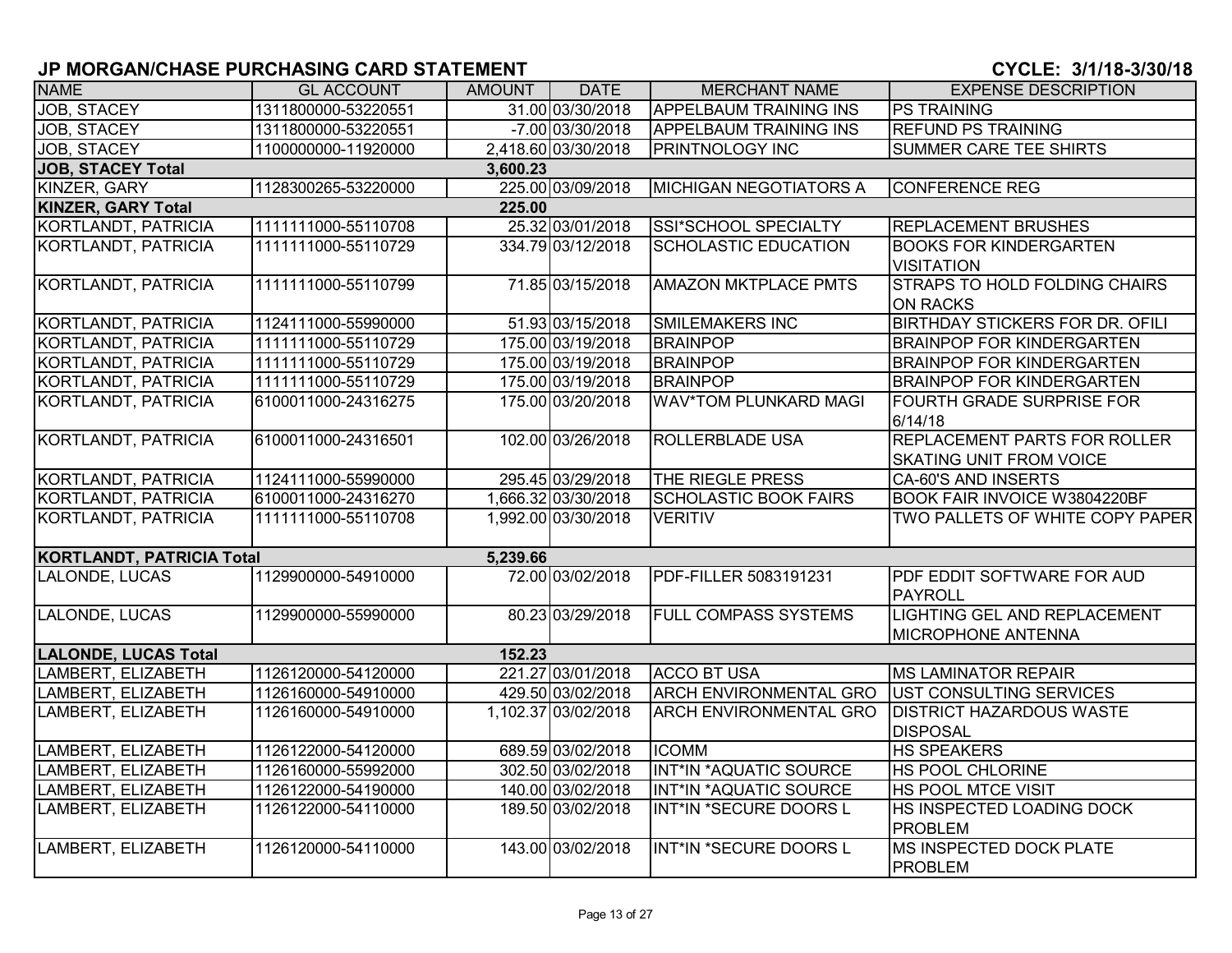| <b>NAME</b>        | <b>GL ACCOUNT</b>   | AMOUNT | <b>DATE</b>         | <b>MERCHANT NAME</b>          | <b>EXPENSE DESCRIPTION</b>            |
|--------------------|---------------------|--------|---------------------|-------------------------------|---------------------------------------|
| LAMBERT, ELIZABETH | 1126152000-54910000 |        | 50.00 03/02/2018    | <b>PROTECTION ONE ALARM</b>   | <b>ECEC ALARM SERVICE</b>             |
| LAMBERT, ELIZABETH | 1126161000-53840000 |        | 1,526.71 03/02/2018 | <b>WASTE MGMT WM EZPAY</b>    | <b>DISTRICT WASTE REMOVAL</b>         |
| LAMBERT, ELIZABETH | 2326161000-53840000 |        | 1,526.71 03/02/2018 | <b>WASTE MGMT WM EZPAY</b>    | <b>DISTRICT WASTE REMOVAL - REC</b>   |
| LAMBERT, ELIZABETH | 1126160000-53450000 |        | 100.00 03/05/2018   | <b>ARC - MI MADISON HGTS</b>  | <b>IMTCE MONTHLY SKYSITE FEE</b>      |
| LAMBERT, ELIZABETH | 1126160000-55992000 |        | 174.88 03/05/2018   | <b>LEONARDS SYSRUPS</b>       | HS POOL CO2                           |
| LAMBERT, ELIZABETH | 1126122000-55991000 |        | 1,897.56 03/05/2018 | <b>NICHOLS</b>                | <b>HS CUSTODIAL SUPPLIES</b>          |
| LAMBERT, ELIZABETH | 1126152000-55991000 |        | 515.54 03/05/2018   | <b>NICHOLS</b>                | <b>ECEC CUSTODIAL SUPPLIES</b>        |
| LAMBERT, ELIZABETH | 1126111000-55991000 |        | 316.16 03/05/2018   | <b>NICHOLS</b>                | <b>VO CUSTODIAL SUPPLIES</b>          |
| LAMBERT, ELIZABETH | 1126118000-55991000 |        | 253.50 03/05/2018   | <b>NICHOLS</b>                | NM5 CUSTODIAL SUPPLIES                |
| LAMBERT, ELIZABETH | 1126114000-55991000 |        | 466.98 03/05/2018   | <b>NICHOLS</b>                | PV CUSTODIAL SUPPLIES                 |
| LAMBERT, ELIZABETH | 1126115000-55991000 |        | 213.52 03/05/2018   | <b>NICHOLS</b>                | <b>DF CUSTODIAL SUPPLIES</b>          |
| LAMBERT, ELIZABETH | 1126113000-55991000 |        | 311.66 03/05/2018   | <b>NICHOLS</b>                | <b>NW CUSTODIAL SUPPLIES</b>          |
| LAMBERT, ELIZABETH | 1126120000-55991000 |        | 981.36 03/05/2018   | <b>NICHOLS</b>                | <b>MS CUSTODIAL SUPPLIES</b>          |
| LAMBERT, ELIZABETH | 1126160000-55991000 |        | 386.57 03/05/2018   | <b>NICHOLS</b>                | <b>MTCE CUSTODIAL SUPPLIES</b>        |
| LAMBERT, ELIZABETH | 1126112000-55991000 |        | 439.99 03/05/2018   | <b>NICHOLS</b>                | OH CUSTODIAL SUPPLIES                 |
| LAMBERT, ELIZABETH | 1126105000-54110000 |        | 31.00 03/06/2018    | <b>PREMIER PEST MANAG</b>     | NATC PEST MANAGEMENT                  |
| LAMBERT, ELIZABETH | 1126115000-54110000 |        | 28.00 03/06/2018    | <b>PREMIER PEST MANAG</b>     | <b>DF PEST MANAGEMENT</b>             |
| LAMBERT, ELIZABETH | 1126152000-54110000 |        | 37.00 03/06/2018    | <b>PREMIER PEST MANAG</b>     | <b>ECEC PEST MANAGEMENT</b>           |
| LAMBERT, ELIZABETH | 1126101000-54110000 |        | 43.00 03/06/2018    | <b>PREMIER PEST MANAG</b>     | <b>ESB PEST MANAGEMENT</b>            |
| LAMBERT, ELIZABETH | 1126103000-54110000 |        | 28.00 03/06/2018    | <b>PREMIER PEST MANAG</b>     | <b>ITC PEST MANAGEMENT</b>            |
| LAMBERT, ELIZABETH | 1126122000-54110000 |        | 33.00 03/06/2018    | <b>PREMIER PEST MANAG</b>     | <b>HS PEST MANAGEMENT</b>             |
| LAMBERT, ELIZABETH | 1126118000-54110000 |        | 28.00 03/06/2018    | <b>PREMIER PEST MANAG</b>     | NM5 PEST MANAGEMENT                   |
| LAMBERT, ELIZABETH | 1126118000-54110000 |        | 28.00 03/06/2018    | <b>PREMIER PEST MANAG</b>     | NM6 PEST MANAGEMENT                   |
| LAMBERT, ELIZABETH | 1126120000-54110000 |        | 37.00 03/06/2018    | <b>PREMIER PEST MANAG</b>     | <b>MS PEST MANAGEMENT</b>             |
| LAMBERT, ELIZABETH | 1126113000-54110000 |        | 28.00 03/06/2018    | <b>PREMIER PEST MANAG</b>     | <b>NW PEST MANAGEMENT</b>             |
| LAMBERT, ELIZABETH | 1126112000-54110000 |        | 28.00 03/06/2018    | <b>PREMIER PEST MANAG</b>     | OH PEST MANAGEMENT                    |
| LAMBERT, ELIZABETH | 1126114000-54110000 |        | 28.00 03/06/2018    | <b>PREMIER PEST MANAG</b>     | <b>PV PEST MANAGEMENT</b>             |
| LAMBERT, ELIZABETH | 1126111000-54110000 |        | 35.00 03/06/2018    | <b>PREMIER PEST MANAG</b>     | <b>VO PEST MANAGEMENT</b>             |
| LAMBERT, ELIZABETH | 1126161000-53840000 |        | 170.00 03/06/2018   | <b>WASTE MGMT WM EZPAY</b>    | <b>BOSCO ROLL OFF</b>                 |
| LAMBERT, ELIZABETH | 1126118000-54110000 |        | 272.00 03/07/2018   | 1 800 4 BLINDS MICHIGA        | NM6 RM 623 BLINDS                     |
| LAMBERT, ELIZABETH | 1126101000-54110000 |        | 166.00 03/08/2018   | <b>DETROIT ELEVATOR COMPA</b> | <b>ESB ELEVATOR MAINTENANCE</b>       |
| LAMBERT, ELIZABETH | 1126160000-55992000 |        | 45.50 03/08/2018    | INT*IN *AQUATIC SOURCE        | <b>HS POOL CHEMICALS</b>              |
| LAMBERT, ELIZABETH | 1126122000-54120000 |        | 684.12 03/08/2018   | INT*IN *AQUATIC SOURCE        | HS POOL INSTALL QUARTZ SPACERS,       |
|                    |                     |        |                     |                               | <b>RE-BUILD PADDLE WHEEL FOR FLOW</b> |
|                    |                     |        |                     |                               | <b>METER</b>                          |
| LAMBERT, ELIZABETH | 1126170000-54110000 |        | 212.75 03/08/2018   | INT*IN *SECURE DOORS L        | <b>TRANS GARAGE DOOR REPAIR</b>       |
| LAMBERT, ELIZABETH | 1126160000-55992000 |        | 48.72 03/12/2018    | STAPLS7193704454000001        | <b>MTCE BATTERIES FOR DISTRICT</b>    |
| LAMBERT, ELIZABETH | 1126122000-54120000 |        | 202.50 03/13/2018   | <b>ICOMM</b>                  | HS RM 229 PA                          |
| LAMBERT, ELIZABETH | 1126122000-54110000 |        | 226.00 03/14/2018   | INT*IN *SECURE DOORS L        | <b>HS KITCHEN GARAGE DOOR</b>         |
| LAMBERT, ELIZABETH | 1126160000-55910000 |        | 11.98 03/14/2018    | <b>STAPLES</b><br>00115659    | <b>MTCE SUPPLIES</b>                  |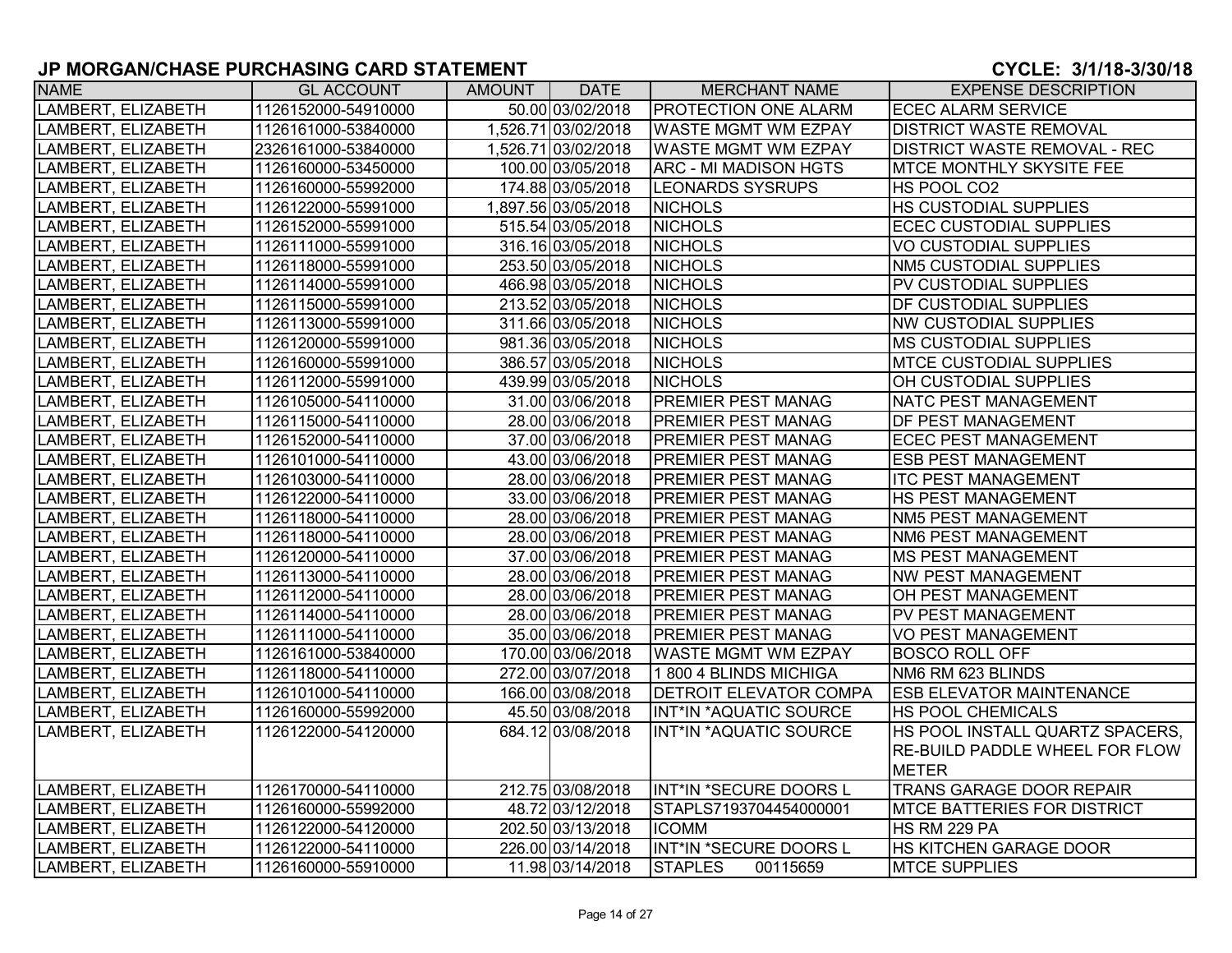| <b>NAME</b>        | <b>GL ACCOUNT</b>   | AMOUNT | <b>DATE</b>         | <b>MERCHANT NAME</b>              | <b>EXPENSE DESCRIPTION</b>        |
|--------------------|---------------------|--------|---------------------|-----------------------------------|-----------------------------------|
| LAMBERT, ELIZABETH | 1126160000-55992000 |        | 104.08 03/15/2018   | <b>AIRGASS NORTH</b>              | <b>DISTRICT WELDING</b>           |
| LAMBERT, ELIZABETH | 1126160000-54910000 |        | 3,060.47 03/15/2018 | <b>ARCH ENVIRONMENTAL GRO</b>     | DF, HS, NM, NW, OH, PV, VO, ECEC  |
|                    |                     |        |                     |                                   | <b>WATER TESTING</b>              |
| LAMBERT, ELIZABETH | 1126160000-53840000 |        | 1,672.36 03/15/2018 | <b>ARCH ENVIRONMENTAL GRO</b>     | <b>DISTRICT UNIVERSAL WASTE</b>   |
|                    |                     |        |                     |                                   | <b>DISPOSAL</b>                   |
| LAMBERT, ELIZABETH | 1126160000-55710000 |        | 802.67 03/15/2018   | CORRIGAN OIL #2 - BRI             | <b>MTCE FUEL</b>                  |
| LAMBERT, ELIZABETH | 1126112000-54110000 |        | 441.00 03/16/2018   | <b>COMMERICAL GLASS,</b>          | OH HALLWAY WINDOWS, STOPS         |
|                    |                     |        |                     |                                   | <b>MISSING</b>                    |
| LAMBERT, ELIZABETH | 1126160000-55992000 |        | 58.96 03/16/2018    | INT*IN *AQUATIC SOURCE            | HS POOL CHEMICALS                 |
| LAMBERT, ELIZABETH | 1126122000-54110000 |        | 200.81 03/16/2018   | INT*IN *AQUATIC SOURCE            | HS POOL REDUCER BUSHING &         |
|                    |                     |        |                     |                                   | <b>THREADED PLUG</b>              |
| LAMBERT, ELIZABETH | 1126122000-54110000 |        | 163.00 03/16/2018   | INT*IN *AQUATIC SOURCE            | HS POOL AUTOFIL REPAIR            |
| LAMBERT, ELIZABETH | 1126160000-55992000 |        | 302.50 03/16/2018   | INT*IN *AQUATIC SOURCE            | HS POOL CHLORINE                  |
| LAMBERT, ELIZABETH | 1126160000-55992000 |        | 26.88 03/16/2018    | STAPLS7194021261000001            | <b>MTCE BATTERIES</b>             |
| LAMBERT, ELIZABETH | 1126100000-54910829 |        | 2,591.04 03/19/2018 | <b>ARCH ENVIRONMENTAL GRO</b>     | <b>DISTRICT STORM WATER</b>       |
|                    |                     |        |                     |                                   | <b>MANAGEMENT</b>                 |
| LAMBERT, ELIZABETH | 1126111000-55991000 |        | 43.32 03/19/2018    | <b>NICHOLS</b>                    | <b>VO CUSTODIAL SUPPLIES</b>      |
| LAMBERT, ELIZABETH | 1126118000-54120000 |        | 195.00 03/20/2018   | <b>SONITROL GREAT LAKES M</b>     | NM6 BUILDING SECURITY SERVICE     |
|                    |                     |        |                     |                                   | <b>CALL</b>                       |
| LAMBERT, ELIZABETH | 1126161000-53840000 |        | 200.00 03/20/2018   | <b>WASTE MGMT WM EZPAY</b>        | HS ROLL OFF DUMPSTER              |
| LAMBERT, ELIZABETH | 1126112000-54120000 |        | 1,427.00 03/21/2018 | 1 800 4 BLINDS MICHIGA            | OH WINDOW BLINDS FOR MEDIA        |
|                    |                     |        |                     |                                   | CENTER, FIX ROOMS 101 & 108       |
| LAMBERT, ELIZABETH | 1127170000-55990000 |        | 107.18 03/21/2018   | QUALITY FIRST AID & SA            | TRANS FIRST AID KIT REFILLS       |
| LAMBERT, ELIZABETH | 1126118000-54120000 |        | 279.20 03/21/2018   | <b>REDFORD LOCK COMPANY I</b>     | <b>NM5 RECEIVING DOOR CORE</b>    |
|                    |                     |        |                     |                                   | REPLACEMENT                       |
| LAMBERT, ELIZABETH | 1126103000-54120000 |        | 130.00 03/21/2018   | <b>REDFORD LOCK COMPANY I</b>     | <b>ITC CATHY'S DESK ACCESS</b>    |
| LAMBERT, ELIZABETH | 1126101000-54120000 |        | 175.00 03/21/2018   | <b>REDFORD LOCK COMPANY I</b>     | ESB KATHY'S OFFICE, CORE ON       |
|                    |                     |        |                     |                                   | <b>CABINET</b>                    |
| LAMBERT, ELIZABETH | 1126160000-53450000 |        | 100.00 03/22/2018   | <b>ARC - MI MADISON HGTS</b>      | <b>MTCE SKYSITE FEE</b>           |
| LAMBERT, ELIZABETH | 1126160000-55992000 |        | 335.70 03/22/2018   | <b>LAWSON PRODUCTS</b>            | <b>DISTRICT HARDWARE SUPPLIES</b> |
| LAMBERT, ELIZABETH | 1126160000-54120000 |        | 220.08 03/23/2018   | HYDRO CHEM SYSTEMS INC            | TRANS BUS WASH PM INSPECTIONS     |
| LAMBERT, ELIZABETH | 1126160000-54120000 |        | 399.00 03/23/2018   | INT*IN *SECURE DOORS L            | HS KITCHEN SERVERY DOOR REPAIR    |
|                    |                     |        |                     |                                   |                                   |
| LAMBERT, ELIZABETH | 1126160000-54120000 |        | 490.00 03/23/2018   | <b>URBANS PARTITION &amp; REM</b> | NM5 ROOM 526 MOVEABLE WALL        |
|                    |                     |        |                     |                                   | <b>REPAIRS</b>                    |
| LAMBERT, ELIZABETH | 1126160000-54110000 |        | 196.00 03/26/2018   | JD CHANDLER ROOFING               | <b>HS ROOF LEAKS</b>              |
| LAMBERT, ELIZABETH | 1126160000-55992000 |        | 664.29 03/27/2018   | <b>SUBURBAN PROPANE</b>           | <b>BOSCO PROPANE</b>              |
| LAMBERT, ELIZABETH | 1126160000-55710000 |        | 316.13 03/28/2018   | CORRIGAN OIL #2 - BRI             | <b>MTCE FUEL</b>                  |
| LAMBERT, ELIZABETH | 1126122000-54110000 |        | 140.00 03/28/2018   | INT*IN *AQUATIC SOURCE            | HS POOL APP VISIT                 |
| LAMBERT, ELIZABETH | 1126160000-55992000 |        | 37.13 03/29/2018    | <b>AERO FILTER INC</b>            | <b>MS AIR FILTERS</b>             |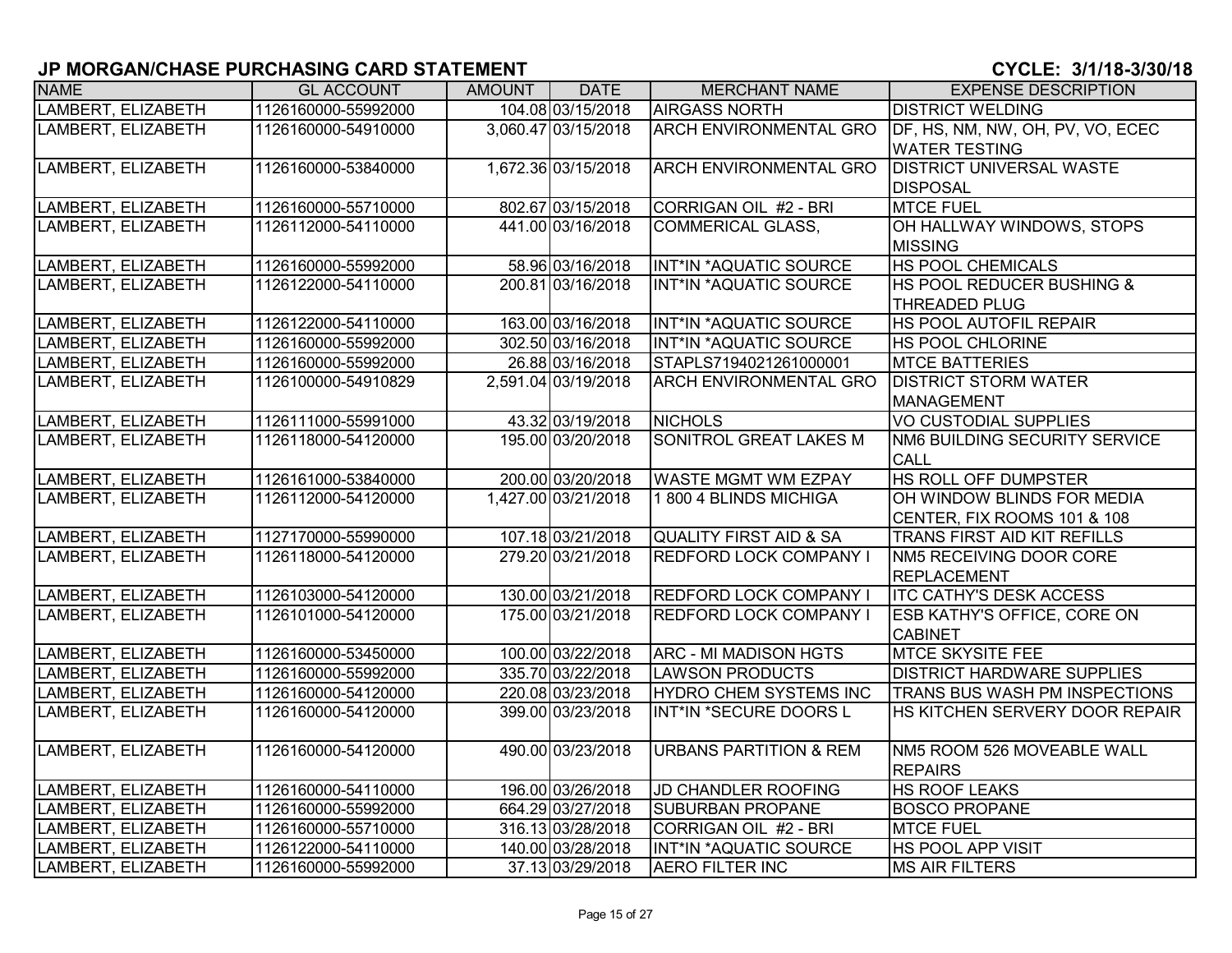| <b>NAME</b>                     | <b>GL ACCOUNT</b>   | AMOUNT    | <b>DATE</b>         | <b>MERCHANT NAME</b>                  | <b>EXPENSE DESCRIPTION</b>           |
|---------------------------------|---------------------|-----------|---------------------|---------------------------------------|--------------------------------------|
| LAMBERT, ELIZABETH              | 1126160000-55992000 |           | 182.46 03/29/2018   | <b>AERO FILTER INC</b>                | PV AIR FILTERS                       |
| LAMBERT, ELIZABETH              | 1126160000-55992000 |           | 67.54 03/29/2018    | <b>AERO FILTER INC</b>                | <b>VO AIR FILTERS</b>                |
| LAMBERT, ELIZABETH              | 4126112951-54110000 |           | 1,848.34 03/29/2018 | <b>DE-CAL INC</b>                     | OH BOILER #1 REPLACE VALVE           |
| LAMBERT, ELIZABETH              | 4126122951-54110000 |           | 485.00 03/29/2018   | <b>DE-CAL INC</b>                     | HS CF 1 OL FAULT ON Z1000 DRIVE      |
| LAMBERT, ELIZABETH              | 4126115951-54110000 |           | 711.64 03/29/2018   | <b>DE-CAL INC</b>                     | DF BOILER #1 LEAKING VALVE           |
| LAMBERT, ELIZABETH              | 1126122000-54120000 |           | 110.00 03/29/2018   | <b>HORTON PLUMBING INC</b>            | HS CONCESSION STAND SEWAGE           |
|                                 |                     |           |                     |                                       | PUMP INSPECTION                      |
| LAMBERT, ELIZABETH              | 1126660000-54934000 |           | 50.00 03/29/2018    | <b>PROTECTION ONE ALARM</b>           | <b>ECEC BUILDING SECURITY SYSTEM</b> |
| LAMBERT, ELIZABETH              | 1126111000-54110000 |           | 290.00 03/29/2018   | <b>REDFORD LOCK COMPANY I</b>         | VO KITCHEN LOCKDOWN                  |
| LAMBERT, ELIZABETH              | 1126160000-55992000 |           | 1,950.46 03/30/2018 | <b>HOH WATER TECHNOLOGY</b>           | <b>VO GLYCOL</b>                     |
| LAMBERT, ELIZABETH              | 1126160000-55910000 |           | .48 03/30/2018      | STAPLS7194856214000001                | <b>MTCE OFFICE SUPPLIES</b>          |
| LAMBERT, ELIZABETH              | 1126161000-53840000 |           | 2,231.56 03/30/2018 | <b>WASTE MGMT WM EZPAY</b>            | <b>DISTRICT WASTE REMOVAL</b>        |
| LAMBERT, ELIZABETH              | 2326161000-53840000 |           | 743.86 03/30/2018   | <b>WASTE MGMT WM EZPAY</b>            | <b>DISTRICT WASTE REMOVAL - REC</b>  |
| <b>LAMBERT, ELIZABETH Total</b> |                     | 38,380.58 |                     |                                       |                                      |
| LANEY, CHRISTOPHER              | 6100020000-24316247 |           | 63.47 03/06/2018    | <b>STAPLES</b><br>00115659            | <b>PROJECT SUPPLIES</b>              |
| LANEY, CHRISTOPHER              | 6100020000-24316247 |           | 80.74 03/13/2018    | THE HOME DEPOT #2710                  | <b>PROJECT SUPPLIES</b>              |
| LANEY, CHRISTOPHER              | 6100020000-24316247 |           | 134.25 03/15/2018   | THE HOME DEPOT #2737                  | <b>PROJECT SUPPLIES</b>              |
| LANEY, CHRISTOPHER              | 6100020000-24316247 |           | 90.61 03/15/2018    | THE HOME DEPOT #2737                  | <b>PROJECT SUPPLIES</b>              |
| <b>LANEY, CHRISTOPHER</b>       | 6100020000-24316247 |           | 60.46 03/19/2018    | THE HOME DEPOT #2737                  | <b>PROJECT SUPPLIES</b>              |
| LANEY, CHRISTOPHER              | 6100020000-24316247 |           | 122.35 03/22/2018   | THE HOME DEPOT #2737                  | <b>PROJECT SUPPLIES</b>              |
| LANEY, CHRISTOPHER              | 6100020000-24316247 |           | 124.56 03/28/2018   | THE HOME DEPOT #2710                  | <b>PROJECT SUPPLIES</b>              |
| <b>LANEY, CHRISTOPHER Total</b> |                     | 676.44    |                     |                                       |                                      |
| LASH, NANCY                     | 1124114000-55910000 |           | 5.09 03/01/2018     | SQU*SQ *OAKLAND SCHOOL                | <b>POSTERS FOR BUILDING</b>          |
| <b>LASH, NANCY</b>              | 1124114000-55910000 |           | 122.52 03/01/2018   | STAPLS7193025396000001                | OFFICE SUPPLY                        |
| <b>LASH, NANCY</b>              | 1111114000-55110708 |           | 965.80 03/01/2018   | <b>VERITIV</b>                        | <b>PAPER</b>                         |
| <b>LASH, NANCY</b>              | 1124114000-55910000 |           | 29.47 03/02/2018    | STAPLS7193078984000001                | <b>OFFICE SUPPLY</b>                 |
| <b>LASH, NANCY</b>              | 1124114000-55990000 |           | 18.15 03/05/2018    | REI*GREENWOODHEINEMANN PRINCIPAL BOOK |                                      |
| <b>LASH, NANCY</b>              | 1124114000-55910000 |           | 179.00 03/08/2018   | <b>PRINTNOLOGY INC</b>                | <b>BANNERS FOR PV</b>                |
| <b>LASH, NANCY</b>              | 1111114000-55110708 |           | 24.12 03/12/2018    | <b>AMAZON MKTPLACE PMTS</b>           | <b>CLASSROOM SUPPLY</b>              |
| <b>LASH, NANCY</b>              | 1111114000-55110708 |           | 83.14 03/12/2018    | STAPLS7193668002000001                | <b>CLASSROOM SUPPLY</b>              |
| <b>LASH, NANCY</b>              | 1124114000-53840000 |           | 25.00 03/13/2018    | <b>GFL ENVIROMENTAL USA I</b>         | PV RECYCLING                         |
| <b>LASH, NANCY</b>              | 6100014000-24316275 |           | 100.00 03/13/2018   | <b>MARQUIS THEATRE INC</b>            | <b>KINDER FIELD TRIP</b>             |
| LASH, NANCY                     | 6100014000-24316501 |           | 64.99 03/15/2018    | <b>AMAZON MKTPLACE PMTS</b>           | PE EQUIPMENT PAID BY PTO             |
| LASH, NANCY                     | 6100014000-24316501 |           | 46.89 03/15/2018    | <b>AMAZON MKTPLACE PMTS</b>           | PE EQUIPMENT PAID BY PTO             |
| <b>LASH, NANCY</b>              | 6100014000-24316501 |           | 97.40 03/16/2018    | <b>AMAZON MKTPLACE PMTS</b>           | PE EQUIPMENT PAID BY PTO             |
| <b>LASH, NANCY</b>              | 6100014000-24316501 |           | 368.42 03/16/2018   | <b>AMAZON MKTPLACE PMTS</b>           | PE EQUIPMENT PAID BY PTO             |
| <b>LASH, NANCY</b>              | 6100014000-24316501 |           | 334.15 03/16/2018   | <b>AMAZON MKTPLACE PMTS</b>           | PE EQUIPMENT PAID BY PTO             |
| <b>LASH, NANCY</b>              | 6100014000-24316501 |           | 67.73 03/19/2018    | <b>AMAZON MKTPLACE PMTS</b>           | PE EQUIPMENT PAID BY PTO             |
| <b>LASH, NANCY</b>              | 1124114000-55990000 |           | 27.58 03/19/2018    | AMAZON.COM                            | <b>PRINCIPAL BOOK</b>                |
| <b>LASH, NANCY</b>              | 1111114000-55110702 |           | 447.00 03/22/2018   | <b>ROVIN CERAMICS</b>                 | <b>ART SUPPLIES</b>                  |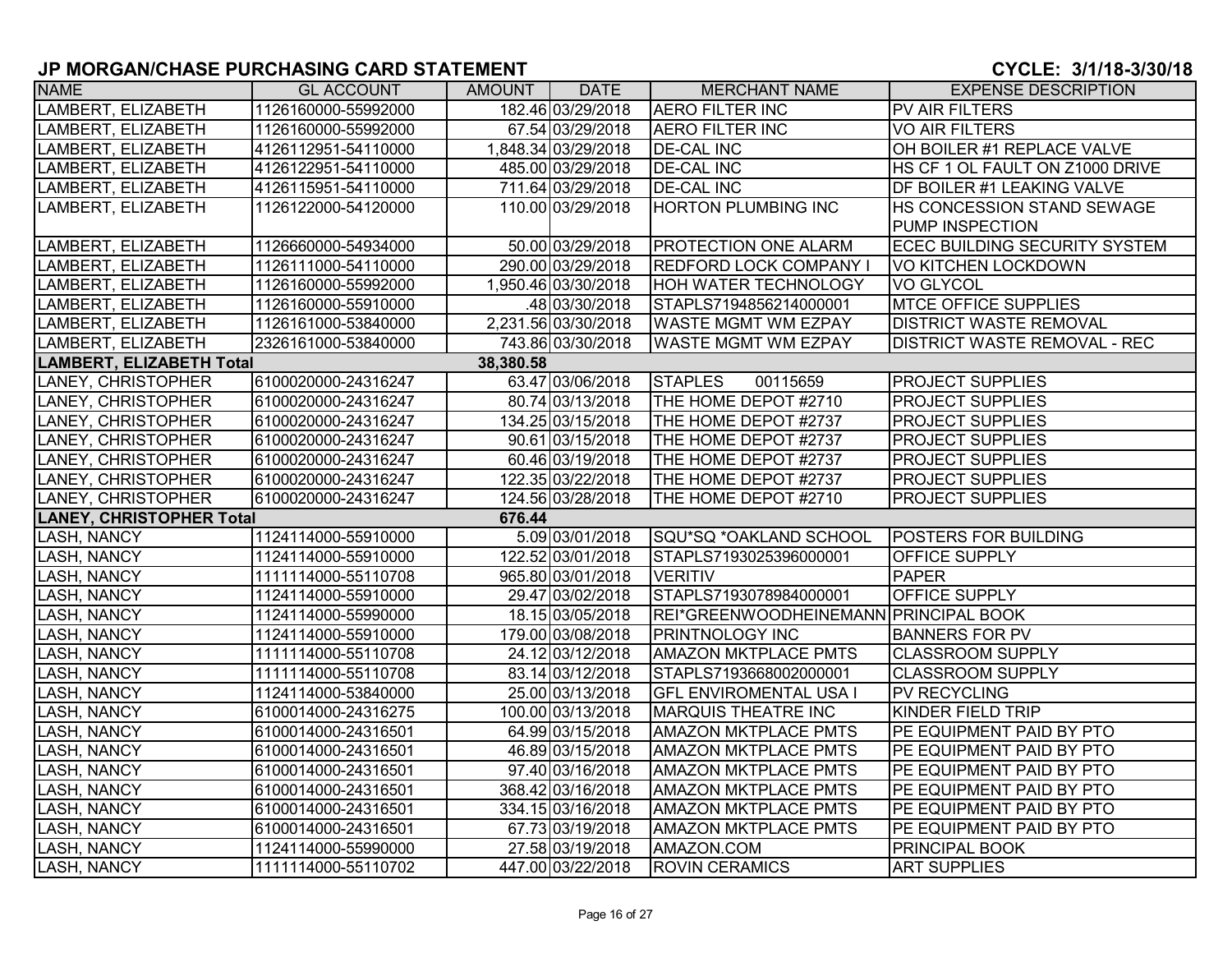| <b>NAME</b>                    | <b>GL ACCOUNT</b>   | AMOUNT   | <b>DATE</b>         | <b>MERCHANT NAME</b>          | <b>EXPENSE DESCRIPTION</b>                                                    |
|--------------------------------|---------------------|----------|---------------------|-------------------------------|-------------------------------------------------------------------------------|
| <b>LASH, NANCY</b>             | 1124114000-55910000 |          | 139.98 03/22/2018   | STAPLS7194268371000001        | <b>LAMINATING FOR OFFICE</b>                                                  |
| <b>LASH, NANCY</b>             | 1111114000-55110708 |          | 104.59 03/23/2018   | STAPLS7194422417000001        | <b>CLASSROOM SUPPLY</b>                                                       |
| <b>LASH, NANCY</b>             | 1124114000-55990000 |          | 50.98 03/26/2018    | <b>GAN*OBS + ECCENTRIC</b>    | NEWSPAPER FOR PRINCIPAL OFFICE                                                |
| <b>LASH, NANCY</b>             | 1124114000-55910000 |          | 47.87 03/28/2018    | STAPLS7194708280000001        | OFFICE SUPPLY                                                                 |
| <b>LASH, NANCY</b>             | 6100014000-24316501 |          | 13.54 03/30/2018    | <b>AMAZON MKTPLACE PMTS</b>   | PE EQUIPMENT PAID BY PTO                                                      |
| <b>LASH, NANCY</b>             | 6100014000-24316275 |          | 2,559.73 03/30/2018 | <b>SCHOLASTIC BOOK FAIRS</b>  | <b>BOOK FAIR</b>                                                              |
| <b>LASH, NANCY Total</b>       |                     | 5,923.14 |                     |                               |                                                                               |
| <b>LUSSENDEN, ASHLEY</b>       | 1311800000-55110551 |          | 5.99 03/02/2018     | KROGER #366                   | <b>CLASSROOM SUPPLIES</b>                                                     |
| LUSSENDEN, ASHLEY              | 1311800000-55110551 |          | 35.00 03/26/2018    | <b>SCHOLASTIC READING CLU</b> | <b>CLASSROOM SUPPLIES</b>                                                     |
| <b>LUSSENDEN, ASHLEY Total</b> |                     | 40.99    |                     |                               |                                                                               |
| <b>MATSON, MELISSA</b>         | 1722100000-55910611 |          | 8.50 03/01/2018     | <b>AMAZON MKTPLACE PMTS</b>   | TWO HANDSET CORDS FOR NEW<br><b>EMPLOYEES</b>                                 |
| <b>MATSON, MELISSA</b>         | 1722100000-55110630 |          | 36.31 03/05/2018    |                               | REI*GREENWOODHEINEMANN TWO TEACHER RESOURCE BOOKS                             |
| <b>MATSON, MELISSA</b>         | 1722100000-53220611 |          | 344.44 03/06/2018   | AMWAY GRAND PLAZA HOTE        | MACUL CONFERENCE LODGING<br>ADVANCE DEPOSIT (D. STOTLER)                      |
| <b>MATSON, MELISSA</b>         | 1722100000-53220611 |          | 344.44 03/06/2018   | AMWAY GRAND PLAZA HOTE        | MACUL CONFERENCE LODGING<br>ADVANCE DEPOSIT (L. LAPORTE)                      |
| <b>MATSON, MELISSA</b>         | 1612500686-55210000 |          | 789.92 03/09/2018   | <b>BILINGUAL DICTIONARIES</b> | <b>NOVI HIGH SCHOOL BILINGUAL</b><br><b>DICTIONARIES (SAT) - TITLE III</b>    |
| <b>MATSON, MELISSA</b>         | 1711322000-55110611 |          | 68.00 03/09/2018    | <b>BIO RAD LABORATORIES</b>   | HIGH SCHOOL SCIENCE TEACHING<br><b>SUPPLIES</b>                               |
| <b>MATSON, MELISSA</b>         | 1711322000-55110611 |          | 346.25 03/09/2018   | <b>BIO RAD LABORATORIES</b>   | <b>HIGH SCHOOL SCIENCE TEACHING</b><br><b>SUPPLIES</b>                        |
| <b>MATSON, MELISSA</b>         | 1722100000-55110630 |          | 159.98 03/09/2018   | <b>LITERACY RESOURCES INC</b> | PHONEMIC AWARENESS<br>KINDERGARTEN/PRIMARY<br><b>CURRICULUM</b>               |
| <b>MATSON, MELISSA</b>         | 1722100000-53220611 |          | 895.00 03/09/2018   | <b>MSU PAYMENTS</b>           | <b>REGISTRATION FEE FOR MSU HR</b><br><b>EXECUTIVE (RJ WEBBER)</b>            |
| MATSON, MELISSA                | 1100000000-11920000 |          | 4,826.68 03/12/2018 | <b>SCHOLASTIC EDUCATION</b>   | PREPAID SUMMER READING BOOKS                                                  |
| <b>MATSON, MELISSA</b>         | 1612500686-55210000 |          | 3,097.08 03/13/2018 | EDUCATIONAL                   | WORKTEXTS, HANDBOOKS, AND<br><b>CLASSIC TEXTS (TITLE III)</b>                 |
| <b>MATSON, MELISSA</b>         | 1512500366-53220000 |          | 1,750.00 03/13/2018 | <b>IMSE</b>                   | <b>IMSE COMPREHENSIVE</b><br>CERTIFICATION OBSERVATION (K.<br><b>BUDLONG)</b> |
| <b>MATSON, MELISSA</b>         | 1722100000-53220611 |          | 88.09 03/15/2018    | AMWAY GRAND PLAZA HOTE        | MACUL CONFERENCE LODGING,<br>MEALS, AND PARKING (L. LAPORTE)                  |
| <b>MATSON, MELISSA</b>         | 1722100000-53220611 |          | 112.56 03/15/2018   | AMWAY GRAND PLAZA HOTE        | MACUL CONFERENCE LODGING,<br>MEALS, AND PARKING (D. STOTLER)                  |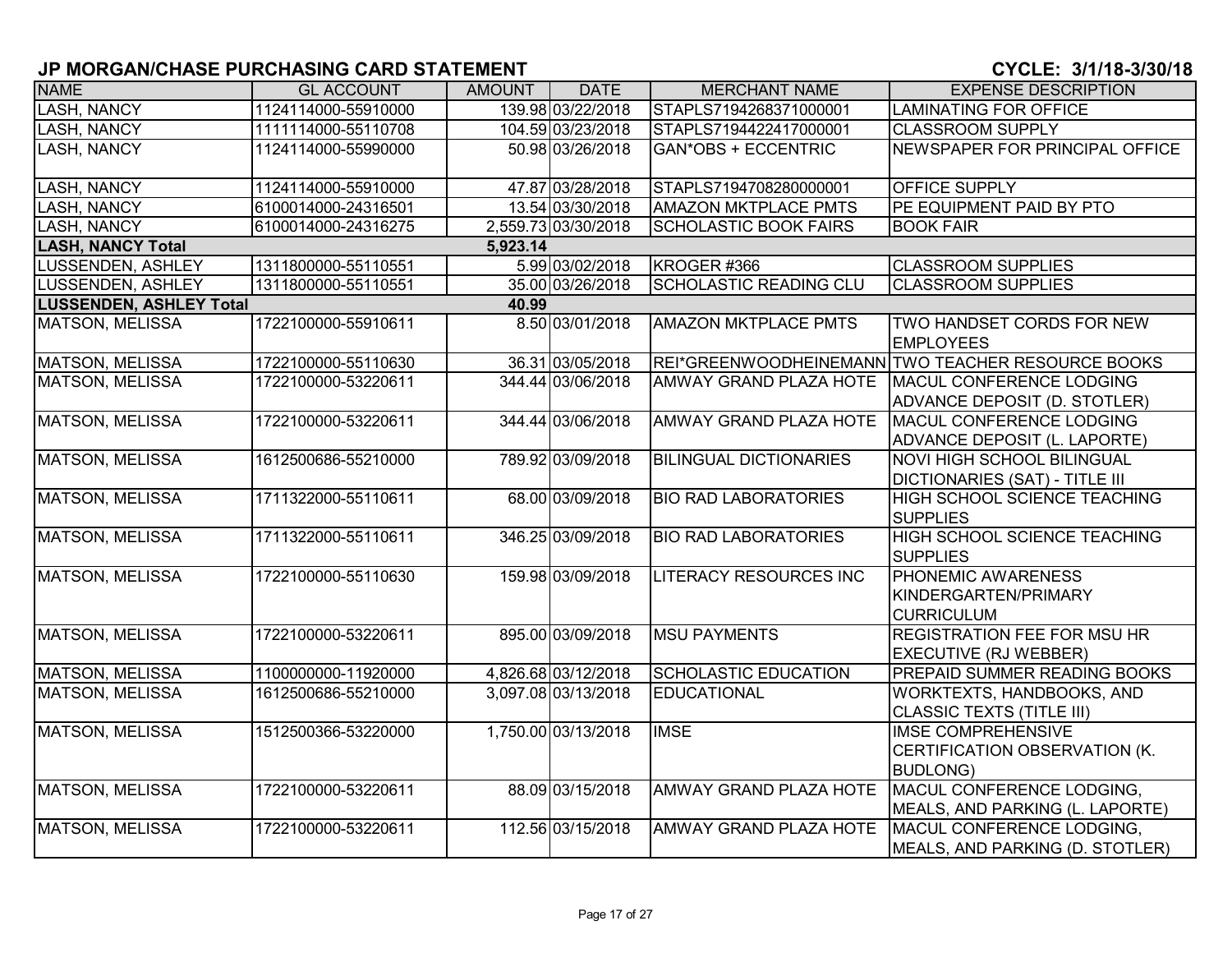| <b>NAME</b>                   | <b>GL ACCOUNT</b>   | <b>AMOUNT</b> | <b>DATE</b>         | <b>MERCHANT NAME</b>          | <b>EXPENSE DESCRIPTION</b>                          |
|-------------------------------|---------------------|---------------|---------------------|-------------------------------|-----------------------------------------------------|
| <b>MATSON, MELISSA</b>        | 1711118000-55110611 |               | 1,540.00 03/15/2018 |                               | REI*GREENWOODHEINEMANN TEACHER RESOURCE BOOKS (NOVI |
|                               |                     |               |                     |                               | MEADOWS 6)                                          |
| <b>MATSON, MELISSA</b>        | 1637100776-53220748 |               | 249.00 03/16/2018   | <b>INSTITUTE FOR EDUCATIO</b> | GOOGLE CLASSROOM WORKSHOP (G.                       |
|                               |                     |               |                     |                               | LEVENS - DETROIT CATHOLIC                           |
|                               |                     |               |                     |                               | CENTRAL)                                            |
| <b>MATSON, MELISSA</b>        | 1622100686-53220000 |               | 60.00 03/16/2018    | OAKLAND SCHOOLS-RC INT        | OAKLAND SCHOOLS IMMERSION K-5                       |
|                               |                     |               |                     |                               | WORKSHOP (TITLE III) - A. CLARKSON                  |
| <b>MATSON, MELISSA</b>        | 1711114000-55110611 |               | 29.97 03/19/2018    | AMAZON.COM                    | <b>3D PRINTER FILAMENT</b>                          |
| MATSON, MELISSA               | 1722100000-53450000 |               | 99.00 03/19/2018    | DROPBOX*746SGY5PSV59          | DROPBOX ANNUAL SUBSCRIPTION (M.<br>MATSON)          |
| MATSON, MELISSA               | 1711113000-55110611 |               | 113.56 03/21/2018   | CHIBITRONICS, LLC             | <b>CHIBITRONICS CIRCUIT STICKERS</b>                |
|                               |                     |               |                     |                               | (NOVI WOODS)                                        |
| <b>MATSON, MELISSA</b>        | 1711114000-55110611 |               | 62.14 03/21/2018    | <b>CHIBITRONICS, LLC</b>      | <b>CHIBITRONICS STICKERS MEGAPACK</b>               |
|                               |                     |               |                     |                               | (PARKVIEW)                                          |
| <b>MATSON, MELISSA</b>        | 1711115000-55110611 |               | 9.99 03/22/2018     | <b>AMAZON MKTPLACE PMTS</b>   | COPPER FOIL FOR CIRCUIT DESIGN                      |
| <b>MATSON, MELISSA</b>        | 1722100000-53229000 |               | 744.00 03/23/2018   | INT*BACCALAUREATE ORG         | OUT OF STATE REGISTRATION FOR IB                    |
|                               |                     |               |                     |                               | CONFERENCE (DR. RJ WEBBER)                          |
| <b>MATSON, MELISSA</b>        | 1722100000-53220611 |               | 3,990.00 03/29/2018 | PACIFIC EDUCATIONAL GR        | <b>REGISTRATION FOR BEYOND</b>                      |
|                               |                     |               |                     |                               | DIVERSITY CONFERENCE (H. ORR, A.                    |
|                               |                     |               |                     |                               | SANCHEZ, A. WEINERT, K. LORENZ, M.                  |
|                               |                     |               |                     |                               | ZIEGLER, R. SMITH, S. DAVID)                        |
| <b>MATSON, MELISSA</b>        | 1722100000-57410611 |               | 375.00 03/30/2018   | <b>IDSA</b>                   | <b>IDSA AFFILIATE ANNUAL MEMBERSHIP</b>             |
|                               |                     |               |                     |                               | DR. RJ WEBBER                                       |
| <b>MATSON, MELISSA Total</b>  |                     | 20,139.91     |                     |                               |                                                     |
| <b>MATTHEWS, STEVEN</b>       | 1123200000-53220000 |               | 24.00 03/12/2018    |                               | AMWAY HOTEL CORPORATIO MACUL CONFERENCE PARKING,    |
|                               |                     |               |                     |                               | <b>GRAND RAPIDS, MI, STEVE</b>                      |
|                               |                     |               |                     |                               | MATTHEWS, MARCH 8, 2018                             |
| MATTHEWS, STEVEN              | 1123200000-53229000 |               | 794.40 03/30/2018   | <b>DELTA</b>                  | AASA CONFERENCE TRAVEL                              |
|                               |                     |               |                     |                               | EXPENSES, MAY 2-5, 2018, STEVE                      |
|                               |                     |               |                     |                               | <b>MATTHEWS</b>                                     |
| <b>MATTHEWS, STEVEN Total</b> |                     | 818.40        |                     |                               |                                                     |
| MCDOUGALL, BARBARA            | 6100061000-24316104 |               | 19.46 03/09/2018    | KROGER #615                   | <b>FOOD ITEMS FOR HOCKEY SUITE</b>                  |
| MCDOUGALL, BARBARA            | 6100061000-24316104 |               | 53.53 03/12/2018    | <b>CJ'S BREWING COMPANY</b>   | <b>LUNCH - HOCKEY FINALS</b>                        |
| MCDOUGALL, BARBARA            | 6100061000-24316104 |               | 17.98 03/12/2018    | SPEEDWAY 02203 5 M            | 2 DZ DONUTS FOR HOCKEY FINALS -<br><b>SUITE</b>     |
| MCDOUGALL, BARBARA            | 6100061000-24316104 |               | 9.51 03/12/2018     | THE HOME DEPOT #2722          | CAUTION TAPE - HOCKEY FINALS                        |
| MCDOUGALL, BARBARA            | 6100061000-24316104 |               | 23.62 03/12/2018    | TIM HORTON'S #5662            | <b>BAGELS FOR HOCKEY FINALS SUITE</b>               |
| MCDOUGALL, BARBARA            | 6100061000-24316104 |               | 348.26 03/19/2018   | <b>GRAND TRAV RESORT</b>      | <b>ROOM &amp; MEALS - MIAAA</b>                     |
| MCDOUGALL, BARBARA            | 6100061000-24316104 |               | 4.65 03/19/2018     | <b>GRAND TRAV RSRT FOOD/B</b> | <b>BREAKFAST - MIAAA</b>                            |
| MCDOUGALL, BARBARA            | 6100061000-24316104 |               | 79.86 03/26/2018    | <b>BENITOS PIZZA-NOVI</b>     | <b>CAPTAIN'S MEETING - LUNCH</b>                    |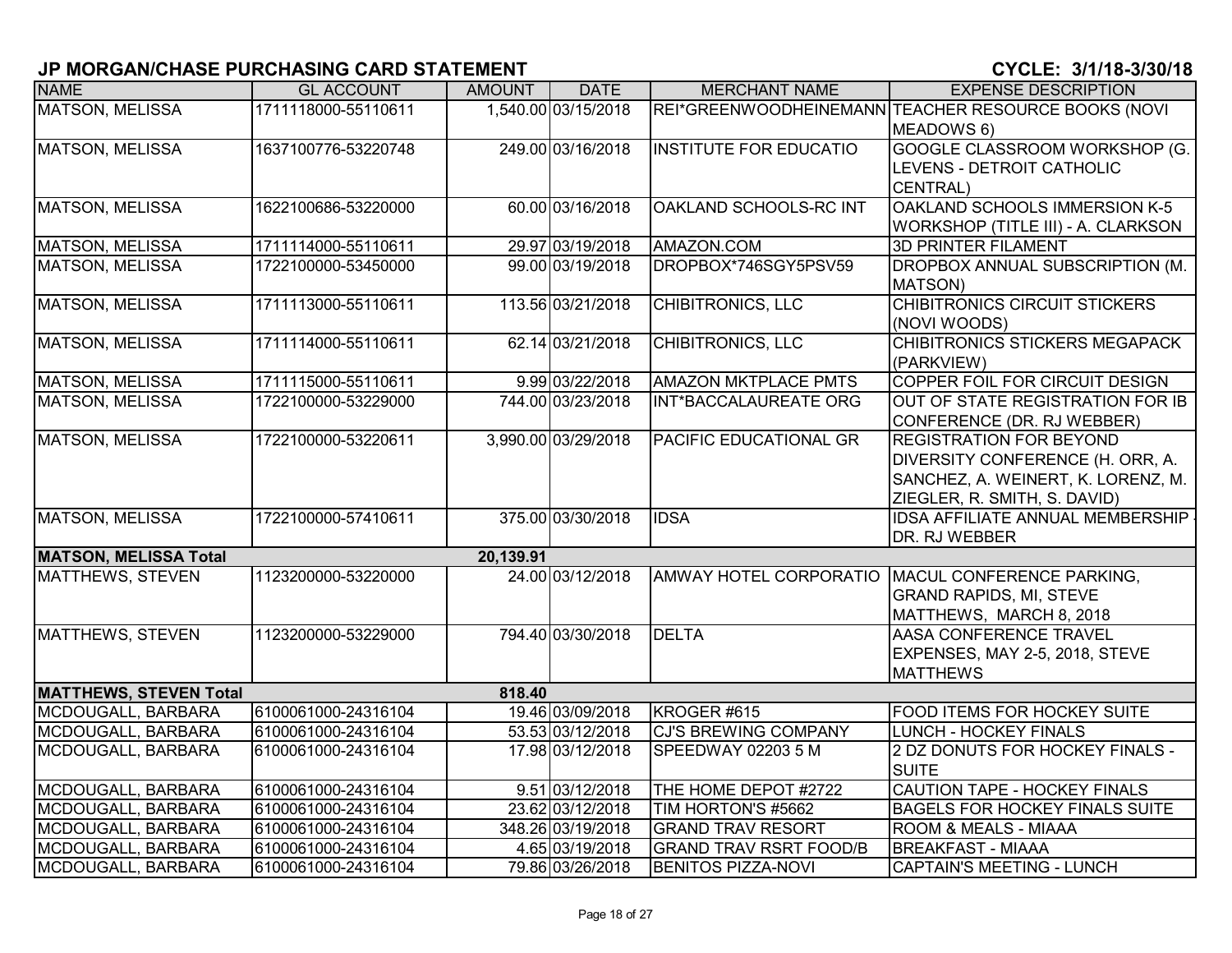| <b>NAME</b>                     | <b>GL ACCOUNT</b>   | <b>AMOUNT</b> | <b>DATE</b>          | <b>MERCHANT NAME</b>          | <b>EXPENSE DESCRIPTION</b>                              |
|---------------------------------|---------------------|---------------|----------------------|-------------------------------|---------------------------------------------------------|
| MCDOUGALL, BARBARA              | 6100061000-24316103 |               | 25.50 03/26/2018     | <b>CRACKER BARREL #517 OK</b> | LUNCH - BASKETBALL FINALS (3 - ME,                      |
|                                 |                     |               |                      |                               | CONNIE AND CHRIS FOR HELPING                            |
|                                 |                     |               |                      |                               | <b>SELL TICKETS)</b>                                    |
| <b>MCDOUGALL, BARBARA Total</b> |                     | 582.37        |                      |                               |                                                         |
| <b>MILLER, HELEN</b>            | 1128300000-55910000 |               | 57.40 03/12/2018     | <b>BEST NAME BADGES</b>       | NAME BADGES/JOB FAIR                                    |
| <b>MILLER, HELEN</b>            | 6100001000-24316770 |               | 53.45 03/13/2018     | <b>TLF*VANESSAS FLOWERS</b>   | <b>FUNERAL FLOWERS/ENVIRO CLEAN</b>                     |
| MILLER, HELEN                   | 1128300000-55610000 |               | 3.98 03/14/2018      | SAMS CLUB #6657               | <b>WATER/INTERVIEWS</b>                                 |
| <b>MILLER, HELEN</b>            | 1128300000-55910000 |               | 40.84 03/16/2018     | STAPLS7194039951000002        | <b>OFFICE SUPPLIES</b>                                  |
| MILLER, HELEN                   | 1128300000-55910000 |               | 3.99 03/16/2018      | STAPLS7194039951000003        | <b>OFFICE SUPPLIES</b>                                  |
| MILLER, HELEN                   | 1128300000-55910000 |               | 18.69 03/26/2018     | STAPLS7194039951000001        | OFFICE SUPPLIES/MONITOR STAND                           |
| <b>MILLER, HELEN Total</b>      |                     | 178.35        |                      |                               |                                                         |
| <b>NESMITH, RUSSELL</b>         | 1126160000-54220000 |               | 67.20 03/01/2018     | CHETS RENT ALL NOVI           | <b>MTCE RENTAL TO MOVE LIFT FROM</b><br><b>HS TO MS</b> |
| <b>NESMITH, RUSSELL</b>         | 1126160000-55992000 |               | 192.89 03/05/2018    | <b>BEST PLUMBING SPECIALT</b> | HS POOL MECH ROOM EMERGENCY                             |
|                                 |                     |               |                      |                               | <b>EYE WASH REPLACEMENT</b>                             |
| NESMITH, RUSSELL                | 1126160000-55993000 |               | 54.10 03/05/2018     | THE HOME DEPOT #2737          | <b>MS LONG JUMP PIT</b>                                 |
| <b>NESMITH, RUSSELL</b>         | 1126160000-55993000 |               | 514.00 03/07/2018    | <b>PENCHURA</b>               | PV LOWER SLIDE SECTION                                  |
|                                 |                     |               |                      |                               | <b>REPLACEMENT</b>                                      |
| <b>NESMITH, RUSSELL</b>         | 1126160000-55992000 |               | 102.34 03/08/2018    | <b>BEST PLUMBING SPECIALT</b> | VO GYM DRINKING FOUNTAIN REPAIR                         |
| NESMITH, RUSSELL                | 1126160000-55992000 |               | 12.45 03/08/2018     | THE HOME DEPOT #2737          | <b>MTCE PLUMBING STOCK</b>                              |
| <b>NESMITH, RUSSELL</b>         | 1126160000-55992000 |               | -291.47 03/14/2018   | <b>BEST PLUMBING SPECIALT</b> | <b>RETURNED TANK ASSY</b>                               |
| <b>NESMITH, RUSSELL</b>         | 1126160000-55992000 |               | $-284.77$ 03/14/2018 | <b>BEST PLUMBING SPECIALT</b> | OH FOUNTAIN RETURNED                                    |
| NESMITH, RUSSELL                | 1126160000-55992000 |               | 88.00 03/14/2018     | <b>REDFORD LOCK COMPANY I</b> | MS KEYS FOR LOCKERS                                     |
| NESMITH, RUSSELL                | 1126160000-55992000 |               | 25.94 03/14/2018     | THE HOME DEPOT #2737          | HS CARE ROOM CARPET REPAIR                              |
| <b>NESMITH, RUSSELL</b>         | 1126160000-55992000 |               | 478.00 03/19/2018    | <b>REDFORD LOCK COMPANY I</b> | NM5 RM 545 CONTINUOUS HINGE                             |
| NESMITH, RUSSELL                | 1126160000-55980000 |               | 39.66 03/22/2018     | THE HOME DEPOT #2737          | <b>MTCE CARPENTER'S TOOLS</b>                           |
| NESMITH, RUSSELL                | 1126160000-54220000 |               | 67.20 03/23/2018     | CHETS RENT ALL NOVI           | MTCE MOVE LIFT FROM MS TO DF                            |
| NESMITH, RUSSELL                | 1126160000-55992000 |               | 776.47 03/27/2018    | <b>BEST PLUMBING SPECIALT</b> | HS POOL FILTER ROOM EMERGENCY                           |
|                                 |                     |               |                      |                               | <b>EYE/FACE WASH</b>                                    |
| <b>NESMITH, RUSSELL</b>         | 1126160000-55992000 |               | 6.60 03/27/2018      | FASTENAL COMPANY01            | MS 500 HALL BOYS BATHROOM                               |
|                                 |                     |               |                      |                               | <b>PARTITION WALL</b>                                   |
| <b>NESMITH, RUSSELL</b>         | 1126160000-55992000 |               | 8.18 03/27/2018      | <b>FASTENAL COMPANY01</b>     | MS 500 HALL BOYS BATHROOM                               |
|                                 |                     |               |                      |                               | PARTITION WALL                                          |
| NESMITH, RUSSELL                | 1126160000-55980000 |               | 550.67 03/28/2018    | THE HOME DEPOT 2737           | <b>MTCE CARPENTER TOOLS</b>                             |
| NESMITH, RUSSELL                | 1126160000-55992000 |               | 505.00 03/29/2018    | <b>PENCHURA</b>               | PV, NM5 TIRE SWING PARTS                                |
| <b>NESMITH, RUSSELL</b>         | 1126160000-54220000 |               | 67.20 03/30/2018     | CHETS RENT ALL NOVI           | <b>MTCE RENTAL TO MOVE LIFT FROM DF</b>                 |
|                                 |                     |               |                      |                               | <b>TO HS</b>                                            |
| NESMITH, RUSSELL                | 1126160000-55992000 |               | 7.79 03/30/2018      | SHERWIN WILLIAMS 70119        | PV PAINT SAMPLE                                         |
| <b>NESMITH, RUSSELL</b>         | 1126160000-55992000 |               | 7.79 03/30/2018      | SHERWIN WILLIAMS 70119        | <b>PV PAINT SAMPLE</b>                                  |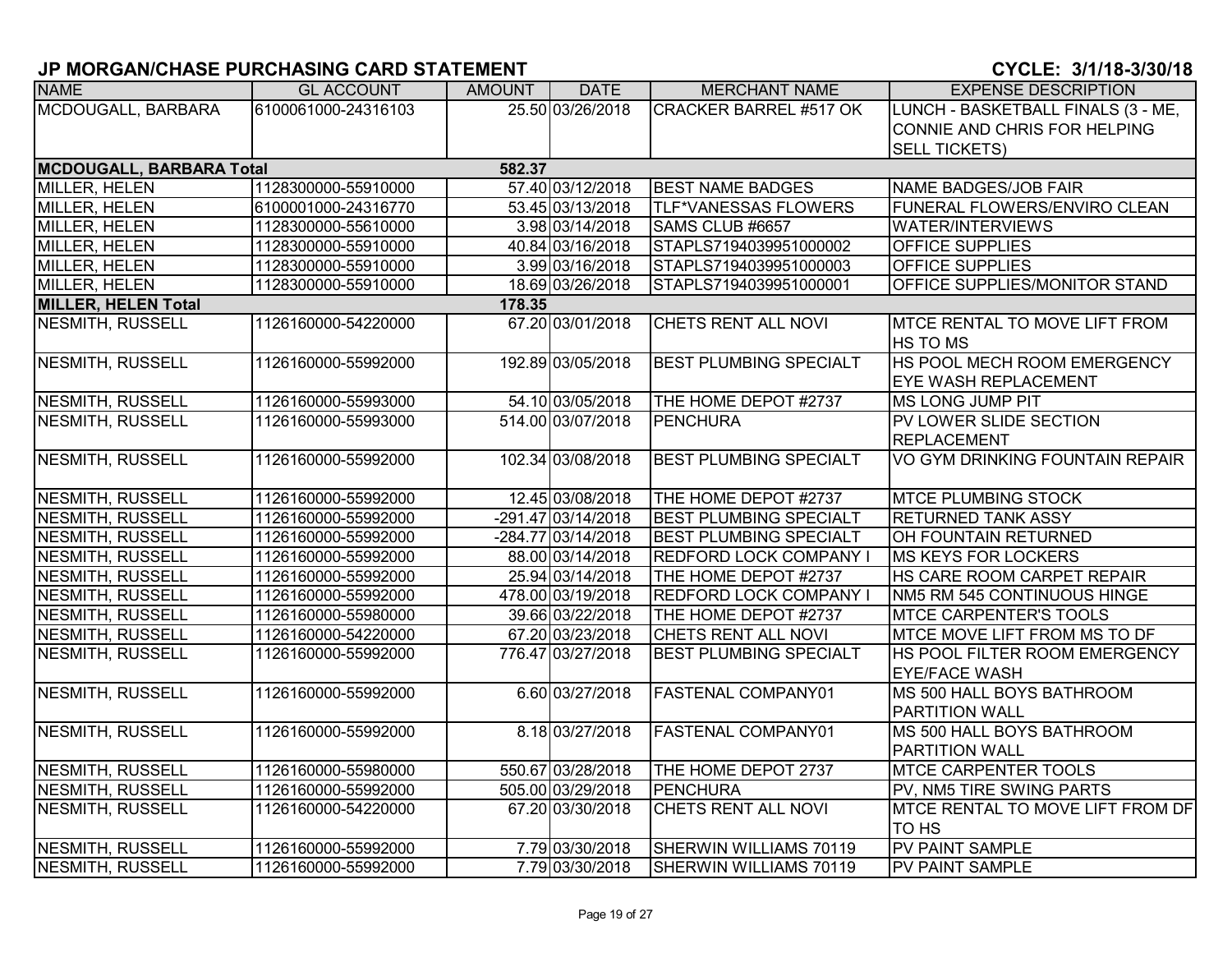| <b>NAME</b>                   | <b>GL ACCOUNT</b>   | AMOUNT   | <b>DATE</b>         | <b>MERCHANT NAME</b>          | <b>EXPENSE DESCRIPTION</b>       |
|-------------------------------|---------------------|----------|---------------------|-------------------------------|----------------------------------|
| <b>NESMITH, RUSSELL Total</b> |                     | 2,995.24 |                     |                               |                                  |
| NOWICKI, MATTHEW              | 1127170000-53220000 |          | 17.72 03/23/2018    | OAKLAND SCHOOL - CRANK        | LUNCH DURING CLASS MN & CV       |
| <b>NOWICKI, MATTHEW Total</b> |                     | 17.72    |                     |                               |                                  |
| <b>OCONNOR, GAIL</b>          | 1311800000-55110551 |          | 9.99 03/01/2018     | <b>AMAZON MKTPLACE PMTS</b>   | <b>TEACHING SUPPLIES</b>         |
| OCONNOR, GAIL                 | 1335100000-55110553 |          | -32.97 03/02/2018   | AMAZON.COM                    | <b>TEACHING SUPPLIES</b>         |
| OCONNOR, GAIL                 | 1335100000-55110553 |          | -10.99 03/02/2018   | AMAZON.COM                    | <b>TEACHING SUPPLIES</b>         |
| OCONNOR, GAIL                 | 6100041000-24316355 |          | 18.40 03/05/2018    | <b>AMAZON MKTPLACE PMTS</b>   | <b>TEACHING SUPPLIES</b>         |
| OCONNOR, GAIL                 | 1311800000-55110551 |          | 111.00 03/12/2018   | STAPLS7193756787000001        | <b>TEACHING SUPPLIES</b>         |
| <b>OCONNOR, GAIL</b>          | 1335100000-54910553 |          | 1,440.00 03/13/2018 | SQU*SQ *CIRQUE AMONGUS        | <b>FIELD TRIP</b>                |
| OCONNOR, GAIL                 | 6100041000-24316355 |          | 5.18 03/14/2018     | <b>AMAZON MKTPLACE PMTS</b>   | <b>TEACHING SUPPLIES</b>         |
| OCONNOR, GAIL                 | 6100041000-24316355 |          | 86.70 03/15/2018    | <b>AMAZON MKTPLACE PMTS</b>   | <b>TEACHING SUPPLIES</b>         |
| OCONNOR, GAIL                 | 6100041000-24316355 |          | 62.00 03/15/2018    | AMAZON.COM                    | <b>TEACHING SUPPLIES</b>         |
| OCONNOR, GAIL                 | 1311800000-55110551 |          | 133.96 03/15/2018   | STAPLS7193931357000001        | <b>TEACHING SUPPLIES</b>         |
| <b>OCONNOR, GAIL</b>          | 6100041000-24316355 |          | 10.96 03/19/2018    | <b>AMAZON MKTPLACE PMTS</b>   | <b>TEACHING SUPPLIES</b>         |
| <b>OCONNOR, GAIL</b>          | 1311800000-55110551 |          | 75.84 03/19/2018    | MEIJER INC #122 Q01           | <b>TEACHING SUPPLIES</b>         |
| OCONNOR, GAIL                 | 6100041000-24316355 |          | 32.98 03/20/2018    | <b>AMAZON MKTPLACE PMTS</b>   | <b>TEACHING SUPPLIES</b>         |
| OCONNOR, GAIL                 | 1611851343-55610000 |          | 31.74 03/21/2018    | SAMSCLUB #6657                | <b>TEACHING SUPPLIES</b>         |
| OCONNOR, GAIL                 | 1311800000-55110551 |          | 13.00 03/22/2018    | STAPLS7194211715000001        | <b>TEACHING SUPPLIES</b>         |
| OCONNOR, GAIL                 | 1311800000-55110551 |          | 211.72 03/22/2018   | STAPLS7194211715000002        | <b>TEACHING SUPPLIES</b>         |
| <b>OCONNOR, GAIL</b>          | 1311800000-55110551 |          | 51.50 03/22/2018    | STAPLS7194213155000001        | <b>TEACHING SUPPLIES</b>         |
| <b>OCONNOR, GAIL</b>          | 1311800000-55110551 |          | 199.49 03/22/2018   | STAPLS7194337491000001        | <b>TEACHING SUPPLIES</b>         |
| OCONNOR, GAIL                 | 1311800000-55110551 |          | 3.81 03/22/2018     | STAPLS7194337491000002        | <b>TEACHING SUPPLIES</b>         |
| OCONNOR, GAIL                 | 1311800000-55110551 |          | 200.64 03/22/2018   | STAPLS7194338020000001        | <b>TEACHING SUPPLIES</b>         |
| <b>OCONNOR, GAIL</b>          | 1311800000-55110551 |          | 23.98 03/23/2018    | <b>AMAZON MKTPLACE PMTS</b>   | <b>TEACHING SUPPLIES</b>         |
| OCONNOR, GAIL                 | 1311800000-55110551 |          | 20.88 03/23/2018    | <b>AMAZON MKTPLACE PMTS</b>   | <b>TEACHING SUPPLIES</b>         |
| OCONNOR, GAIL                 | 1335100000-55110553 |          | 301.12 03/23/2018   | <b>LAKESHORE LEARNING MAT</b> | <b>TEACHING SUPPLIES</b>         |
| <b>OCONNOR, GAIL</b>          | 1311800000-55110551 |          | 4.38 03/23/2018     | STAPLS7194337491000003        | <b>TEACHING SUPPLIES</b>         |
| OCONNOR, GAIL                 | 1311800000-55110551 |          | -107.39 03/23/2018  | STAPLS7194337491001001        | <b>TEACHING SUPPLIES</b>         |
| OCONNOR, GAIL                 | 1311800000-55110551 |          | 107.39 03/23/2018   | STAPLS7194337491002001        | <b>TEACHING SUPPLIES</b>         |
| OCONNOR, GAIL                 | 6100041000-24316355 |          | 10.79 03/26/2018    | <b>AMAZON MKTPLACE PMTS</b>   | <b>TEACHING SUPPLIES</b>         |
| <b>OCONNOR, GAIL</b>          | 6100041000-24316355 |          | 105.00 03/26/2018   | <b>ETSY.COM - LITTLEGOOBE</b> | <b>TEACHING SUPPLIES</b>         |
| <b>OCONNOR, GAIL</b>          | 1311800000-55110551 |          | 142.10 03/26/2018   | STAPLS7194611628000001        | <b>TEACHING SUPPLIES</b>         |
| OCONNOR, GAIL                 | 1311800000-55110551 |          | 54.58 03/28/2018    | STAPLS7194688040000001        | <b>TEACHING SUPPLIES</b>         |
| OCONNOR, GAIL                 | 1335100000-55110553 |          | 46.30 03/29/2018    | DSS*ACHIEVMNTPRODUCTS         | <b>TEACHING SUPPLIES</b>         |
| OCONNOR, GAIL                 | 1311800000-55110551 |          | -135.69 03/29/2018  | STAPLS7194337491003001        | <b>TEACHING SUPPLIES</b>         |
| OCONNOR, GAIL                 | 1335100000-55110553 |          | 160.69 03/30/2018   | DSS*ACHIEVMNTPRODUCTS         | <b>TEACHING SUPPLIES</b>         |
| <b>OCONNOR, GAIL Total</b>    |                     | 3,389.08 |                     |                               |                                  |
| <b>OFILI, ALEXANDER</b>       | 6100011000-24316275 |          | 220.76 03/21/2018   | <b>GFS STORE #1985</b>        | CELEBRATION OF THINKING SUPPLIES |
| <b>OFILI, ALEXANDER Total</b> |                     | 220.76   |                     |                               |                                  |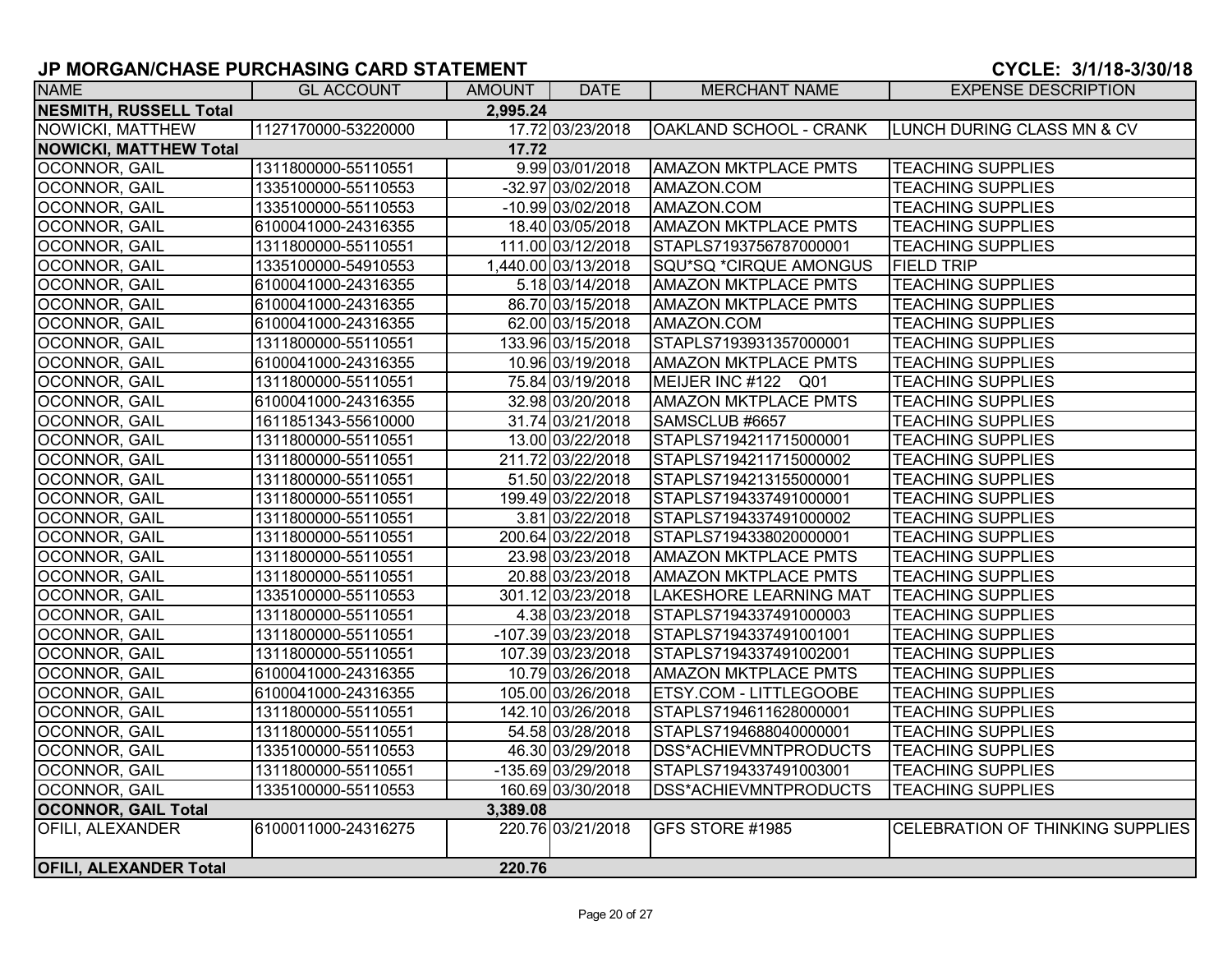| <b>NAME</b>                           | <b>GL ACCOUNT</b>   | <b>AMOUNT</b> | <b>DATE</b>       | <b>MERCHANT NAME</b>          | <b>EXPENSE DESCRIPTION</b>                                                                            |  |  |  |  |  |
|---------------------------------------|---------------------|---------------|-------------------|-------------------------------|-------------------------------------------------------------------------------------------------------|--|--|--|--|--|
| PATEL, SHAILEE                        | 1222600000-53220000 |               | 385.00 03/20/2018 | <b>PAYPAL *MAASE</b>          | <b>MAASE CONFERENCE</b>                                                                               |  |  |  |  |  |
| <b>PATEL, SHAILEE Total</b><br>385.00 |                     |               |                   |                               |                                                                                                       |  |  |  |  |  |
| PINGEL, CYNTHIA                       | 1221600000-55110021 |               | 232.50 03/05/2018 | <b>NCS PEARSON</b>            | <b>BASC-3 PROTOCOLS</b>                                                                               |  |  |  |  |  |
| PINGEL, CYNTHIA                       | 6100000000-24316736 |               | 43.18 03/20/2018  | PANERA BREAD #600667          | <b>NEW STAFF ORIENTATION</b>                                                                          |  |  |  |  |  |
| PINGEL, CYNTHIA Total                 | 275.68              |               |                   |                               |                                                                                                       |  |  |  |  |  |
| <b>REICHLEY, CARRIE</b>               | 6100018000-24316501 |               | 320.00 03/02/2018 | <b>TUBBY'S SUBMARINE #26</b>  | <b>SUBS FOR FUN FAIR</b>                                                                              |  |  |  |  |  |
| REICHLEY, CARRIE                      | 1111118000-53840000 |               | 15.00 03/06/2018  | <b>GFL ENVIROMENTAL USA I</b> | MONTHLY RATE 3/1/18 - 5/31/18                                                                         |  |  |  |  |  |
| <b>REICHLEY, CARRIE</b>               | 1111118000-54910000 |               | 40.00 03/06/2018  | <b>SAFEWAY SHREDDING</b>      | SHREDDING 2/12/18                                                                                     |  |  |  |  |  |
| <b>REICHLEY, CARRIE</b>               | 1111118000-55110799 |               | 51.44 03/08/2018  | SSI*SCHOOL SPECIALTY          | MAP RAIL (CORK BY DUTHIE/FAORO<br>CLASSROOMS)                                                         |  |  |  |  |  |
| <b>REICHLEY, CARRIE</b>               | 1111118000-55110708 |               | 4.70 03/09/2018   | <b>SSI*SCHOOL SPECIALTY</b>   | A. ALSPAUGH-TAB INDEX INSERTS<br>(BACKORDERED)                                                        |  |  |  |  |  |
| <b>REICHLEY, CARRIE</b>               | 1111118000-55110729 |               | 66.60 03/12/2018  | <b>AMAZON MKTPLACE PMTS</b>   | WORDLY WISE 3000-BOOK 2 (NOLA<br><b>BISHOP'S CLASSROOM)</b>                                           |  |  |  |  |  |
| <b>REICHLEY, CARRIE</b>               | 1111118000-54910000 |               | -40.00 03/13/2018 | <b>SAFEWAY SHREDDING</b>      | <b>ALREADY PAID LAST MONTH ON</b><br><b>AUTOMATIC PAYMENT PLAN WITH</b><br><b>CREDIT CARD ON FILE</b> |  |  |  |  |  |
| <b>REICHLEY, CARRIE</b>               | 1111118000-55110799 |               | 121.24 03/15/2018 | SSI*SCHOOL SPECIALTY          | <b>LAMINATING FILM</b>                                                                                |  |  |  |  |  |
| <b>REICHLEY, CARRIE</b>               | 1111118000-55110708 |               | 131.62 03/15/2018 | <b>SSI*SCHOOL SPECIALTY</b>   | ERIKKA JENKINS-CLASSROOM<br><b>SUPPLIES</b>                                                           |  |  |  |  |  |
| <b>REICHLEY, CARRIE</b>               | 1111118000-55110708 |               | 42.61 03/15/2018  | <b>SSI*SCHOOL SPECIALTY</b>   | <b>CORTNEY KIDON CLASSROOM</b><br><b>SUPPLIES</b>                                                     |  |  |  |  |  |
| <b>REICHLEY, CARRIE</b>               | 1111118000-55110729 |               | 690.00 03/16/2018 | <b>READ NATURALLY INC</b>     | <b>READ NATURALLY LIVE LICENSES</b><br>4/6/18-4/6/19-JUDY SAUER                                       |  |  |  |  |  |
| <b>REICHLEY, CARRIE</b>               | 6100018000-24316212 |               | 226.31 03/20/2018 | J W PEPPER AND SON INC        | A. LENGERICH-CHOIR SUPPLIES                                                                           |  |  |  |  |  |
| <b>REICHLEY, CARRIE</b>               | 1111118000-55110708 |               | 164.56 03/23/2018 | <b>SSI*SCHOOL SPECIALTY</b>   | L. ZEBROWSKI-CLASSROOM SUPPLIES                                                                       |  |  |  |  |  |
| <b>REICHLEY, CARRIE</b>               | 1111118000-55110799 |               | 196.17 03/23/2018 | SSI*SCHOOL SPECIALTY          | <b>OFFICE SUPPLIES</b>                                                                                |  |  |  |  |  |
| <b>REICHLEY, CARRIE</b>               | 6100018000-24316275 |               | 86.27 03/26/2018  | PANERA BREAD #600667          | LUNCHEON FOR PRINCIPALS MEETING                                                                       |  |  |  |  |  |
| <b>REICHLEY, CARRIE</b>               | 1111118000-55110702 |               | 92.68 03/27/2018  | <b>DBC*BLICK ART MATERIAL</b> | L. JONES-ART SUPPLIES                                                                                 |  |  |  |  |  |
| <b>REICHLEY, CARRIE</b>               | 1111118000-55110708 |               | 163.82 03/27/2018 | <b>SSI*SCHOOL SPECIALTY</b>   | SUE BARRICK-CLASSROOM SUPPLIES                                                                        |  |  |  |  |  |
| <b>REICHLEY, CARRIE</b>               | 1111118000-55110708 |               | 93.03 03/27/2018  | SSI*SCHOOL SPECIALTY          | E. JENKINS-CLASSROOM SUPPLIES                                                                         |  |  |  |  |  |
| <b>REICHLEY, CARRIE</b>               | 1111118000-55110708 |               | 205.10 03/28/2018 | SSI*SCHOOL SPECIALTY          | KATIE MIS-CLASSROOM SUPPLIES                                                                          |  |  |  |  |  |
| <b>REICHLEY, CARRIE</b>               | 1111118000-55110708 |               | 77.28 03/28/2018  | SSI*SCHOOL SPECIALTY          | CHIP MCDONALD-CLASSROOM<br><b>SUPPLIES</b>                                                            |  |  |  |  |  |
| <b>REICHLEY, CARRIE</b>               | 1111118000-55110708 |               | 42.00 03/28/2018  | <b>THERAPRO</b>               | T. SCHERER-SOCIAL LANGUAGE<br>DEVELOPMENT SCENES ADOLESCENT<br>FOR GROUP THERAPY                      |  |  |  |  |  |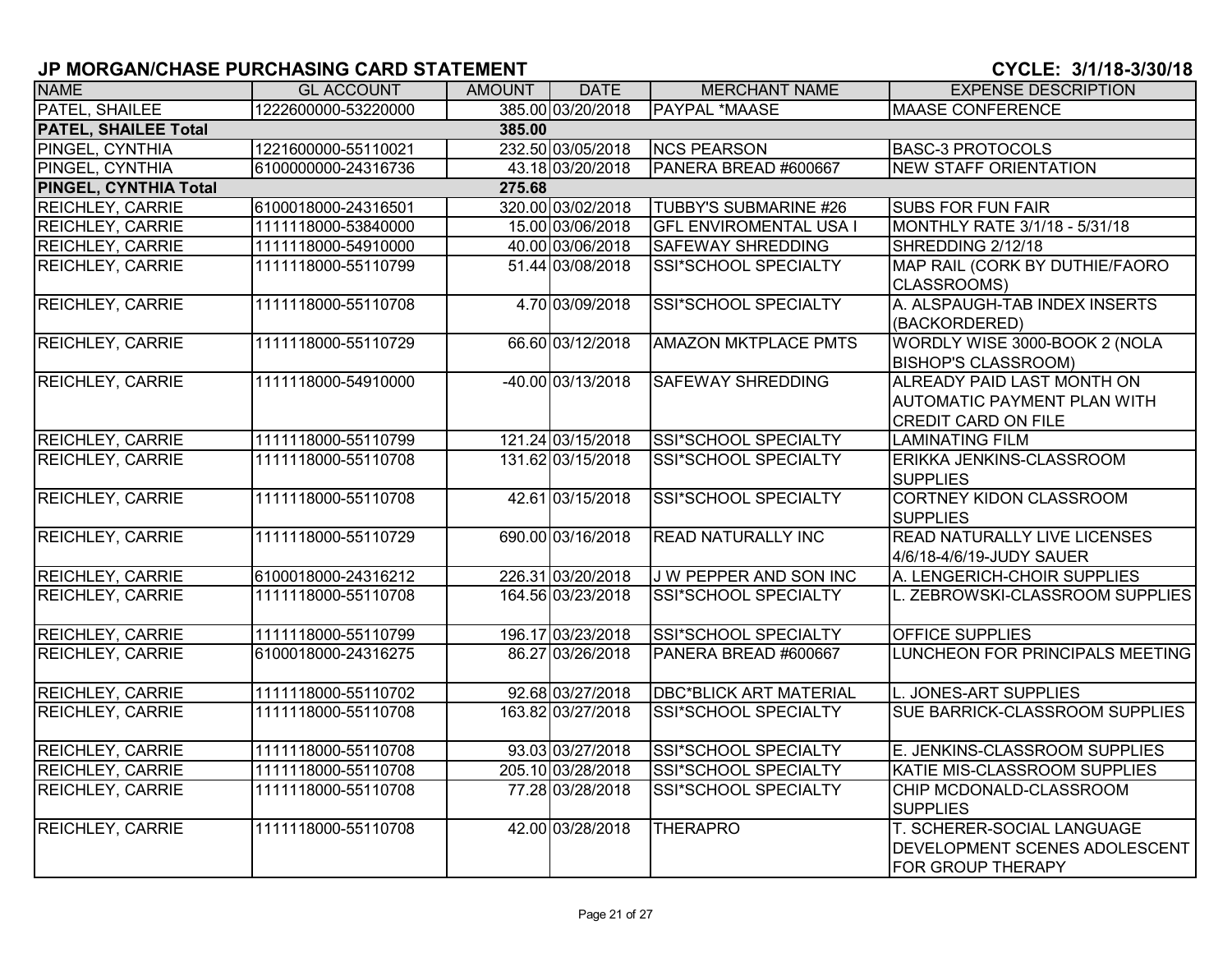| <b>NAME</b>                               | <b>GL ACCOUNT</b>   | <b>AMOUNT</b> | <b>DATE</b>         | <b>MERCHANT NAME</b>          | <b>EXPENSE DESCRIPTION</b>            |  |  |  |
|-------------------------------------------|---------------------|---------------|---------------------|-------------------------------|---------------------------------------|--|--|--|
| REICHLEY, CARRIE                          | 1111118000-55110708 |               | 76.93 03/29/2018    | <b>SSI*SCHOOL SPECIALTY</b>   | CHIP MCDONALD-CLASSROOM               |  |  |  |
|                                           |                     |               |                     |                               | <b>SUPPLIES</b>                       |  |  |  |
| <b>REICHLEY, CARRIE Total</b><br>2,867.36 |                     |               |                     |                               |                                       |  |  |  |
| RODRIGUEZ, SANDRA                         | 1111113000-53840708 |               | 60.00 03/21/2018    | <b>GFL ENVIROMENTAL USA I</b> | <b>GFL RECYCLE BILL FOR JAN.-JUNE</b> |  |  |  |
|                                           |                     |               |                     |                               | \$10.00 A MONTH                       |  |  |  |
| RODRIGUEZ, SANDRA                         | 6100013000-24316731 |               | 483.11 03/23/2018   | <b>AMAZON MKTPLACE PMTS</b>   | NEF GRANT LATHAM STORY STEM           |  |  |  |
| RODRIGUEZ, SANDRA                         | 1111113000-55110708 |               | 379.00 03/28/2018   | <b>VERITIV</b>                | SCHOOL/COLORED PAPER ORDER            |  |  |  |
| RODRIGUEZ, SANDRA                         | 1111113000-55110708 |               | 1,033.90 03/28/2018 | <b>VERITIV</b>                | <b>SCHOOL/COPY PAPER PALLET</b>       |  |  |  |
| <b>RODRIGUEZ, SANDRA Total</b>            |                     | 1,956.01      |                     |                               |                                       |  |  |  |
| ROOSE, WILLIAM                            | 1128200000-55990000 |               | 1,088.99 03/07/2018 | B&H PHOTO 800-606-696         | <b>WIRELESS MIRCOPHONE</b>            |  |  |  |
| ROOSE, WILLIAM                            | 1128200000-55990000 |               | 153.50 03/08/2018   | <b>BENCHMARKUSA</b>           | <b>MICROPHONE FLAGS FOR DISTRICT</b>  |  |  |  |
|                                           |                     |               |                     |                               | <b>BRANDING</b>                       |  |  |  |
| <b>ROOSE, WILLIAM Total</b>               |                     | 1,242.49      |                     |                               |                                       |  |  |  |
| <b>ROSS, NICOLE</b>                       | 6100022000-24316131 |               | 289.12 03/28/2018   | PANERA BREAD #601135          | <b>FIELD TRIP LUNCH</b>               |  |  |  |
| ROSS, NICOLE                              | 6100022000-24316131 |               | 53.85 03/28/2018    | PANERA BREAD #601135          | <b>FIELD TRIP LUNCH</b>               |  |  |  |
| ROSS, NICOLE                              | 6100022000-24316131 |               | 6.67 03/28/2018     | PANERA BREAD #601135          | <b>FIELD TRIP LUNCH</b>               |  |  |  |
| ROSS, NICOLE                              | 6100022000-24316131 |               | 4.87 03/28/2018     | PANERA BREAD #601135          | <b>FIELD TRIP LUNCH</b>               |  |  |  |
| <b>ROSS, NICOLE Total</b>                 |                     | 354.51        |                     |                               |                                       |  |  |  |
| RUTKOWSKI, MELANIE                        | 1722100000-53220611 |               | 500.00 03/21/2018   | <b>OAKLAND SCHOOLS-RC INT</b> | <b>CONFERENCE MATH RECOVERY</b>       |  |  |  |
|                                           |                     |               |                     |                               | <b>COURSE FOR LISA SEARS</b>          |  |  |  |
| RUTKOWSKI, MELANIE                        | 1722100000-53220611 |               | 500.00 03/21/2018   | OAKLAND SCHOOLS-RC INT        | <b>CONFERENCE MATH RECOVERY</b>       |  |  |  |
|                                           |                     |               |                     |                               | <b>COURSE FOR KATHLEEN MIS</b>        |  |  |  |
| RUTKOWSKI, MELANIE                        | 1128200000-55990000 |               | 1,448.00 03/30/2018 | <b>FRACTURE LLC</b>           | <b>ARTWORK FOR ESB</b>                |  |  |  |
| <b>RUTKOWSKI, MELANIE Total</b>           |                     | 2,448.00      |                     |                               |                                       |  |  |  |
| <b>SCHRINER, STEPHANIE</b>                | 6100020000-24316770 |               | 12.71 03/01/2018    | BEST BUY MHT 00004044         | SOUND OF MUSIC CD FOR GREEN           |  |  |  |
|                                           |                     |               |                     |                               | <b>GALA</b>                           |  |  |  |
| <b>SCHRINER, STEPHANIE</b>                | 1111220000-55110701 |               | 26.46 03/13/2018    | JOANN STORES #733             | <b>RIBBON FOR WALK OUT</b>            |  |  |  |
| <b>SCHRINER, STEPHANIE</b>                | 1124120000-53220000 |               | 40.00 03/21/2018    | OAKLAND SCHOOLS-RC INT        | <b>REGISTRATION FOR PSAT</b>          |  |  |  |
|                                           |                     |               |                     |                               | <b>CONFERENCE</b>                     |  |  |  |
| <b>SCHRINER, STEPHANIE</b>                | 6100020000-24316770 |               | 70.40 03/26/2018    | 00014654<br><b>TARGET</b>     | TEACHER EVENT 3/23/18                 |  |  |  |
|                                           |                     |               |                     |                               | <b>AFTERSCHOOL</b>                    |  |  |  |
| <b>SCHRINER, STEPHANIE Total</b>          |                     | 149.57        |                     |                               |                                       |  |  |  |
| <b>SCHURIG, CLAIRE</b>                    | 1111322724-55110000 |               | 75.29 03/07/2018    | J W PEPPER AND SON INC        | <b>MUSIC FOR SPRING AND CHORAL</b>    |  |  |  |
|                                           |                     |               |                     |                               | <b>FESTIVAL</b>                       |  |  |  |
| <b>SCHURIG, CLAIRE</b>                    | 1111322724-55110000 |               | 20.79 03/19/2018    | J W PEPPER AND SON INC        | MUSIC FOR SPRING AND CHORAL           |  |  |  |
|                                           |                     |               |                     |                               | <b>FESTIVAL</b>                       |  |  |  |
| <b>SCHURIG, CLAIRE</b>                    | 1111322724-55110000 |               | 11.25 03/21/2018    | J W PEPPER AND SON INC        | MUSIC FOR SPRING AND CHORAL           |  |  |  |
|                                           |                     |               |                     |                               | FESTIVAL                              |  |  |  |
| <b>SCHURIG, CLAIRE</b>                    | 1111322724-55110000 |               | 22.00 03/29/2018    | J W PEPPER AND SON INC        | MUSIC FOR SPRING AND CHORAL           |  |  |  |
|                                           |                     |               |                     |                               | <b>FESTIVAL</b>                       |  |  |  |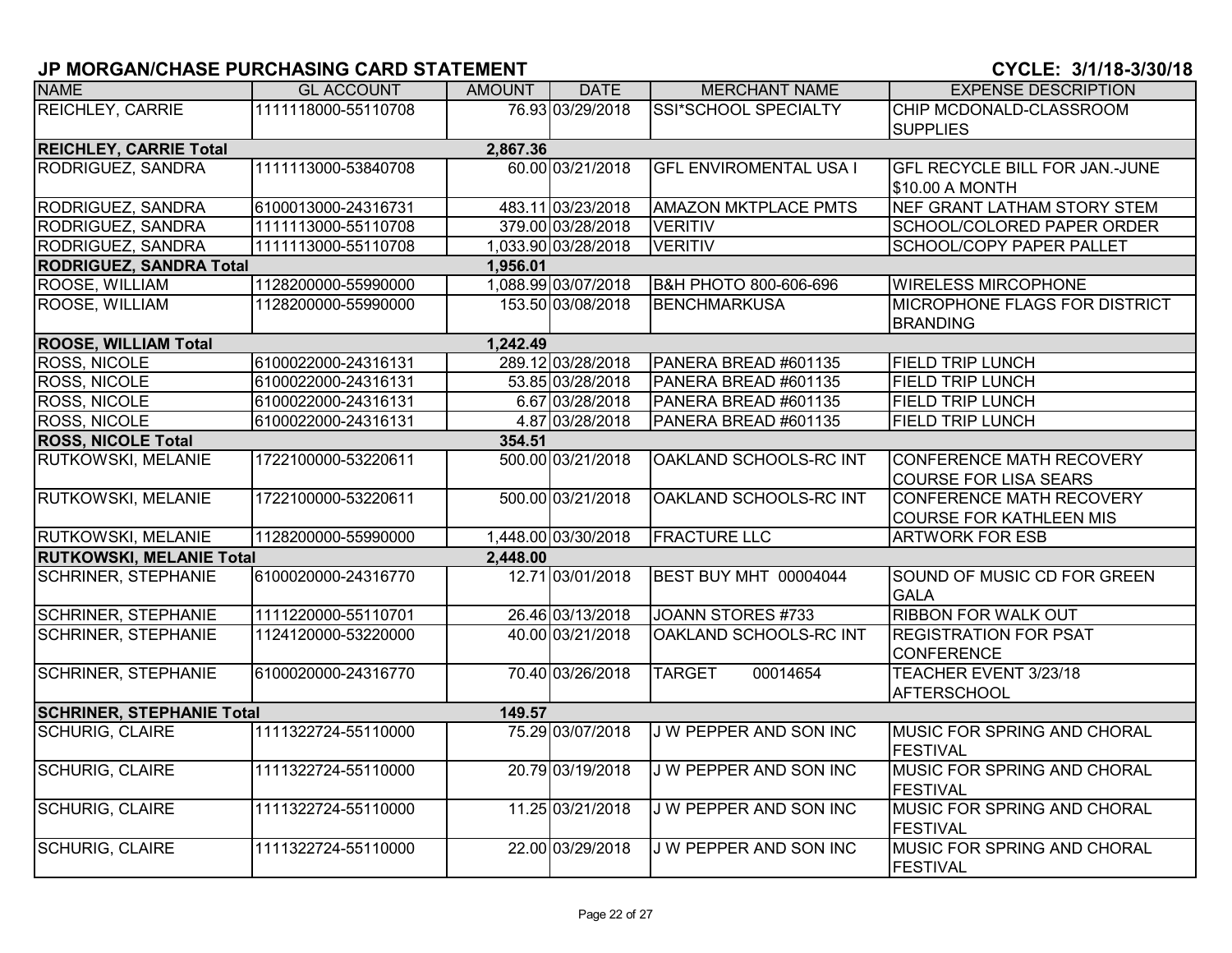| <b>NAME</b>                     | <b>GL ACCOUNT</b>   | <b>AMOUNT</b> | <b>DATE</b>       | <b>MERCHANT NAME</b>               | <b>EXPENSE DESCRIPTION</b>                                                              |
|---------------------------------|---------------------|---------------|-------------------|------------------------------------|-----------------------------------------------------------------------------------------|
| <b>SCHURIG, CLAIRE Total</b>    |                     | 129.33        |                   |                                    |                                                                                         |
| <b>SCHYPINSKI, RACHEL</b>       | 6100022000-24316186 |               | 83.80 03/06/2018  | WAL-MART #5893                     | DUCT TAPE A TEACHER (WISH WEEK)                                                         |
| <b>SCHYPINSKI, RACHEL</b>       | 6100022000-24316186 |               | 39.76 03/07/2018  | WM SUPERCENTER #5893               | <b>BALLOONS FOR WISH WEEK</b>                                                           |
| <b>SCHYPINSKI, RACHEL</b>       | 6100022000-24316186 |               | 13.56 03/12/2018  | JOANN STORES #1933                 | PAPER FOR STAIR DECORATIONS                                                             |
| <b>SCHYPINSKI, RACHEL</b>       | 6100022000-24316186 |               | 53.89 03/12/2018  | MEIJER INC #054<br>Q01             | PIE-A-TEACHER, AND DUCT TAPE A<br><b>TEACHER MATERIAL</b>                               |
| <b>SCHYPINSKI, RACHEL</b>       | 6100022000-24316186 |               | 26.91 03/15/2018  | MEIJER INC #054<br>Q <sub>01</sub> | WHIPPED CREAM FOR PIE-A-TEACHER                                                         |
| <b>SCHYPINSKI, RACHEL</b>       | 6100022000-24316186 |               | 288.94 03/19/2018 | COTTAGE INN PIZZA - NO             | PIZZA/SALAD/BREAD-STICKS FOR<br>MAKE-A-WISH CARVNIVAL                                   |
| <b>SCHYPINSKI, RACHEL</b>       | 6100022000-24316186 |               | 57.00 03/19/2018  | <b>COTTAGE INN PIZZA - NO</b>      | PIZZA FOR MAKE-A-WISH CARNIVAL                                                          |
| SCHYPINSKI, RACHEL              | 6100022000-24316186 |               | 51.24 03/21/2018  | DD/BR #304009                      | DONUTS FOR SUCCESSFUL WISH<br><b>WEEK</b>                                               |
| <b>SCHYPINSKI, RACHEL</b>       | 6100022000-24316186 |               | 83.00 03/21/2018  | SAMS CLUB #6657                    | <b>SNACKS FOR STUDENT COUNCIL</b><br>STATE CONFERENCE                                   |
| <b>SCHYPINSKI, RACHEL</b>       | 6100022000-24316186 |               | 57.00 03/26/2018  | DOMINO'S 1261                      | PIZZA AT STUDENT COUNCIL SATES                                                          |
| <b>SCHYPINSKI, RACHEL Total</b> |                     | 755.10        |                   |                                    |                                                                                         |
| SHAFER, RACHELLE                | 6100012000-24316271 |               | 39.96 03/01/2018  | DD/BR #304009                      | SOCIAL COMMITTEE-DONUTS FOR<br>THE SPRINKLE SHOWER                                      |
| <b>SHAFER, RACHELLE</b>         | 6100012000-24316271 |               | 22.92 03/01/2018  | 00008722<br><b>TARGET</b>          | SOCIAL COMMITTEE-SPRINKLE<br>SHOWER FOR JEREMY: BOOK, CARD,<br><b>BAG, AND TISSUE</b>   |
| SHAFER, RACHELLE                | 6100012000-24316271 |               | 22.54 03/02/2018  | <b>BUSCH'S #1205</b>               | SOCIAL COMMITTEE-SPRINKLE<br>SHOWER FOR JEREMY. JUICE,<br>PLATES, UTENSILS, AND NAPKINS |
| <b>SHAFER, RACHELLE</b>         | 1122212000-55990000 |               | 32.69 03/02/2018  | STAPLS7192670994000003             | <b>BIRTHDAY PENCILS FOR THE OFFICE</b><br>TO HANDOUT TO STUDENTS                        |
| <b>SHAFER, RACHELLE</b>         | 1111112000-55110702 |               | 133.84 03/05/2018 | <b>DBC*BLICK ART MATERIAL</b>      | ART TEACHER/ BUDGET ITEMS                                                               |
| <b>SHAFER, RACHELLE</b>         | 1122212000-55990000 |               | 65.38 03/05/2018  | STAPLS7192670994000002             | BIRTHDAY PENCILS IN THE OFFICE TO<br>HANDOUT TO STUDENTS                                |
| <b>SHAFER, RACHELLE</b>         | 1111112000-53220000 |               | 379.00 03/06/2018 | FCC*FRANKLINCVYSEMINAR             | CONFERENCE. E. DAMON                                                                    |
| <b>SHAFER, RACHELLE</b>         | 1111112000-53220000 |               | 379.00 03/06/2018 | FCC*FRANKLINCVYSEMINAR             | <b>CONFERENCE. M ISRAEL</b>                                                             |
| <b>SHAFER, RACHELLE</b>         | 6100012000-24316271 |               | 21.92 03/07/2018  | MEIJER INC #054 Q01                | SOCIAL COMMITTEE-PLANT FOR<br><b>CUSTODIAN. GRANDFATHER PASSED</b><br><b>AWAY</b>       |
| <b>SHAFER, RACHELLE</b>         | 1111112000-55110708 |               | 229.41 03/07/2018 | STAPLS7193407606000001             | SUPPLIES FOR THE CLASSROOMS                                                             |
| <b>SHAFER, RACHELLE</b>         | 6100012000-24316501 |               | 150.00 03/08/2018 | <b>THE GATEWAY</b>                 | PTO EXPENSE-GREEN GALA BASKET                                                           |
| <b>SHAFER, RACHELLE</b>         | 1111112000-55110708 |               | 215.82 03/09/2018 | SSI*SCHOOL SPECIALTY               | SUPPLIES FOR THE CLASSROOMS                                                             |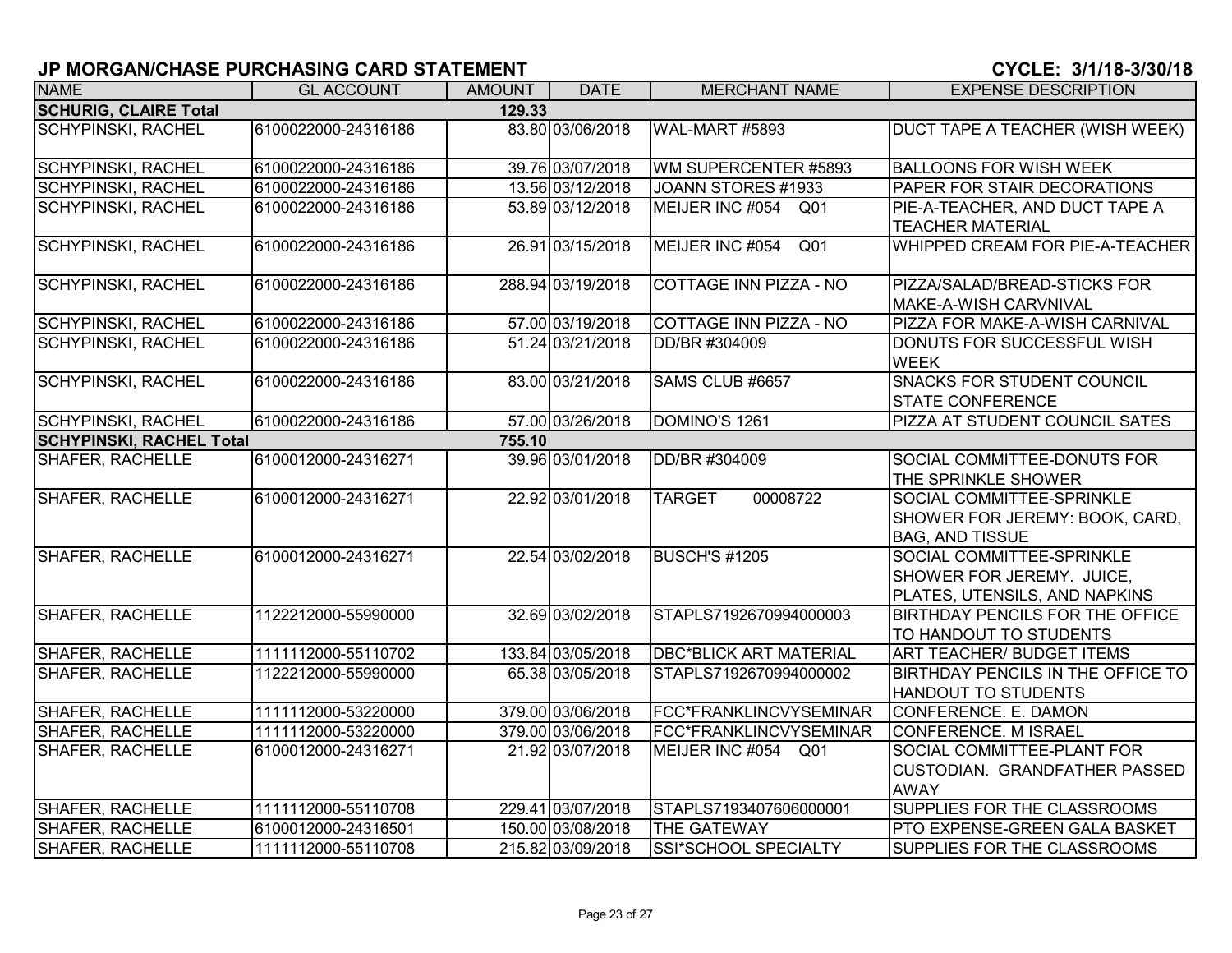| <b>NAME</b>                     | <b>GL ACCOUNT</b>   | AMOUNT   | <b>DATE</b>         | <b>MERCHANT NAME</b>          | <b>EXPENSE DESCRIPTION</b>                                                        |
|---------------------------------|---------------------|----------|---------------------|-------------------------------|-----------------------------------------------------------------------------------|
| <b>SHAFER, RACHELLE</b>         | 6100012000-24316271 |          | 80.41 03/12/2018    | <b>THE LIBRARY PUB</b>        | SOCIAL COMMITTEE. PARTY FOR                                                       |
|                                 |                     |          |                     |                               | <b>JACKIE ABRAHAM</b>                                                             |
| <b>SHAFER, RACHELLE</b>         | 1122212000-55410000 |          | 65.02 03/13/2018    | <b>MICHIGANCOM</b>            | <b>NOVI NEWSPAPER</b>                                                             |
| <b>SHAFER, RACHELLE</b>         | 1111112000-55110708 |          | 44.91 03/15/2018    | STAPLS7193407606000002        | <b>CLEAR TAPE</b>                                                                 |
| SHAFER, RACHELLE                | 1111112000-55110708 |          | 63.84 03/20/2018    | AMAZON.COM                    | KIM DEINEK'S CLASSROOM BUDGET                                                     |
| SHAFER, RACHELLE                | 1111112000-55110708 |          | 160.20 03/20/2018   | SSI*SCHOOL SPECIALTY          | J. UKROP'S CLASSROOM BUDGET                                                       |
| SHAFER, RACHELLE                | 1122212000-55990000 |          | 157.29 03/20/2018   | SSI*SCHOOL SPECIALTY          | <b>SAFETY CONES FOR BUS</b><br>SIGNS/DISMISSAL                                    |
| SHAFER, RACHELLE                | 1122212000-55990000 |          | 52.43 03/22/2018    | SSI*SCHOOL SPECIALTY          | CONES FOR BUS SIGNS AT DISMISSAL                                                  |
| SHAFER, RACHELLE                | 6100012000-24316701 |          | 209.72 03/22/2018   | SSI*SCHOOL SPECIALTY          | CONES FOR ORCHARD SIGNS                                                           |
| <b>SHAFER, RACHELLE</b>         | 6100012000-24316501 |          | 456.65 03/23/2018   | 4IMPRINT                      | PTO EXPENSE. LUGGAGE TAGS FOR<br>4TH GRADERS                                      |
| <b>SHAFER, RACHELLE</b>         | 1111112000-55110708 |          | 61.60 03/23/2018    | SSI*SCHOOL SPECIALTY          | ERIN DAMON. CLASSROOM BUDGET                                                      |
| <b>SHAFER, RACHELLE</b>         | 1122212000-55990000 |          | 35.98 03/26/2018    | <b>AMAZON MKTPLACE PMTS</b>   | FILM TO COVER WINDOWS ON DOORS<br>IN THE MEDIA CENTER                             |
| <b>SHAFER, RACHELLE</b>         | 1111112000-55110723 |          | 63.60 03/26/2018    | <b>PLANK ROAD PUBLISHING</b>  | <b>MUSIC TEACHER-CLASSROOM</b><br><b>BUDGET</b>                                   |
| <b>SHAFER, RACHELLE Total</b>   |                     | 3,144.13 |                     |                               |                                                                                   |
| SMITH, CHRISTIN                 | 1311800000-55110551 |          | 19.00 03/05/2018    | <b>DOLLAR TREE</b>            | HOLIDAY, END OF YEAR PRESCHOOL<br>SUPPLIES AND OTHER PRESCHOOL<br><b>SUPPLIES</b> |
| SMITH, CHRISTIN                 | 1311800000-55110551 |          | 25.00 03/20/2018    | <b>DOLLAR TREE</b>            | HOLIDAY, END OF YEAR AND OTHER<br><b>PRESCHOOL SUPPLIES</b>                       |
| <b>SMITH, CHRISTIN Total</b>    |                     | 44.00    |                     |                               |                                                                                   |
| SOUTHWORTH, ANGELA              | 1111220712-55110000 |          | 100.73 03/02/2018   | MEIJER INC #122<br>Q01        | <b>CULTURAL FOOD SUPPLIES</b>                                                     |
| SOUTHWORTH, ANGELA              | 1111220712-55110000 |          | 18.91 03/28/2018    | <b>AMAZON MKTPLACE PMTS</b>   | <b>GERMAN SUPPLIES</b>                                                            |
| <b>SOUTHWORTH, ANGELA Total</b> |                     | 119.64   |                     |                               |                                                                                   |
| SOVEL, SHEILA                   | 6100041000-24316355 |          | 58.63 03/26/2018    | MICHAELS STORES 2071          | <b>CLASSROOM TEACHING SUPPLIES</b>                                                |
| <b>SOVEL, SHEILA Total</b>      |                     | 58.63    |                     |                               |                                                                                   |
| STEEH, ROBERT                   | 6100000000-24316770 |          | 67.59 03/20/2018    | LA HERRADURA                  | DINNER FOR COMMUNITY ADVISORY<br><b>COUNCIL MEETING</b>                           |
| STEEH, ROBERT                   | 6100000000-24316770 |          | 130.47 03/23/2018   | <b>MARIA S ITALIAN BAKERY</b> | LUNCH FOR OUR OPERATIONAL<br><b>EMERGENCY COMMITTEE MEETING</b>                   |
| <b>STEEH, ROBERT Total</b>      |                     | 198.06   |                     |                               |                                                                                   |
| <b>TURNER, NANCY</b>            | 1221400000-53130021 |          | 5,250.00 03/08/2018 | NEW OAKLAND CHILD ADOL        | NEW OAKLAND                                                                       |
| <b>TURNER, NANCY</b>            | 1222600000-53220000 |          | -15.00 03/09/2018   | OAKLAND SCHOOLS-RC INT        | <b>CONFERENCE CREDIT</b>                                                          |
| <b>TURNER, NANCY</b>            | 1212200121-58210000 |          | 1,980.00 03/16/2018 | THE FRIENDSHIP CIRCLE/        | <b>TUITION HULVERSON</b>                                                          |
| TURNER, NANCY                   | 1212200121-58210000 |          | 1,980.00 03/16/2018 | THE FRIENDSHIP CIRCLE/        | <b>TUITION ISRAEL</b>                                                             |
| <b>TURNER, NANCY</b>            | 1221400000-53130021 |          | 2,800.00 03/19/2018 | NEW OAKLAND CHILD ADOL        | <b>NEW OAKLAND</b>                                                                |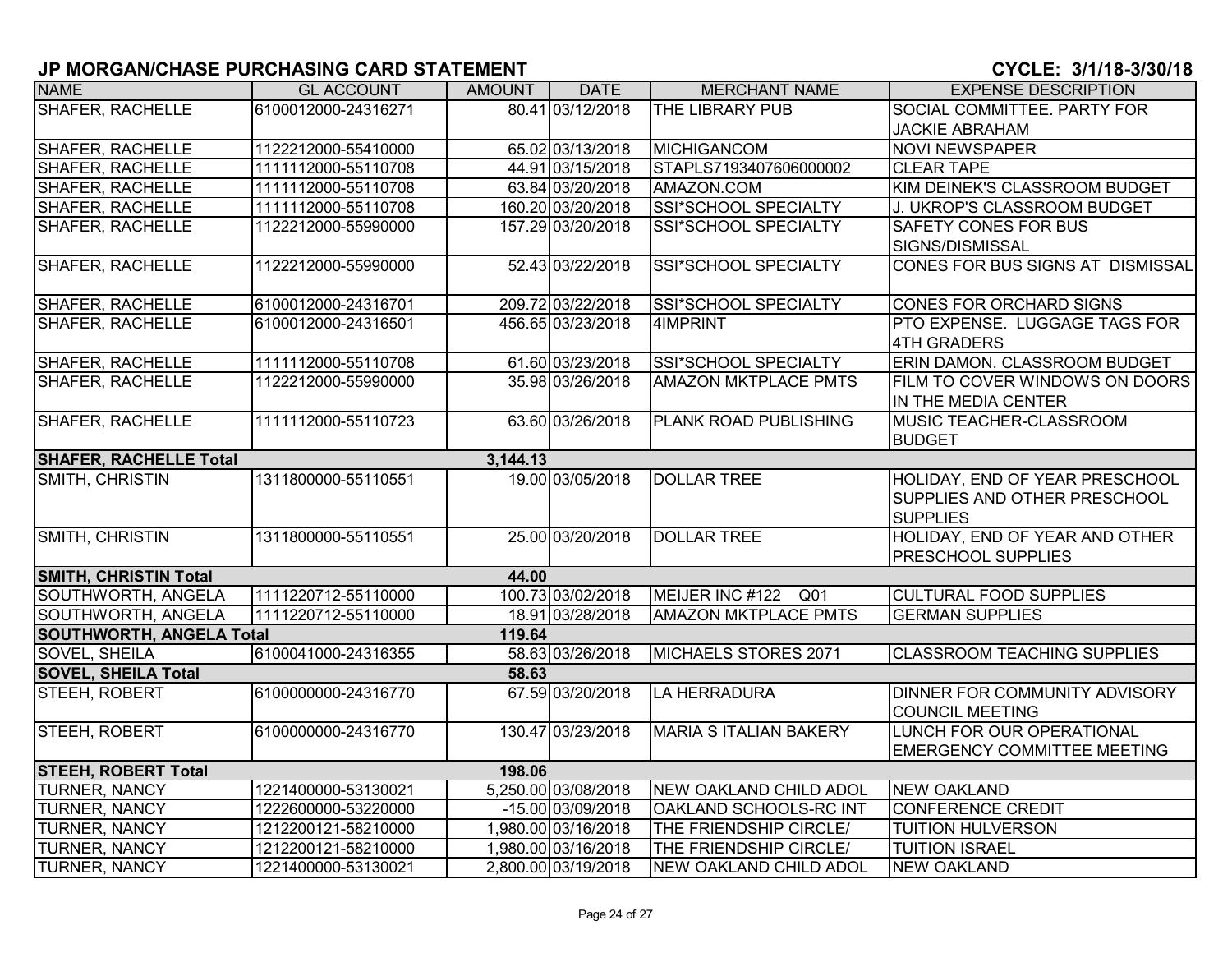| <b>NAME</b>                                | <b>GL ACCOUNT</b>   | <b>AMOUNT</b> | <b>DATE</b>       | <b>MERCHANT NAME</b>          | <b>EXPENSE DESCRIPTION</b>            |  |  |  |
|--------------------------------------------|---------------------|---------------|-------------------|-------------------------------|---------------------------------------|--|--|--|
| <b>TURNER, NANCY</b>                       | 1212215193-55110000 |               | 39.98 03/19/2018  | <b>SSI*SCHOOL SPECIALTY</b>   | <b>VELCRO TAPE FOR SELF CONTAINED</b> |  |  |  |
|                                            |                     |               |                   |                               | <b>CLASS</b>                          |  |  |  |
| <b>TURNER, NANCY</b>                       | 1221300000-55990749 |               | 58.94 03/21/2018  | FUN AND FUNCTION              | <b>WEIGHTED VEST</b>                  |  |  |  |
| <b>TURNER, NANCY Total</b><br>12,093.92    |                     |               |                   |                               |                                       |  |  |  |
| VALENTINE, CYNTHIA                         | 1127170000-55790000 |               | 189.11 03/01/2018 | GFS STORE #1985               | <b>TISSUE, PAPER TOWEL</b>            |  |  |  |
| VALENTINE, CYNTHIA                         | 1127170000-53220000 |               | 225.00 03/07/2018 | <b>INTEGRITY TESTING AND</b>  | <b>DER REASONABLE SUSPICION</b>       |  |  |  |
|                                            |                     |               |                   |                               | <b>TRAINING MN</b>                    |  |  |  |
| <b>VALENTINE, CYNTHIA</b>                  | 1127170000-53220000 |               | 225.00 03/07/2018 | <b>INTEGRITY TESTING AND</b>  | <b>DER REASONABLE SUSPICION</b>       |  |  |  |
|                                            |                     |               |                   |                               | <b>TRAINING CV</b>                    |  |  |  |
| <b>VALENTINE, CYNTHIA Total</b><br>639.11  |                     |               |                   |                               |                                       |  |  |  |
| <b>VANEIZENGA, JAMES</b>                   | 1111322725-55110000 |               | 169.75 03/06/2018 | <b>LUCKS MUSIC LIBRARY IN</b> | <b>SCORES FOR LONDON SYMPHONY</b>     |  |  |  |
| <b>VANEIZENGA, JAMES</b>                   | 1111322725-55110000 |               | 282.95 03/22/2018 | WWW.TREVCOMUSIC.COM           | HUMMEL BASSOON CONCERTO               |  |  |  |
| VANEIZENGA, JAMES                          | 6100022000-24316169 |               | 365.00 03/28/2018 | PAYPAL *REALTIMEMUS           | <b>KEYBOARD PATCHES FOR MUSICAL</b>   |  |  |  |
| VANEIZENGA, JAMES                          | 1111322725-55110000 |               | 189.99 03/29/2018 | J W PEPPER AND SON INC        | ADIEU/CAN'T HELP FALLING IN           |  |  |  |
|                                            |                     |               |                   |                               | <b>LOVE/FILE BOXES</b>                |  |  |  |
| <b>VANEIZENGA, JAMES</b>                   | 1111322725-55110000 |               | 216.59 03/29/2018 | LUCKS MUSIC LIBRARY IN        | CARMEN SUITE AND BARBER OF            |  |  |  |
|                                            |                     |               |                   |                               | <b>SEVILLE OVERTURE</b>               |  |  |  |
| <b>VANEIZENGA, JAMES Total</b><br>1,224.28 |                     |               |                   |                               |                                       |  |  |  |
| <b>VUICHARD, TATIANA</b>                   | 1331100000-55910000 |               | 73.08 03/01/2018  | <b>STAPLES INC - VT</b>       | COMMUNITY EDUCATION OFFICE            |  |  |  |
|                                            |                     |               |                   |                               | <b>SUPPLIES</b>                       |  |  |  |
| <b>VUICHARD, TATIANA</b>                   | 1331100000-55990000 |               | 38.76 03/12/2018  | STAPLS7193635347000001        | MAGAZINE/BROCHURE RACKS               |  |  |  |
| <b>VUICHARD, TATIANA Total</b>             |                     | 111.84        |                   |                               |                                       |  |  |  |
| <b>WARECK, MICHELE</b>                     | 1124122000-55990000 |               | 51.56 03/01/2018  | <b>STAPLES</b><br>00109520    | <b>OFFICE SUPPLIES</b>                |  |  |  |
| <b>WARECK, MICHELE</b>                     | 1124122000-55910000 |               | 26.73 03/01/2018  | WAL-MART #2700                | <b>MISCELLANEOUS OFFICE SUPPLIES</b>  |  |  |  |
| <b>WARECK, MICHELE</b>                     | 1111322712-55110000 |               | 26.33 03/02/2018  | STAPLS7193129005000001        | <b>FOREIGN LANGUAGE CLASSROOM</b>     |  |  |  |
|                                            |                     |               |                   |                               | <b>SUPPLIES</b>                       |  |  |  |
| <b>WARECK, MICHELE</b>                     | 6100022000-24316197 |               | 86.51 03/02/2018  | USPS PO 2594860387            | MAILING OF YEARBOOKS                  |  |  |  |
| <b>WARECK, MICHELE</b>                     | 6100022000-24316108 |               | 60.00 03/06/2018  | <b>TARGET</b><br>00008961     | PAY IT FORWARD GIFT CARDS             |  |  |  |
| <b>WARECK, MICHELE</b>                     | 6100022000-24316770 |               | 54.07 03/07/2018  | <b>PARTY CITY</b>             | <b>PAY IT FORWARD BASKET GOODIES</b>  |  |  |  |
| <b>WARECK, MICHELE</b>                     | 1111322712-55110000 |               | 8.49 03/08/2018   | STAPLS7193129005000002        | <b>FOREIGN LANGUAGE CLASSROOM</b>     |  |  |  |
|                                            |                     |               |                   |                               | <b>SUPPLIES</b>                       |  |  |  |
| <b>WARECK, MICHELE</b>                     | 1111322712-55110000 |               | 10.99 03/08/2018  | STAPLS7193129005000003        | <b>FOREIGN LANGUAGE CLASSROOM</b>     |  |  |  |
|                                            |                     |               |                   |                               | <b>SUPPLIES</b>                       |  |  |  |
| <b>WARECK, MICHELE</b>                     | 6100022000-24316174 |               | 43.79 03/08/2018  | WAL-MART #5893                | <b>PLAN TESTING SUPPLIES</b>          |  |  |  |
| <b>WARECK, MICHELE</b>                     | 1111322000-53220000 |               | 75.00 03/12/2018  | OAKLAND SCHOOLS-RC INT        | COUNSELING CONFERENCE PAYMENT         |  |  |  |
|                                            |                     |               |                   |                               |                                       |  |  |  |
| <b>WARECK, MICHELE</b>                     | 1111322712-55110000 |               | 6.79 03/12/2018   | STAPLS7193129005000004        | <b>FOREIGN LANGUAGE CLASSROOM</b>     |  |  |  |
|                                            |                     |               |                   |                               | <b>SUPPLIES</b>                       |  |  |  |
| <b>WARECK, MICHELE</b>                     | 1111322000-55110713 |               | 833.25 03/13/2018 | LAERDALMEDICAL                | <b>HEALTH CLASSROOM SUPPLIES</b>      |  |  |  |
| <b>WARECK, MICHELE</b>                     | 6100022000-24316175 |               | 159.32 03/14/2018 | <b>WASTE MGMT WM EZPAY</b>    | <b>RECYCLING CHARGES FOR BUILDING</b> |  |  |  |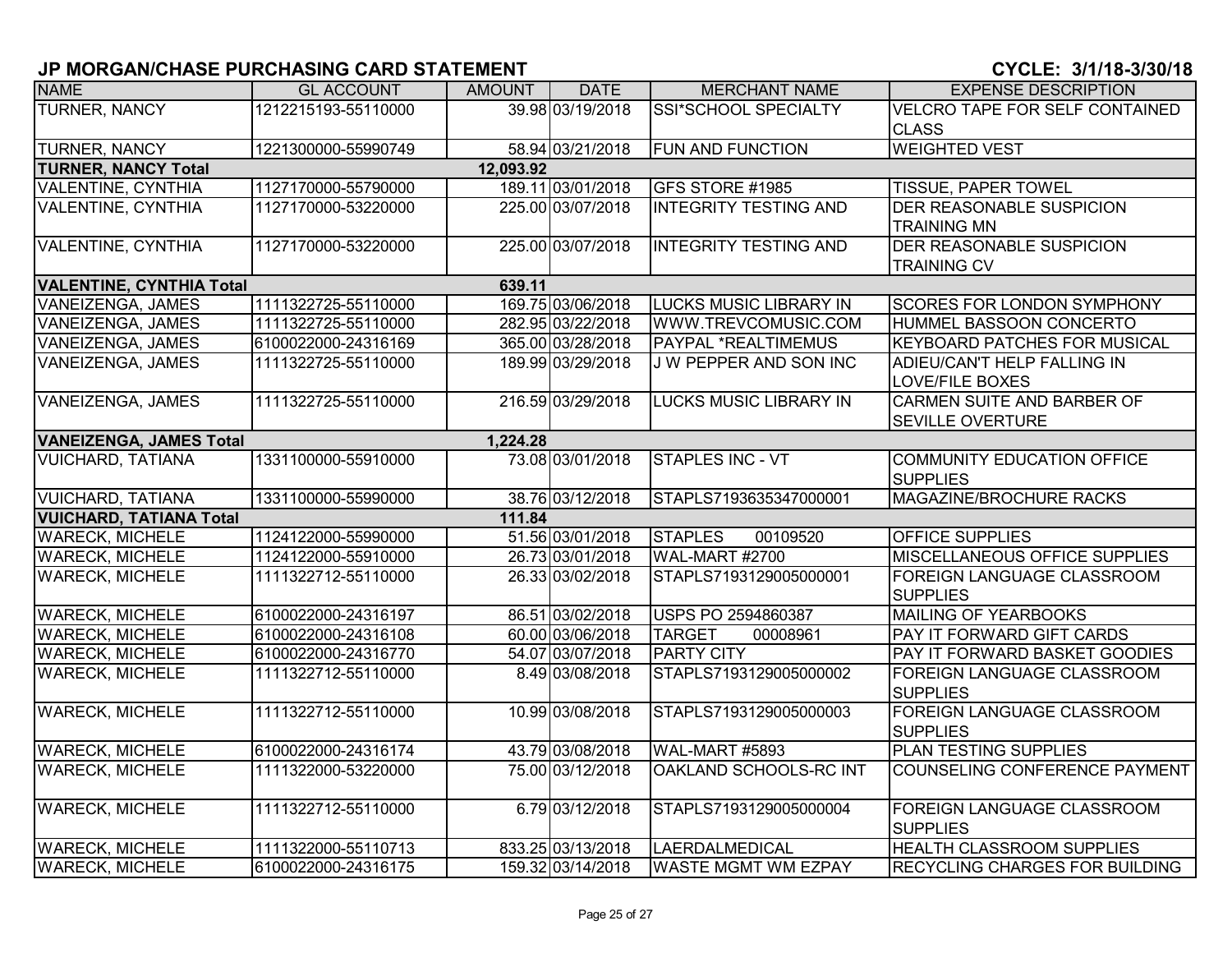| <b>NAME</b>            | <b>GL ACCOUNT</b>   | <b>AMOUNT</b> | <b>DATE</b>         | <b>MERCHANT NAME</b>             | <b>EXPENSE DESCRIPTION</b>            |
|------------------------|---------------------|---------------|---------------------|----------------------------------|---------------------------------------|
| <b>WARECK, MICHELE</b> | 1111322000-55110708 |               | 88.77 03/15/2018    | <b>AMAZON MKTPLACE PMTS</b>      | <b>RAINBOW KRAFT ROLL PAPER FOR</b>   |
|                        |                     |               |                     |                                  | <b>CLASSROOMS</b>                     |
| <b>WARECK, MICHELE</b> | 1111322000-55110726 |               | 1,992.00 03/15/2018 | <b>VERITIV</b>                   | <b>COPY MACHINE PAPER</b>             |
| <b>WARECK, MICHELE</b> | 6100022000-24316175 |               | 12.36 03/15/2018    | <b>WAL-MART #5893</b>            | <b>OFFICE SUPPLIES - MEETING</b>      |
|                        |                     |               |                     |                                  | <b>BEVERAGES</b>                      |
| <b>WARECK, MICHELE</b> | 6100022000-24316186 |               | 379.02 03/16/2018   | SAMS CLUB #6657                  | STUDENT COUNCIL MAKE A WISH           |
|                        |                     |               |                     |                                  | <b>CARNIVAL SUPPLIES</b>              |
| <b>WARECK, MICHELE</b> | 1111322000-55110708 |               | 53.00 03/19/2018    | <b>AMAZON MKTPLACE PMTS</b>      | RAINBOW KRAFT COLORED PAPER           |
|                        |                     |               |                     |                                  | <b>FOR CLASSROOMS</b>                 |
| <b>WARECK, MICHELE</b> | 1111322000-55110708 |               | 273.73 03/19/2018   | <b>AMAZON MKTPLACE PMTS</b>      | <b>RAINBOW KRAFT COLORED</b>          |
|                        |                     |               |                     |                                  | <b>CLASSROOM BULLETIN BOARD PAPER</b> |
|                        |                     |               |                     |                                  |                                       |
| <b>WARECK, MICHELE</b> | 1111322000-57410741 |               | 352.00 03/19/2018   | <b>BROADCAST MUSIC INC</b>       | <b>WOVI MUSIC LICENSE FEE</b>         |
| <b>WARECK, MICHELE</b> | 6100022000-24316174 |               | 53.03 03/20/2018    | WM SUPERCENTER #5893             | <b>PSAT/PLAT TESTING SUPPLIES</b>     |
| <b>WARECK, MICHELE</b> | 1124122000-55990000 |               | 21.84 03/21/2018    | <b>STAPLES</b><br>00109520       | ADMINISTRATOR SIGNATURE STAMP         |
| <b>WARECK, MICHELE</b> | 6100022000-24316174 |               | 192.42 03/21/2018   | <b>STAPLES</b><br>00109520       | PSAT/PLAN TESTING SUPPLIES            |
| <b>WARECK, MICHELE</b> | 6100022000-24316175 |               | 520.00 03/22/2018   |                                  | <b>REBILL OF ACOM PURCHASE</b>        |
| <b>WARECK, MICHELE</b> | 6100022000-24316174 |               | $-1.25$ 03/22/2018  | WAL-MART #5893                   | <b>PSAT/PLAN TESTING SUPPLIES</b>     |
|                        |                     |               |                     |                                  | <b>CREDIT</b>                         |
| <b>WARECK, MICHELE</b> | 6100022000-24316186 |               | 627.00 03/23/2018   | <b>FRESH PRINTS</b>              | <b>STUDENT COUNCIL - MAKE A WISH</b>  |
|                        |                     |               |                     |                                  | <b>BASKETBALL GAME T-SHIRTS</b>       |
| <b>WARECK, MICHELE</b> | 1124122000-55910000 |               | 11.98 03/26/2018    | <b>CONTAINERSTORENOVI</b>        | <b>ATTENDANCE OFFICE SUPPLIES</b>     |
| <b>WARECK, MICHELE</b> | 1124122000-53220000 |               | -145.00 03/26/2018  | <b>MACUL</b>                     | <b>CREDIT FOR CANCELLED</b>           |
|                        |                     |               |                     |                                  | <b>CONFERENCE ATTENDANCE</b>          |
| <b>WARECK, MICHELE</b> | 6100022000-24316173 |               | 215.05 03/26/2018   | <b>NASSP PRODUCT &amp; SERVI</b> | NATIONAL HONOR SOCIETY AWARDS         |
| <b>WARECK, MICHELE</b> | 6100022000-24316174 |               | 32.91 03/27/2018    | <b>STAPLES</b><br>00115659       | PSAT/PLAN TESTING SUPPLIES            |
| <b>WARECK, MICHELE</b> | 6100022000-24316224 |               | 1,686.00 03/29/2018 | <b>DISCOUNTMUGS.COM</b>          | <b>FAVORS FOR SENIOR PROM</b>         |
| <b>WARECK, MICHELE</b> | 6100022000-24316770 |               | 59.99 03/29/2018    | <b>EDIBLE ARRANGEMENTS</b>       | CONGRATULATORY FOR NEW BABY           |
|                        |                     |               |                     |                                  | FOR STAFF MEMBER                      |
| <b>WARECK, MICHELE</b> | 6100022000-24316770 |               | 59.99 03/29/2018    | <b>EDIBLE ARRANGEMENTS</b>       | CONGRATULATORY ARRANGEMENT            |
|                        |                     |               |                     |                                  | <b>FOR NEW BABY</b>                   |
| <b>WARECK, MICHELE</b> | 1111322730-55110000 |               | 315.00 03/29/2018   | <b>FLINN SCIENTIFIC, I</b>       | <b>SCIENCE CLASSROOM INCUBATOR</b>    |
| <b>WARECK, MICHELE</b> | 1111322000-55110726 |               | 960.80 03/29/2018   | <b>VERITIV</b>                   | COPY PAPER FOR HIGH SCHOOL            |
|                        |                     |               |                     |                                  | <b>COPY MACHINES</b>                  |
| <b>WARECK, MICHELE</b> | 1111322000-55110731 |               | 140.05 03/29/2018   | <b>VERITIV</b>                   | COLORED COPY PAPER FOR SOCIAL         |
|                        |                     |               |                     |                                  | <b>STUDIES DEPARTMENT</b>             |
| <b>WARECK, MICHELE</b> | 6100022000-24316174 |               | 26.11 03/29/2018    | <b>WAL-MART #2700</b>            | <b>PSAT/PLAN TESTING SUPPLIES</b>     |
| <b>WARECK, MICHELE</b> | 6100022000-24316224 |               | 60.84 03/30/2018    | <b>STU*STUMPS</b>                | PROM KING AND QUEEN SUPPLIES          |
| <b>WARECK, MICHELE</b> | 6100022000-24316133 |               | 188.00 03/30/2018   | WRISTBAND.COM                    | SPUD/IASA TALENT SHOW                 |
|                        |                     |               |                     |                                  | <b>WRISTBANDS</b>                     |